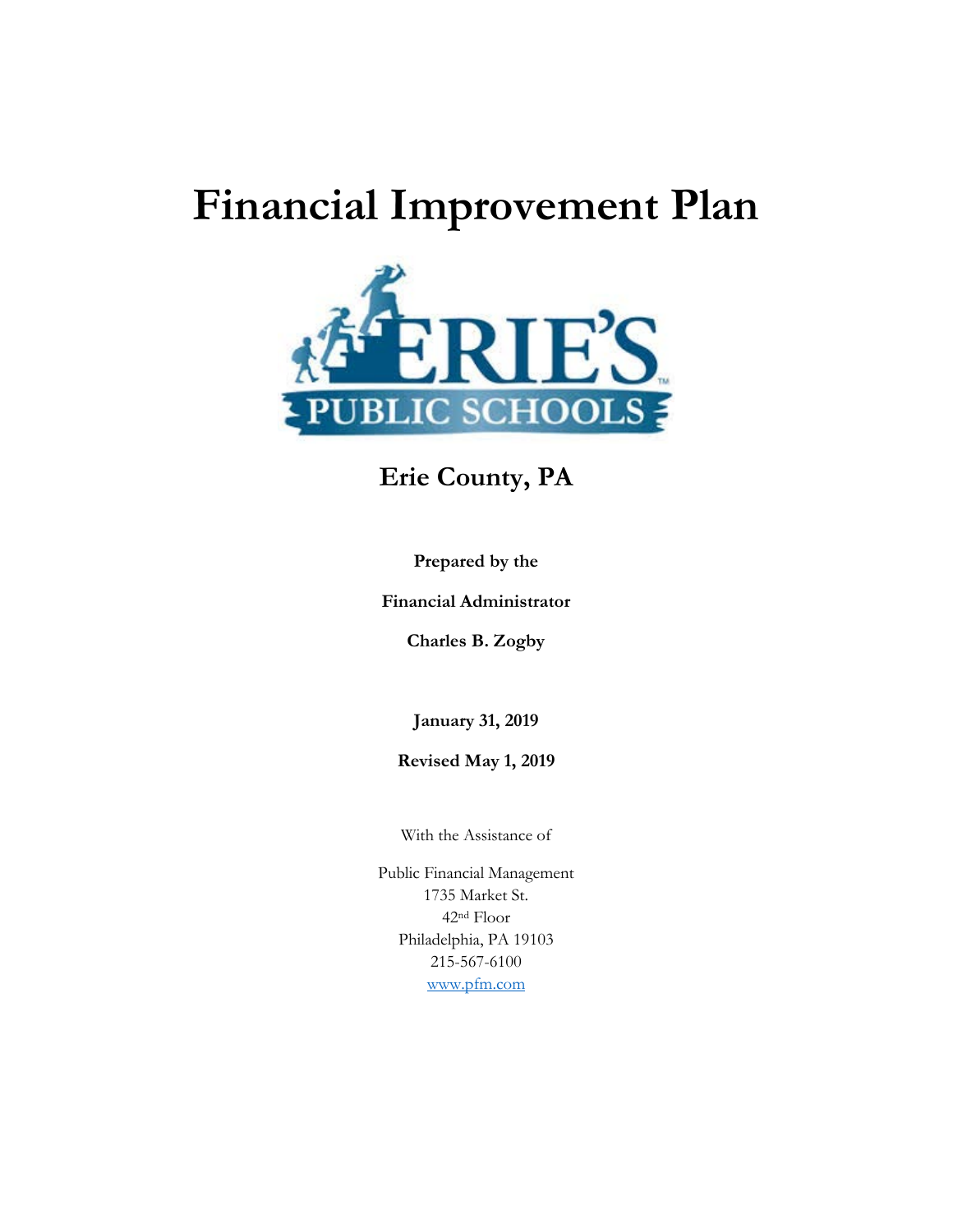# **Table of Contents**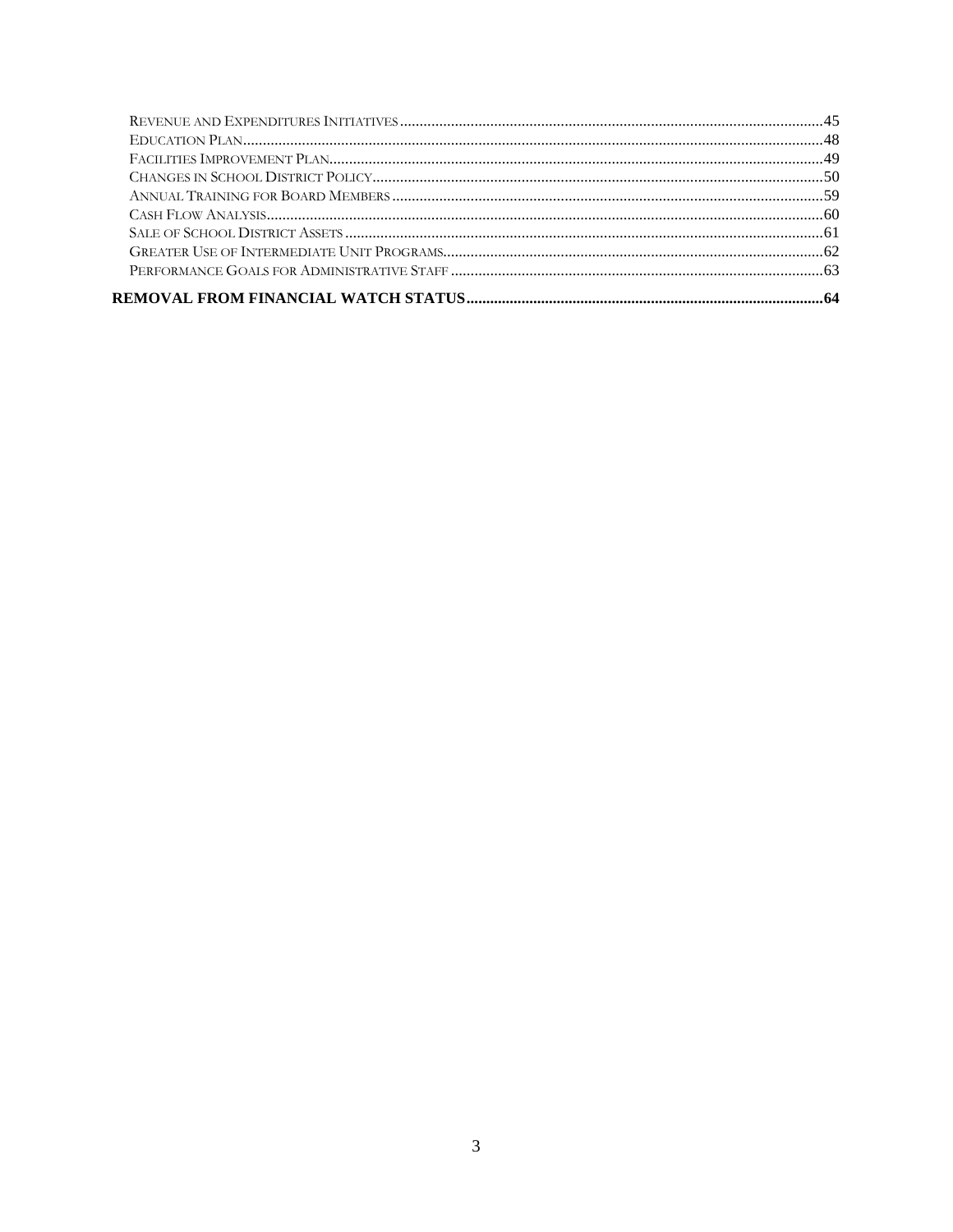# <span id="page-3-0"></span>**List of Appendices**

- Appendix A: Section 695-A of Act 55 of 2017
- Appendix B: Planning Assumptions
- Appendix C: Preliminary Projections
- Appendix D: Preliminary Projections Revenue and Expenditure Trends
- Appendix E: PILOT Agreements in Effect Prior to July 1, 2018
- Appendix F: HANDS PILOT Agreements Effective July 1, 2018 and New Convertible PILOTS
- Appendix G: Updated Projections
- Appendix H: Updated Projections-1% Salary Increase
- Appendix I: Updated Projections-2% Salary Increase
- Appendix J: City of Erie Ordinance Article 319 Stationary Steam Engineers
- Appendix K: EPS Board Resolution Stationary Steam Engineers
- Appendix L: District Medical Benefits Comparison
- Appendix M: Potential Medical Benefit Changes
- Appendix N: EPS 2018-24 Strategic Plan
- Appendix O: EPS Education Plan Budget Curriculum Replacement and Instructional Staff
- Appendix P: EPS District-Wide Facilities Plan
- Appendix Q: Plan Scenario Projections
- Appendix R: Policy 610.1 Responsible Contracting with the District Amended 022019
- Appendix S: Policy 610.1 Responsible Contracting with the District Amended 022019 redlined
- Appendix T: PDE ElementarySecondary Data Collection Calendar 2018-19
- Appendix U: Student Exit Interviews
- Appendix V: Cash Flow Projections 2018-19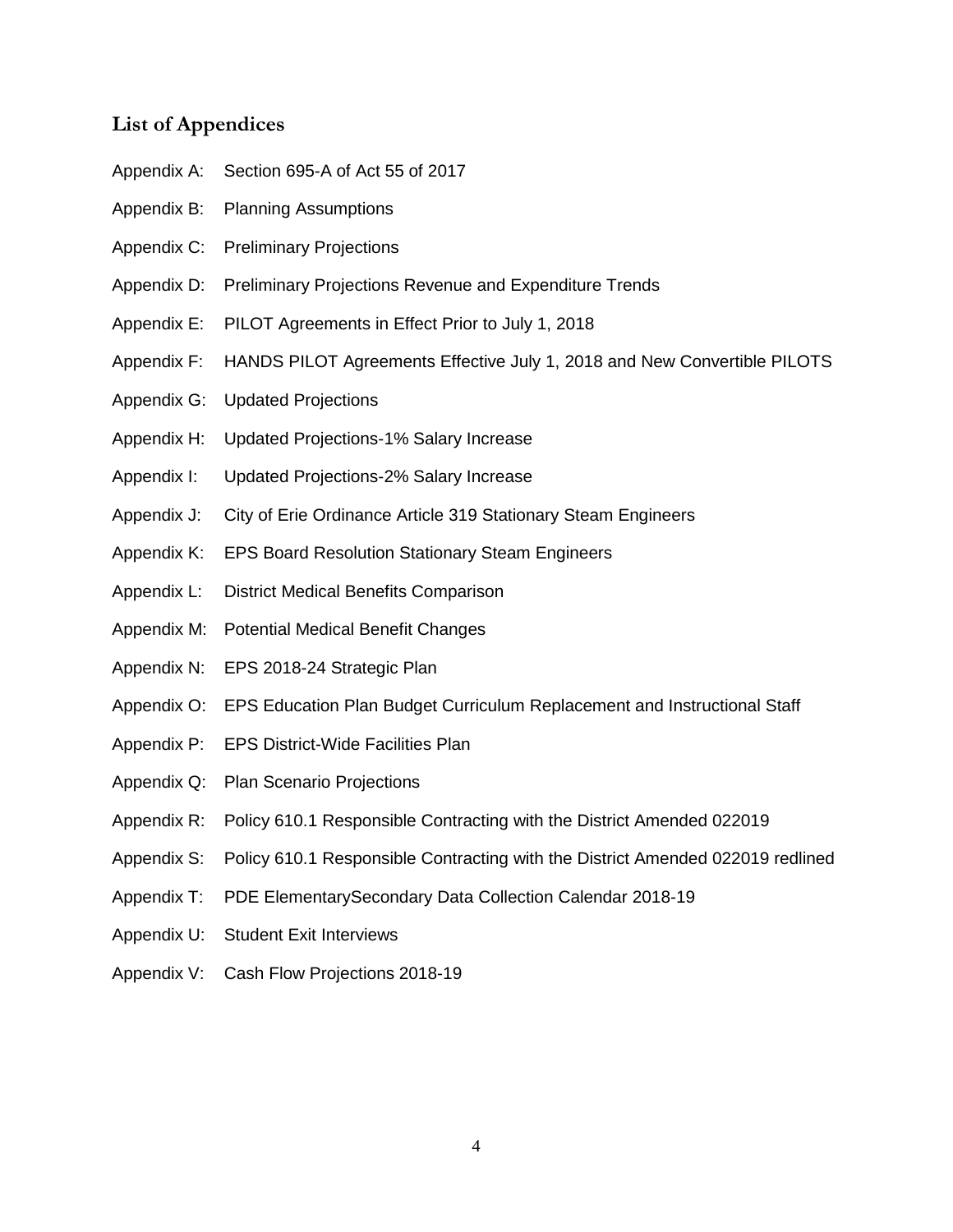# <span id="page-4-0"></span>**Introduction**

Act 141 of 2012 amended the Public School Code of 1949 to add Article VI-A, School District Financial Recovery. The law directed the Pennsylvania Department of Education (PDE) to establish an Early Warning System to identify school districts facing financial distress. PDE was required to establish guidelines for the operation of the Early Warning System, including a description of the variables that would be used to identify school districts for what the law defines as Financial Watch Status. Once identified, PDE is to offer the districts technical assistance to help correct their financial problems and avoid a declaration of what the law further defines as Financial Recovery Status.

Building on the provisions of School District Financial Recovery, Act 86 of 2016 added Section 694-A. This addition required PDE to identify for Financial Watch Status any school district that received \$2 million or more in Educational Access Program funding in any fiscal year.

On September 16, 2016, the Erie City School District (Erie Public Schools or District) received \$2 million in Educational Access Program funding. It later received a second payment of \$2 million in December 2016. On September 20, 2016, PDE officially notified Erie Public Schools it had been identified for Financial Watch Status and offered to provide technical assistance. PDE also notified the District of the requirement that it was to develop a plan to improve its finances and submit that plan within 180 days to the Secretary of Education (Secretary) for approval.

Erie Public Schools submitted its financial improvement plan – the Erie City School District Financial Recovery Plan -- to the Secretary on December 6, 2016. The District later submitted a revised plan on January 12, 2017. The Secretary, in a letter dated February 28, 2017, notified the District that he was disapproving the plan for failing to meet the requirements of the law, citing several deficiencies. The Secretary gave the District 60 days to submit a revised plan.

Act 55 of 2017 made moot the need for a revised plan. Signed into law on November 6, 2017, Act 55 amended Section 694-A to require PDE to identify for Financial Watch Status any school district that received \$4 million or more in Educational Access Program funding in any fiscal year beginning with Fiscal Year 2017-18. Act 55 also added Section 695-A requiring a school district identified for Financial Watch Status and receiving Educational Access Program funding to be placed under the supervision of a Financial Administrator. The statute directs the Financial Administrator to develop a Financial Improvement Plan to improve the financial performance and ensure fiscal solvency of the school district.

On March 14, 2018, Erie Public Schools received \$14 million in Educational Access Program funding, triggering Section 695-A and putting the District under the supervision of a Financial Administrator. On March 26, 2018, Charles B. Zogby was appointed Financial Administrator for Erie Public Schools.

# <span id="page-4-1"></span>**Statutory Direction for Financial Improvement Plan**

Section 695-A of Act 55 directs the Financial Administrator to develop a Financial Improvement Plan in consultation with the Secretary that must include:

- (1) Performance goals, benchmarks and timetables to improve the financial performance and ensure fiscal solvency of the school district;
- (2) Cash flow analysis;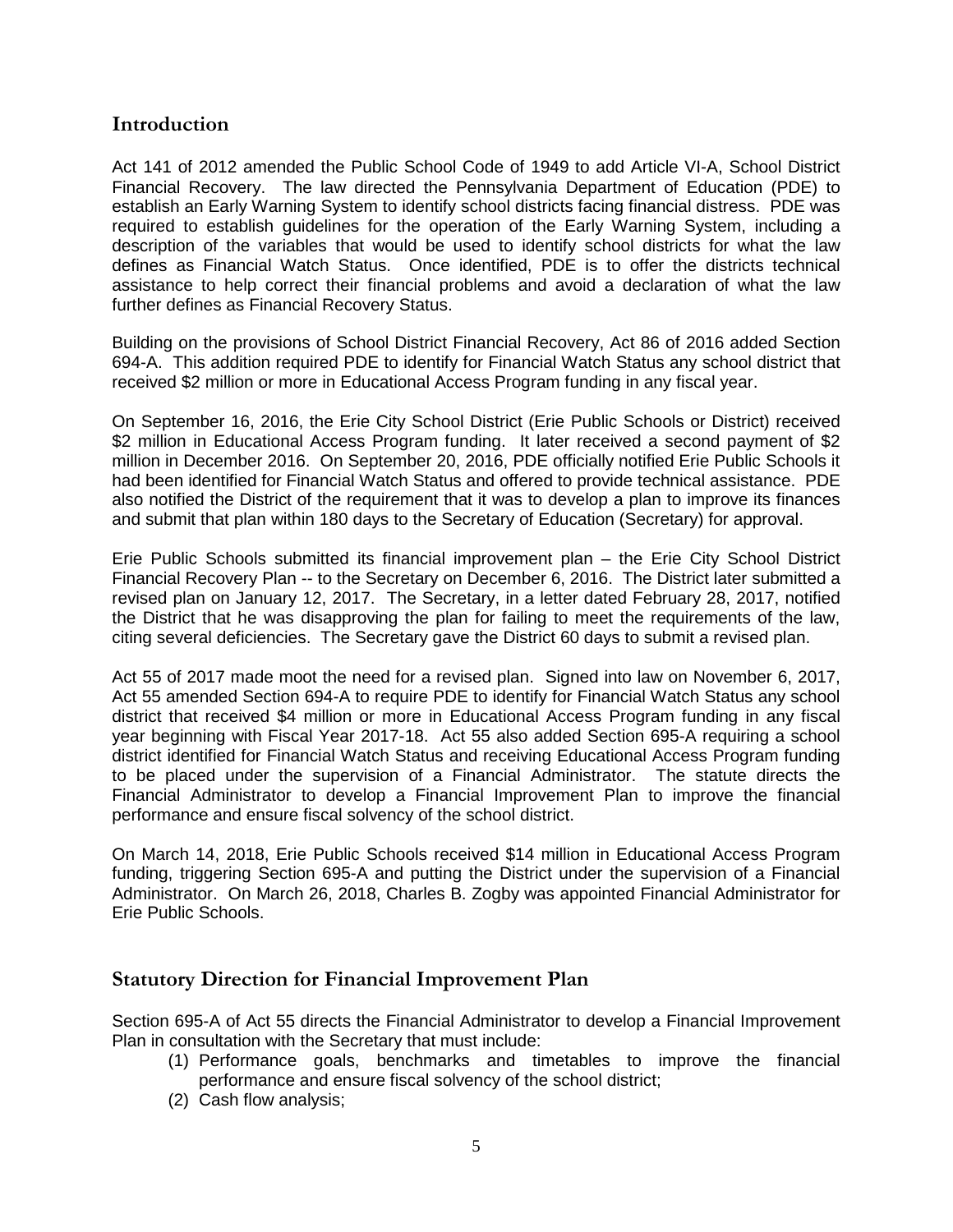- (3) Projections of revenues and expenditures for the current year and next five years, both assuming the continuation of present operations and as impacted by measures included in the plan;
- (4) Annual training for members of the board of school directors, to include no less than 10 hours in school finance and policy provided by a Statewide organization specializing in school finance and administration and approved by the financial administrator; and
- (5) Facility maintenance and improvement.

The Act also directs the Financial Administrator to review existing school policies and procedures and may require changes to be included in the Financial Improvement Plan regarding:

- (1) Accounting and automation procedures;
- (2) Permanent staffing levels;
- (3) Performance goals that administrative staff must meet for contract renewal;
- (4) Changes in school district policy;
- (5) Sale, lease, conveyance, assignment or disposition of school district assets;
- (6) Consolidation of existing school buildings, existing non-instructional programs or other school district services; and
- (7) Greater use of intermediate unit programs.

The complete text of Section 695-A of Act 55 of 2017 can be found in Appendix A.

# <span id="page-5-0"></span>**Overview of Erie Public Schools**

Erie's Public Schools serves the City of Erie in Erie County, Pennsylvania. Erie is the state's fourth-largest city and the largest in Northwestern Pennsylvania with an estimated population of 97,369 according to the most recently available U.S. Census data. The City is also the seat of government for Erie County which comprises a total land area of 19.3 square miles. Erie Public Schools is governed by a nine-member elected School Board of Directors (Board), one of whom is selected to lead the Board as President. The Superintendent and the Assistant Superintendent for Academics are appointed by the Board.

For School Year 2017-18, the District's October 1<sup>st</sup> Enrollment Report to PDE reported 11,020 enrollments. These students attended one of the District's 16 elementary, middle and high schools, including its non-traditional cyber and credit recovery academies. The 2017-18 report represented a decline of 367 enrollments from the 11,387 reported the previous October and of 1380 from the 12,400 reported a decade ago. This report also the District's student population was 41.3 percent White, 35.7 percent African-American, and 13.6 percent Hispanic, with the balance comprised of Asian-American students or other ethnic groups.

In addition to the students enrolled in District schools and programs, Erie Public Schools supports students who reside in the District but attend one of four brick and mortar charter schools located in the District or a cyber charter school. Total charter and cyber charter school enrollment for School Year 2017-18 were 2,367 students, an increase of 175 from the previous school year and a 933-student increase, 65 percent, from School Year 2011-12.

The District operates on a fiscal year that runs from July 1st to June 30th. Based on its Fiscal Year 2017-18 Budget, total revenues were projected to be \$211.8 million and total expenditures were projected to be \$204.4 million, with \$8.2 million year-end unassigned fund balance. In this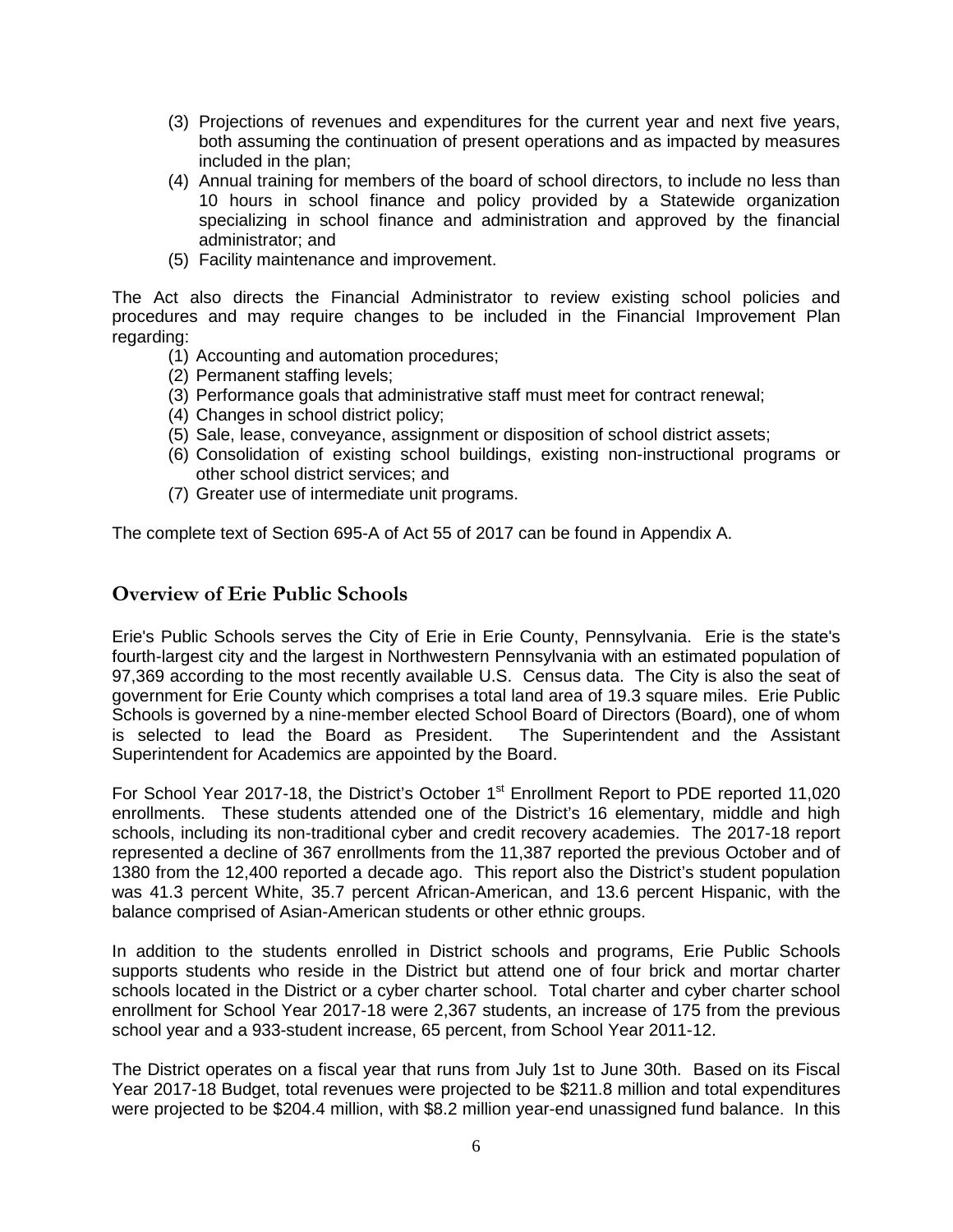same year, Erie Public Schools employed 1,292 staff members, approximately two-thirds of whom are classified as professional employees serving in direct instructional roles and another third comprising administrative, support, custodial and maintenance personnel.

# <span id="page-6-0"></span>**Historical Financial Background**

#### <span id="page-6-1"></span>**Fiscal Years 2005-2010**

Erie Public Schools receipt of \$18 million in Educational Access Program funding since 2016, its identification for Financial Watch Status, the appointment of a Financial Administrator and development of a Financial Improvement Plan did not all take place in a vacuum. These events were years in the making, the culmination of various decisions by successive Boards and administrators, the seeds of which can be traced back as far as 2005. The path that led the District to this point is worth recounting here in some detail as this more recent financial history provides important background and context for the Financial Improvement Plan.

In June 2010, just weeks after a superintendent transition, state auditors issued a preliminary report on the Erie Public Schools' audit for the Fiscal Years 2008-2010. Two of the report's most damning findings were, one, that from 2005 until 2010 the District had added 190 staff during a period of static or declining student enrollment (see the charts below) and, two, that during the most immediate past two years, the District had overspent its budget by more than \$10 million.

The auditors found the District had used a significant percentage of its short-term, non-recurring Federal stimulus monies received through the American Recovery and Reinvestment Act of 2009 to add staff, many of whom were retained even after these Federal stimulus funds were exhausted. The report also highlighted inaccurate revenue projections used by the District to balance its budgets, typified by the Fiscal Year 2009-10 Budget, which included more than \$7 million dollars in anticipated revenues from the Federal "Race to the Top" and "I3" grant programs that never materialized.

Compounding these errors, the District negotiated a 5-year teacher contract in the wake of the Great Recession of 2008 that guaranteed annual salary increases of 4 percent through Fiscal Year 2013-14. The contract meant another roughly \$2 million a year in additional expenses for the 5-year term but left unidentified were any revenues or program cost reductions to pay for them.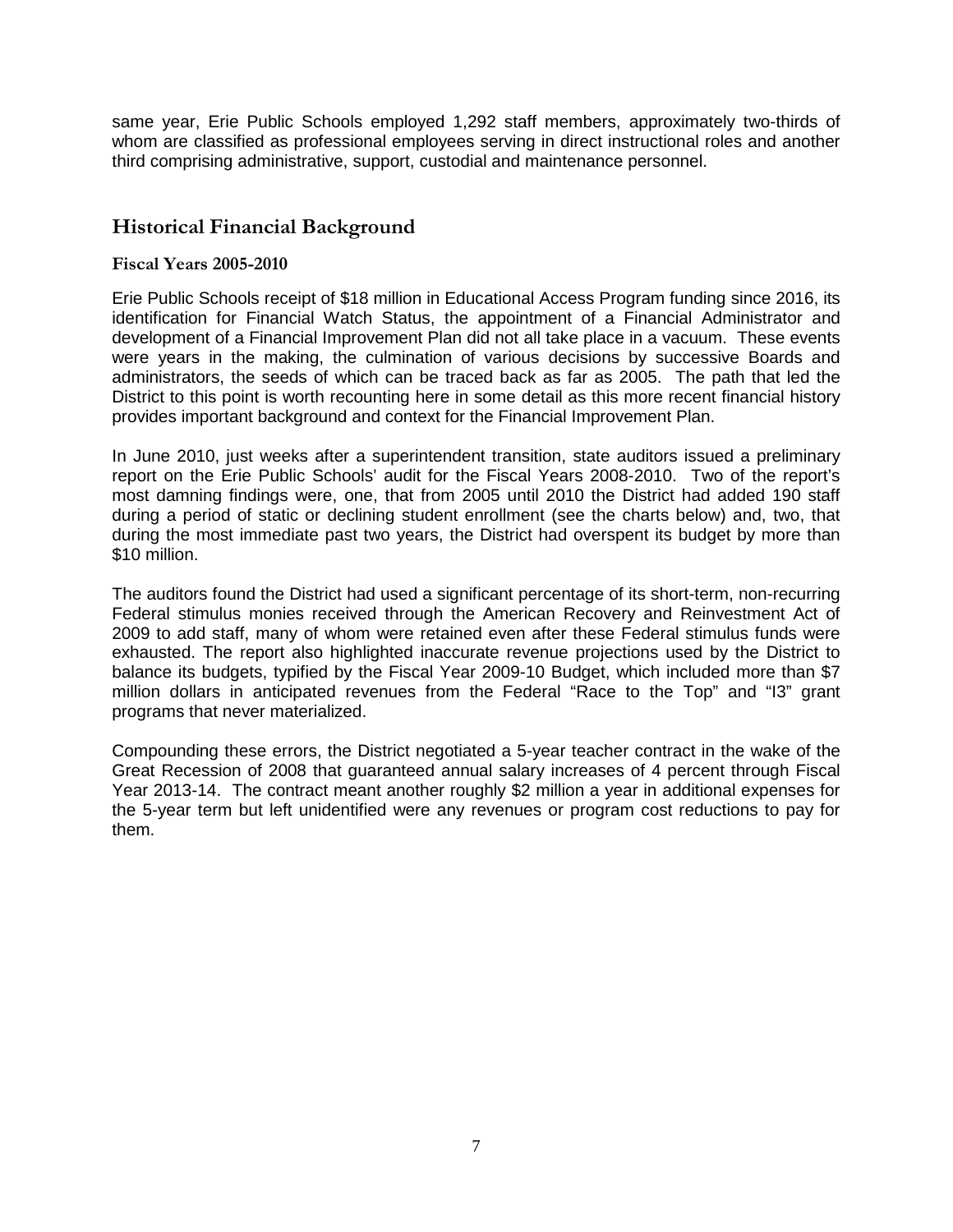**Erie Public Schools Staffing 2005-2018**



(Source Erie Public Schools)

#### **Erie Public Schools Total LEA Enrollment 2005-2017**



(Source: Erie Public Schools, October 1st Enrollment Reports)

The District's financial problems were further exacerbated by a reluctance on the part of the Board and District Administration to raise taxes. The District's failure to increase taxes, coupled with its unrestrained spending habits, the loss of temporary federal stimulus funds, and overreliance on speculative revenues, combined with rising costs for pensions and charter school enrollment growth that were occurring at the same time, produced a budget deficit of roughly \$26 million as the District began the process of developing its Fiscal Year 2011-12 Budget.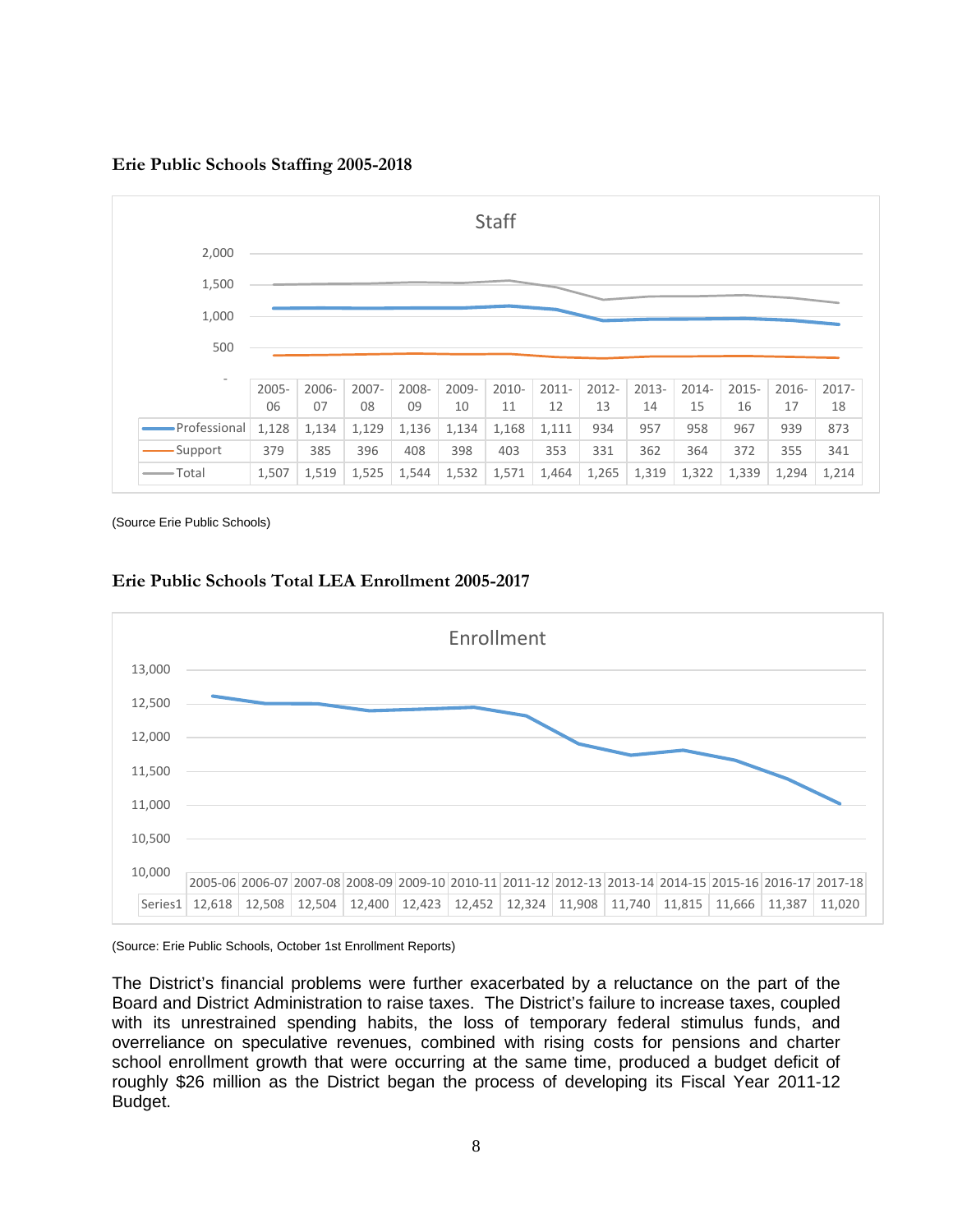#### <span id="page-8-0"></span>**Fiscal Year 2011-12**

Prior to 2010, the District's typical budget process was to present a proposed budget in January and then delay the adoption of a final budget until the state budget process was far enough along to provide greater visibility into the District's likely allocations from Basic Education Funding and other key state General Fund education line-items. This process usually allowed enough time for a single Board meeting one month before the statutory deadline of June 30th to adopt a final budget. Occasionally, the Board would call upon District administrators in a Board study session to present highlights of their work and justify various departmental budgets.

The extreme shortfall the District faced heading into Fiscal Year 2011-12, however, forced major changes in its budget development process, requiring more than a dozen Board meetings before a final budget was produced. The process also entailed numerous public information sessions and meetings with the editorial board of the local newspaper, the Erie Times-News, to educate the public and deepen their understanding of the District's financial crisis.

Ultimately, the \$26 million budget deficit was closed through a combination of broad expenditure reductions, a tax increase, and a lease-leaseback financing arrangement to avert a bond issue for unfunded debt. The District eliminated roughly 270 administrative, instructional and noninstructional positions; re-bid expired service contracts; and obtained salary freezes from administrators, non-bargaining unit employees, and two non-instructional unions. It also raised real estate taxes by 0.96 mills, a 5.4 percent increase, requiring an Act 1 exemption for 2.8 percent of the increase. The District's medical insurance benefits were also restructured by increasing contributions, raising deductibles, and precluding spouses with access to other medical insurance coverage from participating in the District's group plan.

#### <span id="page-8-1"></span>**Fiscal Year 2012-13**

Despite its efforts the previous year, the District began its planning for the Fiscal Year 2012-13 Budget facing a \$14 million deficit. One response was to undertake an optimization study hoping to produce budget savings through a right-sizing of District facilities. The study identified over 7,200 empty seats in the District's 21 schools and produced a plan that would have reduced the number of schools to as few as 12.

Lacking, however, the ability to fund the needed renovations and expansions to its remaining schools to fully implement the plan, which its consultant estimated carried a total project cost of between \$312 million and \$353 million, the District opted instead for partial implementation. It closed three elementary schools (Burton, Glenwood, and Irving) and was able to sell the most commercially viable of the three (Glenwood) for \$1.2 million along with a previously closed elementary school, Hamilton, for approximately 850,000 to generate a one-time revenue increase of \$2.0 million.

These steps, combined with other expenditure reductions, such as the elimination of 37 staff positions, generating \$791,000 in savings through a voluntary, one-year agreement with the Erie Education Association (EEA) to contribute an additional \$1,040 per insured member to their annual health insurance premium share, and a \$1.3 million transfer to the District's General Fund from its Health Insurance Trust Fund, helped to produce a balanced budget for the year.

#### <span id="page-8-2"></span>**Fiscal Year 2013-14**

Another significant deficit faced the District as it began Fiscal Year 2013-14 budget planning, this time nearly \$10 million. The District continued to reduce staff, cutting 24 positions, and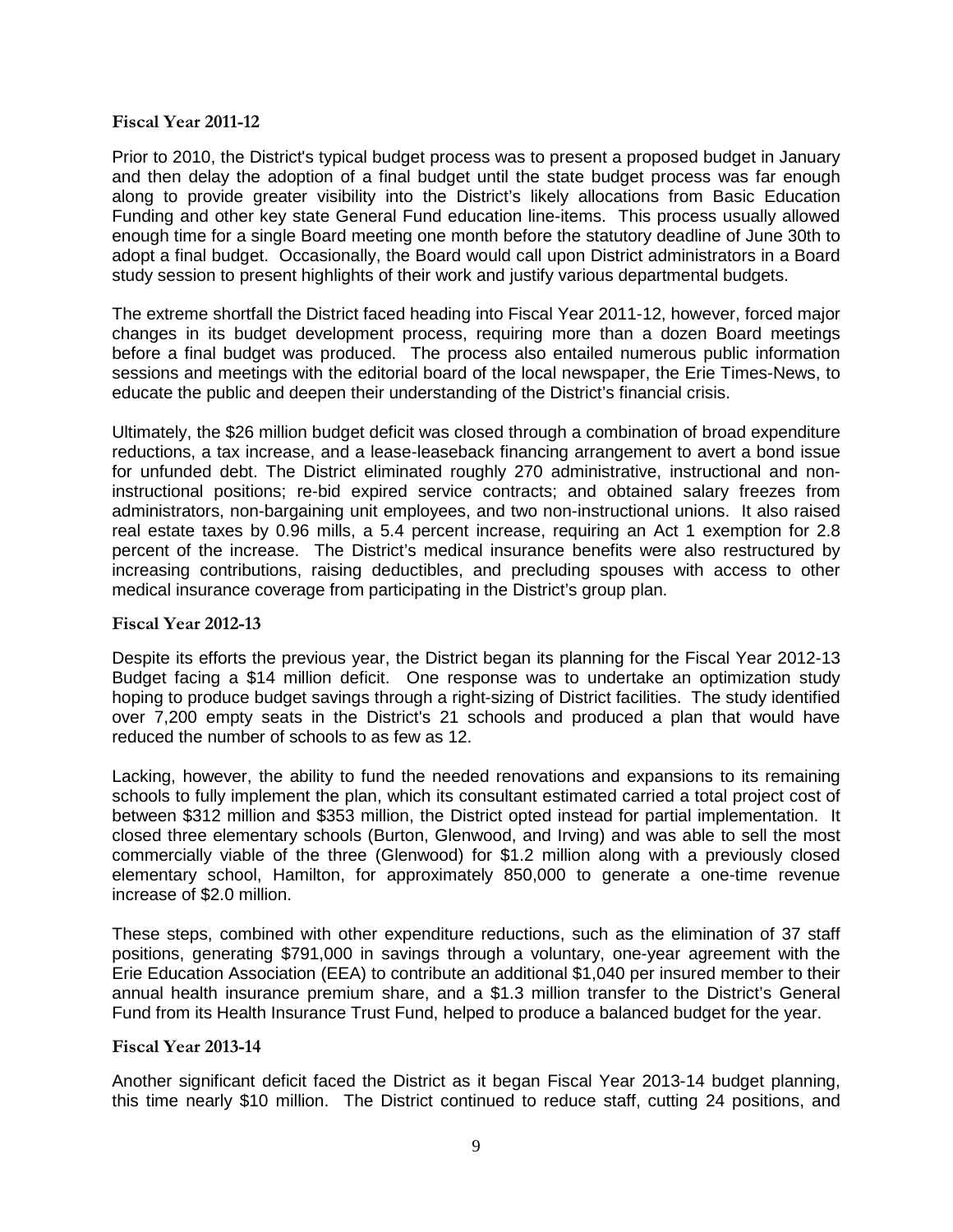increased real estate taxes by 5.67 percent. A settlement with the Northwest Tri-County Intermediate Unit (IU 5) also provided approximately \$1.3 million in one-time revenues.

#### <span id="page-9-0"></span>**Fiscal Year 2014-15**

The District began the Fiscal Year 2014-15 budget planning facing a \$6.8 million deficit, though adjustments in state support brought the shortfall down to around \$4 million. An early retirement incentive program was put in place that generated more than \$900,000 in savings. Additional departmental cuts yielded another roughly \$136,000. The remaining gap was closed primarily using one-time fixes, including a \$2 million transfer from the Health Insurance Trust Fund to its General Fund and a \$750,000 renegotiation of health insurance benefits with the District's employee groups, except for its teachers and secretaries' unions. Grant funding was then utilized to close the remainder of the shortfall.

#### <span id="page-9-1"></span>**Fiscal Year 2015-16**

The budget planning process for Fiscal Year 2015-16 began yet again in deficit, this time around \$5 million. To close the gap, the District transferred \$1.98 million to its General Fund from its Health Insurance Trust Fund and \$573,706 from its Food Service Fund. Despite its efforts, the District ended the fiscal year with a loss of \$1.26 million along with a negative fund balance of \$4.78 million.

It was during the second half of the fiscal year that PDE initially engaged Public Financial Management (PFM), a Philadelphia-based financial consulting firm, to work with District to review its finances and help identify areas of potential expenditure savings or revenue enhancement. In June of 2016, near the very end of the fiscal year, PFM produced a report to PDE on the District's finances which verified the District's negative financial position. Based on the baseline budget projections at the time, PFM forecasted a deficit of \$9 million for Fiscal Year 2017-18, growing to nearly \$15 million by Fiscal Year 2021-22.

#### <span id="page-9-2"></span>**Fiscal Year 2016-17**

Heading into Fiscal Year 2016-17, the District's planning deficit was an estimated \$8.9 million. The District's budget for the year funded 1,292 positions, cutting 42 positions. The personnel cuts included the elimination of 10 administrator/supervisors, 20 professional and instructional staff, and 12 support staff, including custodial and maintenance personnel. The District also offered an early retirement incentive.

The District ended the year with a surplus of just over \$4.7 million and a negative fund balance of \$67,050 due in part to the \$4 million it received in Educational Access Funding. It was the receipt of these funds that led to the District's identification for Financial Watch Status and triggered the requirement it develop a plan to improve its finances and submit it to the Secretary within 180 days for approval.

#### <span id="page-9-3"></span>**Fiscal Year 2017-18**

Fiscal Year 2017-18 planning began with the District again facing an operating deficit projected to reach \$9.5 million. It closed the fiscal year, however, not in deficit but with a surplus of \$22.4 million, due primarily to \$14 million in additional Educational Access Funding the District received from the Commonwealth. The District transferred \$15 million of the surplus to a Capital Projects Fund for future facilities improvements, leaving a \$7.4 million surplus and a final unassigned fund balance of \$8.1 million.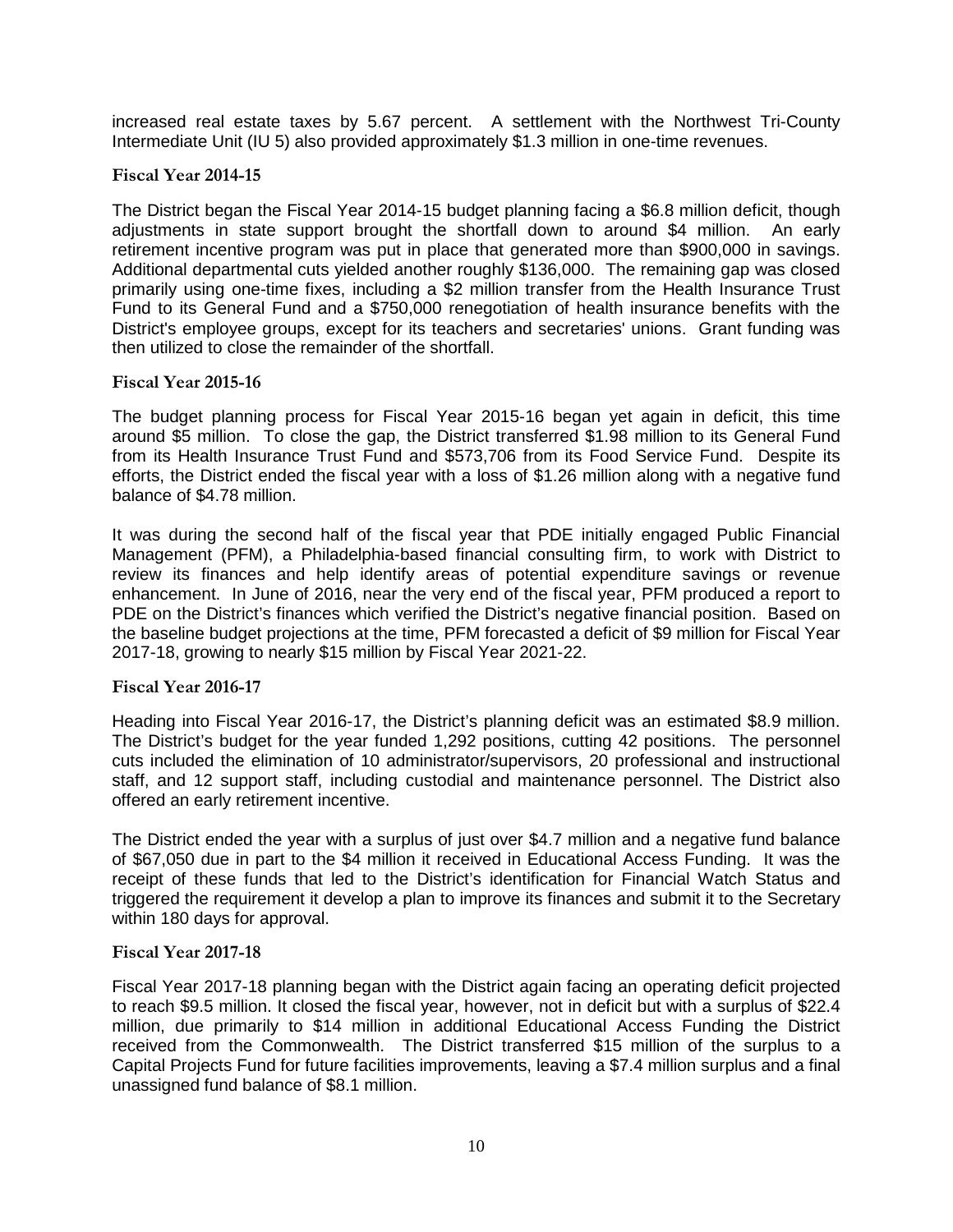Notwithstanding the extraordinary state aid, the District, as it had in previous years, continued its efforts to generate budget savings. It took a significant step at the end of the school year when in June 2017 it launched a major consolidation and reconfiguration of its schools in time for the reopening of schools for School Year 2017-18. The changes included:

- o High Schools: The number of high schools were reduced from four to two. Central Career and Technical School was changed to Erie High School and students at Central were merged with students from Strong Vincent High School and East High School into a newly created Erie High School. Minor changes to Northwest Pennsylvania Collegiate Academy were made by adding students from a newly created Performing Arts Magnet Program.
- o Middle Schools: The former high schools Strong Vincent and East were transformed into middle schools and a consistent 6-8 grade pattern was instituted for the middle school grades.
- o Elementary Schools: A consistent K-5 grade level pattern was instituted across all elementary school buildings. Formerly K-8 schools Connell, Diehl, Harding and Pfeiffer-Burleigh were reconfigured to K-5 elementary schools, while Edison, Grover Cleveland, Jefferson, Lincoln, McKinley, and Perry remained K-5 elementary schools. Two schools, Emerson-Gridley, formerly a K-5 school, along with Wayne, formerly a K-8 school, were closed in the process.

Along with these steps, the District also sold its former central kitchen building for \$115,000. Taken together, the consolidations and closures produced \$4.6 million in savings, including the elimination of 64 positions.

Most obvious from this review is that seven years of efforts to balance budgets and maintain fiscal solvency – a mixture of tax increases, eliminating positions, cutting programs, closing schools, reducing benefits, restructuring debt, negotiating givebacks, using one-time fixes, and the list goes on – worked a historic reset in the District's finances.

Evidence that this is so can be seen in the two charts below tracking the District's costs for salaries and supplies. At \$68.4 million for Fiscal Year 2017-18, salary costs are currently at a level the District has not seen since Fiscal Year 2003-04. Supply costs at \$3.0 million are lower today than they were in Fiscal Year 1997-98. It is in the wake of this reset that this Financial Improvement Plan is being developed.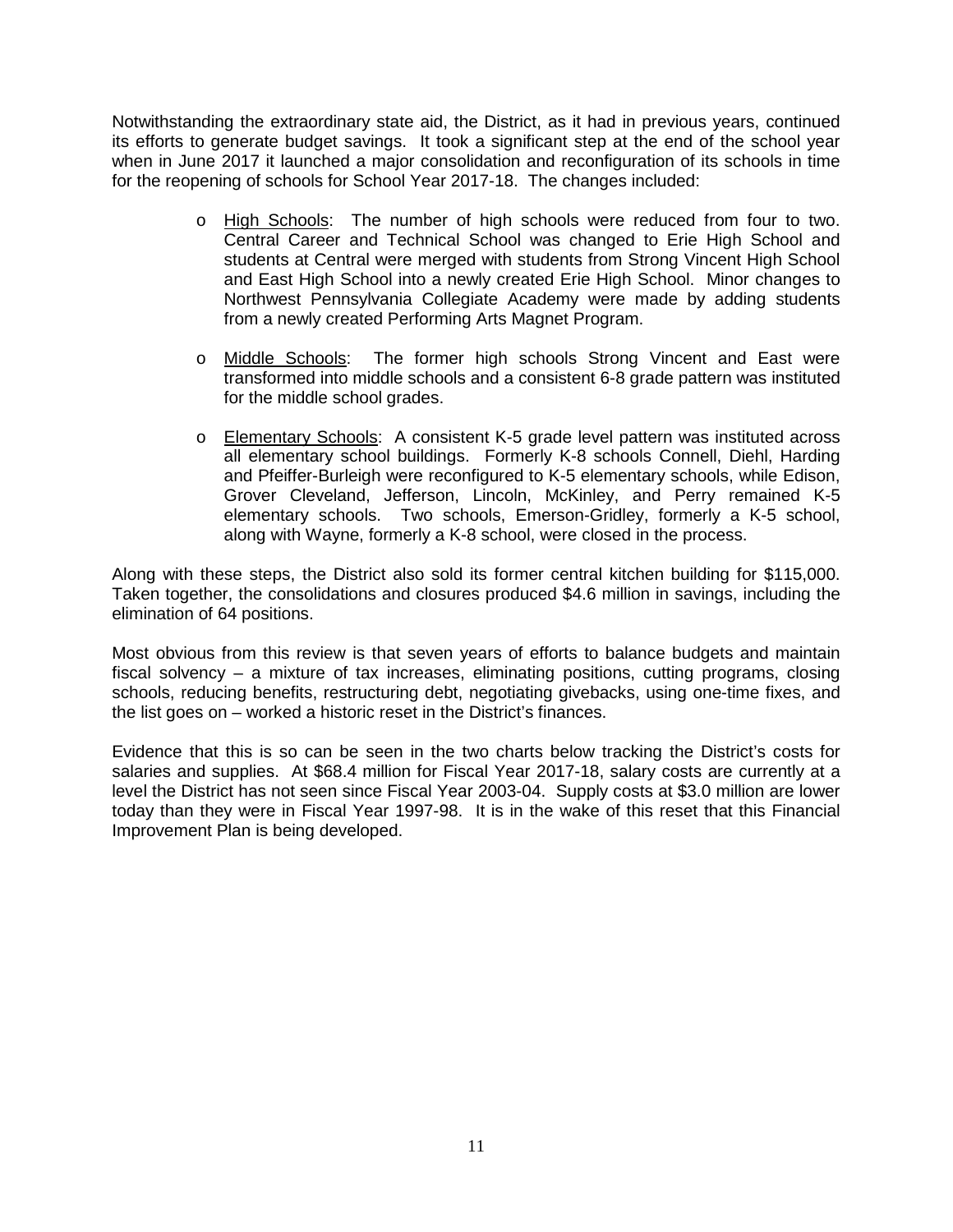

#### **Erie Public Schools: Salaries 2002-2018**

(Source: Erie Public Schools)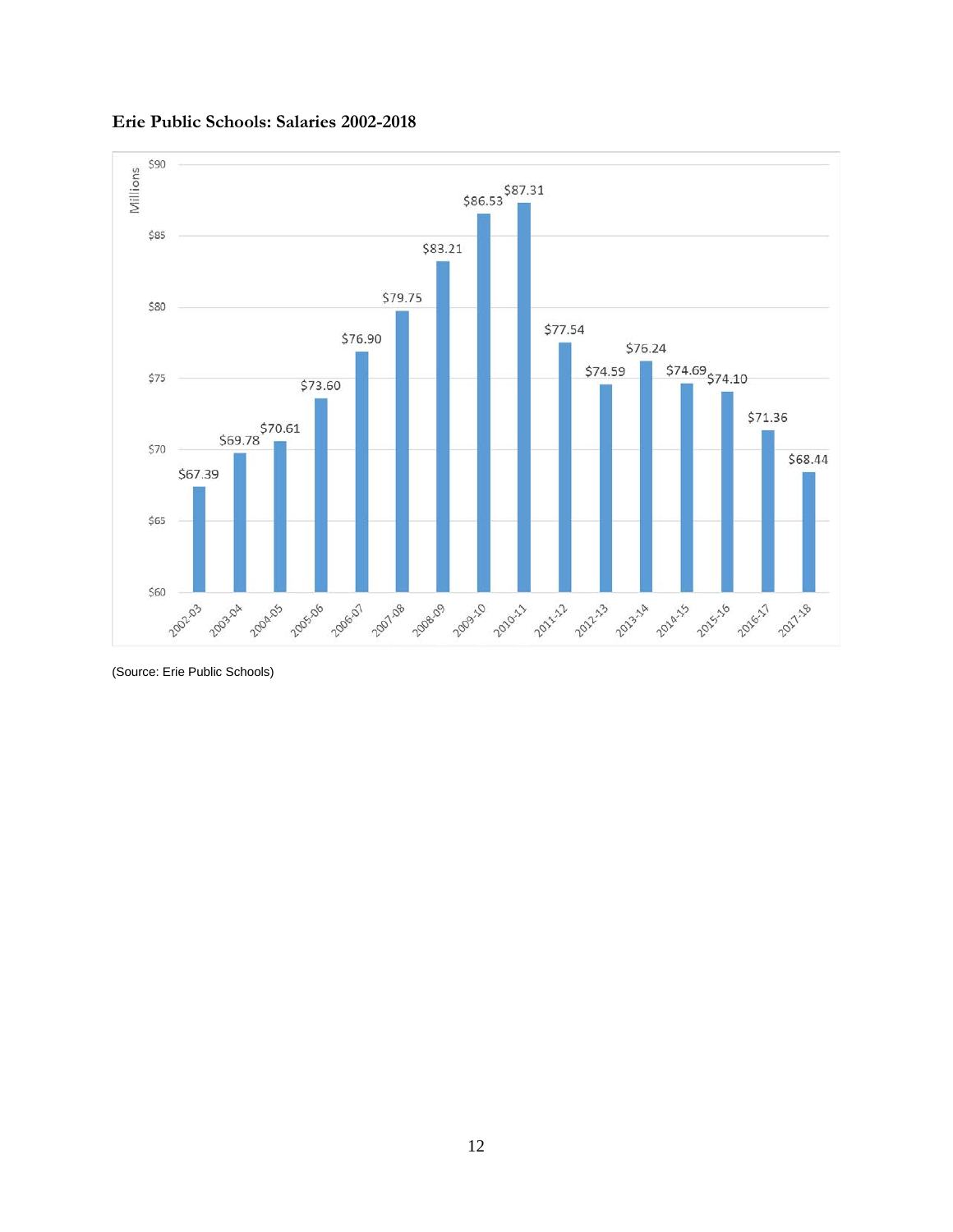

#### **Erie Public Schools: Supply Costs 1997-2018**

(Source: Erie Public Schools)

# <span id="page-12-0"></span>**Preliminary Baseline Financial Projections**

The first step in the development of a Financial Improvement Plan for Erie Public Schools was to generate Preliminary Baseline Financial Projections (Preliminary Projections) to better understand the District's short- and long-term financial situation. The Preliminary Projections were generated using a budget model developed specifically for the District by PFM, which is under contract with PDE to provide technical assistance to the Financial Administrator and the District.

The budget adopted by the District for Fiscal Year 2018-19 was selected as the base year for planning purposes. Using the budget model, the base year revenues and expenditures were then adjusted every year for the next five years using a set of assumptions drawn from a variety of data sources, including the District's own experience and historical trends. The assumptions and supporting data went through multiple reviews by the Financial Administrator, PFM, the District, and PDE staff to ensure accuracy and confidence in the projections.

It is important to emphasize that these Preliminary Projections are just a starting point for analysis. That they do not account, for example, for any salary increases beyond those already negotiated and in place limits their long-term value. What they do provide though is insight into the District's "cost-to-carry," that is to say the cost to the District to maintain current operations without any changes in personnel, programs or policies. These projections can also be helpful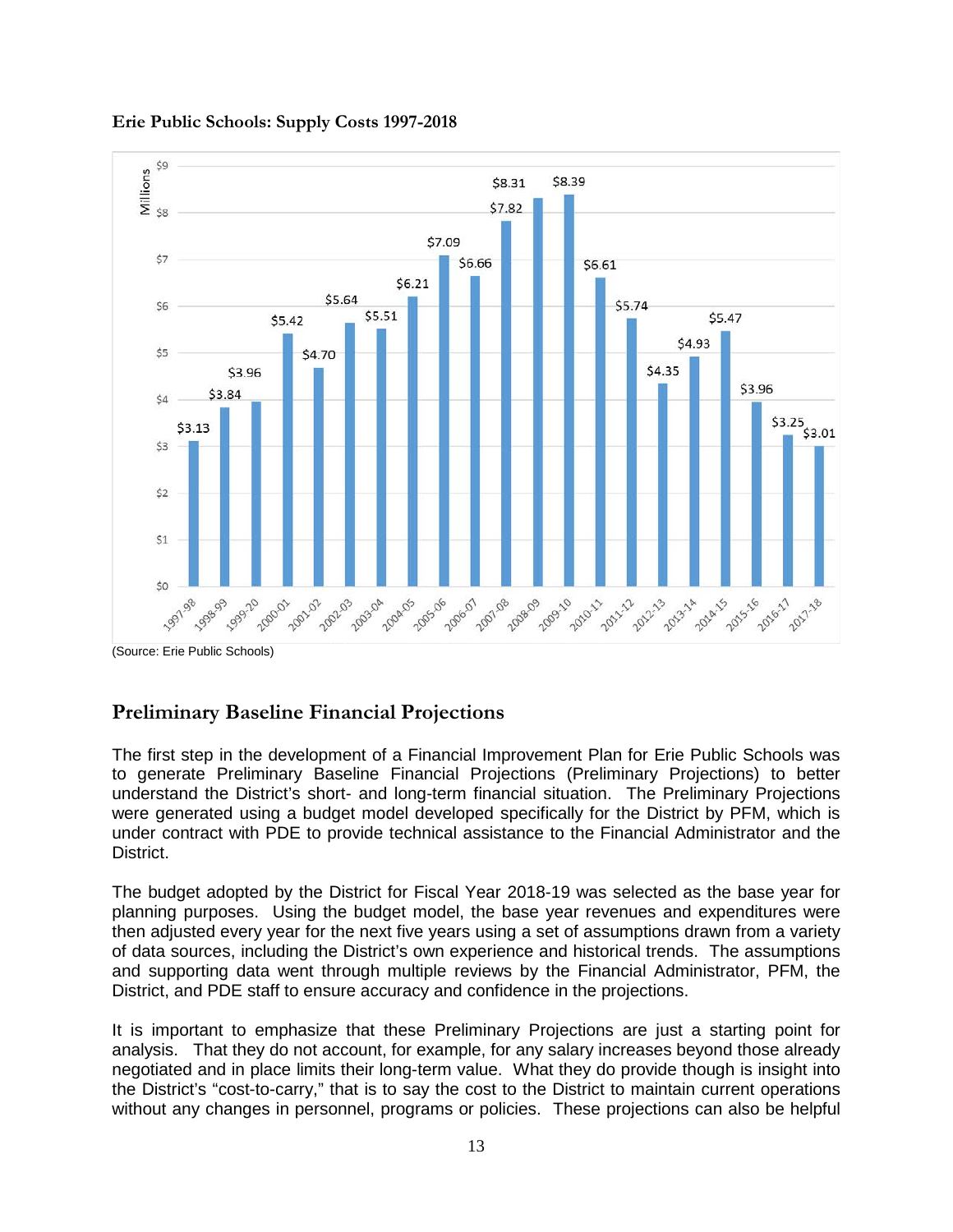in identifying underlying trends impacting the budget. Additionally, once the Preliminary Projections are finalized, they allow future policy or program changes to be examined in isolation to assess their impact on the budget.

#### <span id="page-13-0"></span>**Fiscal Year 2018-19 Budget**

The District's Fiscal Year 2018-19 Budget serves as the starting point for analysis. That budget is projected to be exactly in balance with total revenues of just over \$200.5 million to support total expenditures of just over \$200.5 million. The 2018-19 Budget also maintains a year-end unallocated, unassigned fund balance of \$7.9 million.

Included in the revenue mix is \$226,806 in additional local real estate tax revenues projected to be generated by a 0.5 percent increase (0.0835 mills) in the District's millage rate to 16.7899 mills from 16.7064 mills. The revenues also include \$79.3 million in state Basic Education Funding (BEF). The District's BEF allocation includes the \$14 million in Educational Access Program funding it received in Fiscal Year 2017-18. Under the state's new BEF funding formula, the \$14 million is considered part of the District's base funding and will remain in the base and a part of the District's BEF allocation in future years.

On the expenditure side, the budget reflects \$250,000 in savings from the elimination of before school care and another \$184,000 in savings from the reopening of the Emerson-Gridley School to accommodate the consolidation of the District's alternative education programs and Science Center.

#### Assumptions

Starting with the Fiscal Year 2018-19 revenues and expenditures, the PFM model was used to adjust these amounts over the next five fiscal years, through Fiscal Year 2023-24. Beginning with local revenue sources, the projections assume no increase in the real estate tax rate beyond the one-half of one percent (0.5 percent) increase adopted as part of the Fiscal Year 2018-19 Budget. The projections also assume future changes in the District's real estate tax base due to the expiration of exonerations under the Local Economic Revitalization Tax Assistance Act (LERTA), and the continuation of long-term trends for the decline in taxable assessed value. In addition, adjustments were made to delinquent real estate tax collections to account for the District's transition to a 12-month tax collection cycle. Real estate taxes account for nearly 80 percent of local revenues and approximately 22 percent of total revenues.

Earned income taxes, which largely track overall economic growth, were assumed to grow by 1.3 percent a year, reflecting the average annual growth rate in total adjusted personal income for the previous ten years.

For state revenue sources, the projections assume the District's BEF allocation will grow by approximately 2.4 percent a year. BEF is the District's largest source of revenues, representing 39.6 percent of total revenues. Going forward, the state's utilization of the new BEF formula is expected to drive a larger share of any new state dollars allocated to BEF to the District. Special Education Funding is expected to grow by 1.2 percent a year. Other major state sources of revenue -- transportation subsidies and state reimbursements for employee Social Security and pension benefits – are projected to grow in line with changes in expenditures and applicable rates.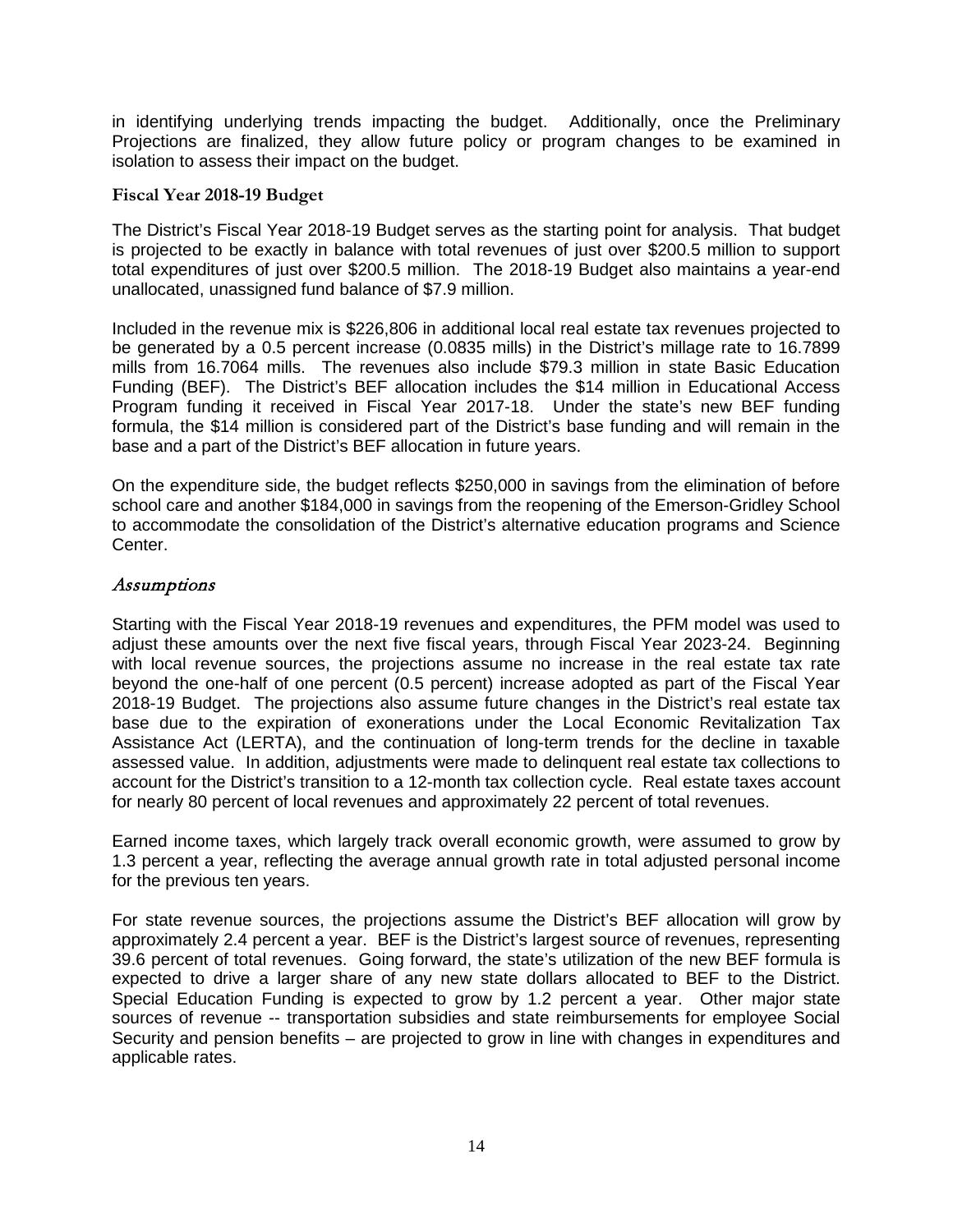Finally, all federal revenue sources were held level through the projection period, except for the District's School Improvement Grant, the final payments for which will be received in Fiscal Year 2018-19.

Moving to the expenditure side of the budget, the projections assume no salary increase for any group of District employees after the final year of any negotiated wage increase currently in place nor any reduction in staff headcount. Salaries are the single largest expenditure item in the District's budget, accounting for 35.6 percent of total expenditures. The chart below lists the groups with which the District has agreements and the salary increases provided for by those agreements. The shaded areas indicate the years in which each agreement is in effect.

|              | 2017-18  | 2018-19  | 2019-20  | 2020-21    | 2021-22  | 2022-23  | 2023-24  |
|--------------|----------|----------|----------|------------|----------|----------|----------|
| EEA          | 2.33%    | 2.20%    | $0.00\%$ | $0.00\%$   | $0.00\%$ | $0.00\%$ | $0.00\%$ |
| <b>EESPA</b> | $2.00\%$ | $2.00\%$ | $0.00\%$ | $0.00\%$   | $0.00\%$ | $0.00\%$ | $0.00\%$ |
| Local 95     | TBD      | TBD      | TBD      | <b>TBD</b> | $0.00\%$ | $0.00\%$ | $0.00\%$ |
| Local 1968   | $2.00\%$ | TBD      | TBD      | 0.00%      | $0.00\%$ | $0.00\%$ | $0.00\%$ |
| Act 93       | 2.00%    | 2.20%    | TBD      | TBD        | TBD      | TBD      | TBD      |

#### **Erie Public Schools: Current Employee Contracts**

Local 1968 and Local 95 both have wage reopener provisions in their current contracts to negotiate wage increases each year after the 2016-17 School Year. Salary increases for these agreements are assumed to be zero. The District's 5-year agreement with Act 93 administrators, which became effective on July 1, 2018 and will run through to June 30, 2023, provides for Act 93 administrators to receive the same percentage salary increase as is ultimately negotiated with District's professional instructional staff represented by the EEA.

Coupled with salaries and wages are employee benefits, the second largest expenditure category, accounting for 27 percent of total expenditures. The employee benefits expenditures cover several employment-related benefits costs. The most significant are medical insurance and pension costs, specifically District contributions to the Pennsylvania School Employees Retirement System (PSERS), which together account for 85 percent of all employee benefit costs. Medical insurance costs are projected to grow at 6.5 percent a year, in keeping with the District's historical growth rate which has trended slightly below national cost trends for similar types of health care plans. Growth rates for PSERS contributions are based on PSERS' projected rates applied to the District's payroll.

The last major expenditure area to highlight is Tuition Payments to Charter Schools, which reflects payments made by the District to support resident students who attend a charter or cyber charter school. The number of students enrolled in charter or cyber charter schools, the distribution of those enrollments between regular and special education students, and yearly tuition rates paid to charter and cyber charter schools all impact future expenditures levels. Historical data on charter school tuition payments, tuition rates and enrollments for Fiscal Years 2011-12 to 2016-17 is set out in the chart below.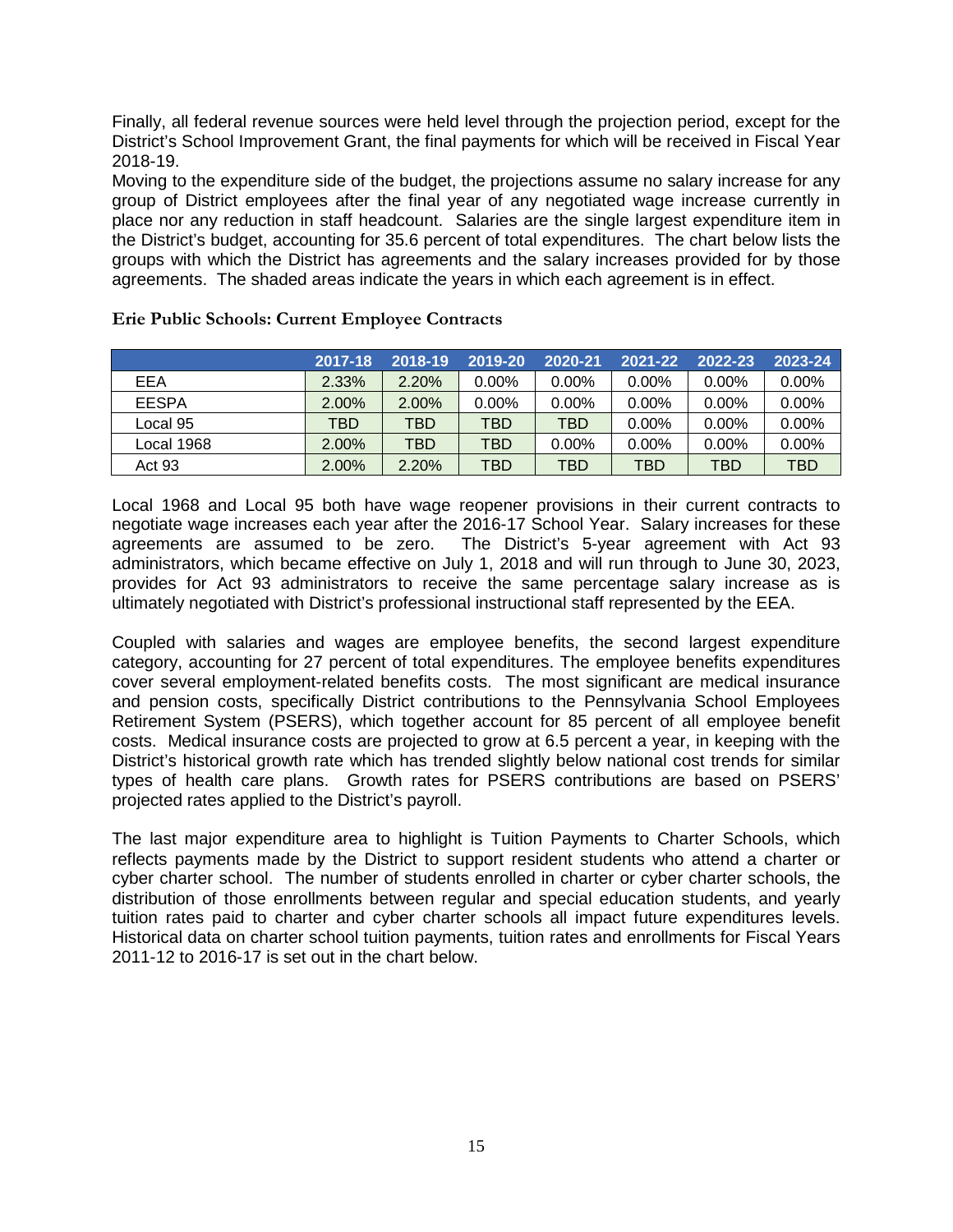| Charter School Tuition Payments, Tuition Rates, and Enrollments - Fiscal Years 2011-12 to 2016-17 |               |               |               |               |               |               |  |  |  |  |
|---------------------------------------------------------------------------------------------------|---------------|---------------|---------------|---------------|---------------|---------------|--|--|--|--|
|                                                                                                   | 2011-12       | 2012-13       | 2013-14       | 2014-15       | 2015-16       | 2016-17       |  |  |  |  |
|                                                                                                   | <b>Actual</b> | <b>Actual</b> | <b>Actual</b> | <b>Actual</b> | <b>Actual</b> | <b>Actual</b> |  |  |  |  |
| <b>RE Tuition Payments</b>                                                                        | \$10,209,591  | \$12,065,187  | \$13,225,574  | \$14,126,177  | \$15,832,271  | \$15,539,637  |  |  |  |  |
| <b>SE Tuition Payments</b>                                                                        | \$4,738,566   | \$5,599,801   | \$6,138,370   | \$6,556,366   | \$7,348,214   | \$8,530,695   |  |  |  |  |
| <b>Total Tuition Payments</b>                                                                     | \$14,948,157  | \$17,664,989  | \$19,363,945  | \$20,682,543  | \$23,180,485  | \$24,070,332  |  |  |  |  |
|                                                                                                   |               |               |               |               |               |               |  |  |  |  |
| <b>RE Tuition Rate</b>                                                                            | \$8,749       | \$7,756       | \$7,966       | \$8,819       | \$9,115       | \$8,790       |  |  |  |  |
| <b>SE Tuition Rate</b>                                                                            | \$17,746      | \$15,478      | \$15,132      | \$16,932      | \$16,614      | \$20,107      |  |  |  |  |
|                                                                                                   |               |               |               |               |               |               |  |  |  |  |
| <b>RE Enrollment (Est.)</b>                                                                       | 1.167         | 1,556         | 1,660         | 1,602         | 1,737         | 1,768         |  |  |  |  |
| SE Enrollment (Est.)                                                                              | 267           | 362           | 406           | 387           | 442           | 424           |  |  |  |  |
| <b>Total Enrollment</b>                                                                           | 1.434         | 1.917         | 2.066         | 1.989         | 2.179         | 2.192         |  |  |  |  |

The baseline projections assume charter and cyber charter school enrollments will continue to grow on pace with historical trends, which equates to an outflow of 60 students per year. Based on past enrollments, roughly 80 percent of the students attending charter schools are regular education students while the remaining 20 percent are students with special needs. The projections assume this same distribution going forward. Finally, charter and cyber charter school tuition rates, which are calculated according to state law, based on the District's prior year budgeted expenditures, and vary for regular and special education students, are projected to grow each year as the District's prior year budgeted expenditures grow.

| <b>Charter School Tuition and Enrollment Projections</b> |                  |                                                                |           |                  |           |           |           |  |  |  |  |
|----------------------------------------------------------|------------------|----------------------------------------------------------------|-----------|------------------|-----------|-----------|-----------|--|--|--|--|
|                                                          | 2017-18          | 2021-22<br>2019-20<br>2018-19<br>2020-21<br>2022-23<br>2023-24 |           |                  |           |           |           |  |  |  |  |
|                                                          | <b>Estimated</b> | Projected                                                      | Projected | <b>Projected</b> | Projected | Projected | Projected |  |  |  |  |
| <b>RE Tuition Rate</b>                                   | \$9,142          | \$8,952                                                        | \$9,266   | \$9,530          | \$9,727   | \$9,930   | \$10,135  |  |  |  |  |
| <b>SE Tuition Rate</b>                                   | \$18,450         | \$19,489                                                       | \$20.244  | \$20.925         | \$21.484  | \$22,038  | \$22,616  |  |  |  |  |
|                                                          |                  |                                                                |           |                  |           |           |           |  |  |  |  |
| <b>RE Enrollment (Est.)</b>                              | 1,936            | 2,072                                                          | 2.121     | 2,170            | 2,220     | 2,269     | 2,318     |  |  |  |  |
| SE Enrollment (Est.)                                     | 431              | 428                                                            | 439       | 450              | 460       | 471       | 482       |  |  |  |  |
| <b>Total Enrollment</b>                                  | 2,367            | 2,500                                                          | 2,560     | 2,620            | 2,680     | 2,740     | 2,800     |  |  |  |  |

The planning assumptions used to generate the Preliminary Projections can be found in Appendix B. A detailed presentation of the Preliminary Projections is set out in in Appendix C.

#### <span id="page-15-0"></span>**Observations on Preliminary Baseline Financial Projections**

The Preliminary Projections provide an important starting point for analysis and allow us to draw several observations of note. Turning first to the revenue side, total revenues from all sources over the projection period increase by \$10.45 million, or about 5.2 percent, to \$210.9 million from \$200.5 million. On a year-over-year basis, revenues grow by roughly 1 percent a year through the projection period.

The overall increase in revenues masks a shift in the underlying sources. The increase in total revenues, for example, is driven largely by a nearly \$12.8 million (10 percent) increase in revenues from state sources. The bulk of the state funding increase comes in Basic Education Funding by \$10 million (12.7 percent) and State Reimbursement of Employee Benefits by \$1.96 million (9.9 percent).

In contrast to the increase in total state revenues, the projections show a decline in total local revenues of just under \$1.0 million (1.7 percent), driven largely by a decline of \$1.8 million (4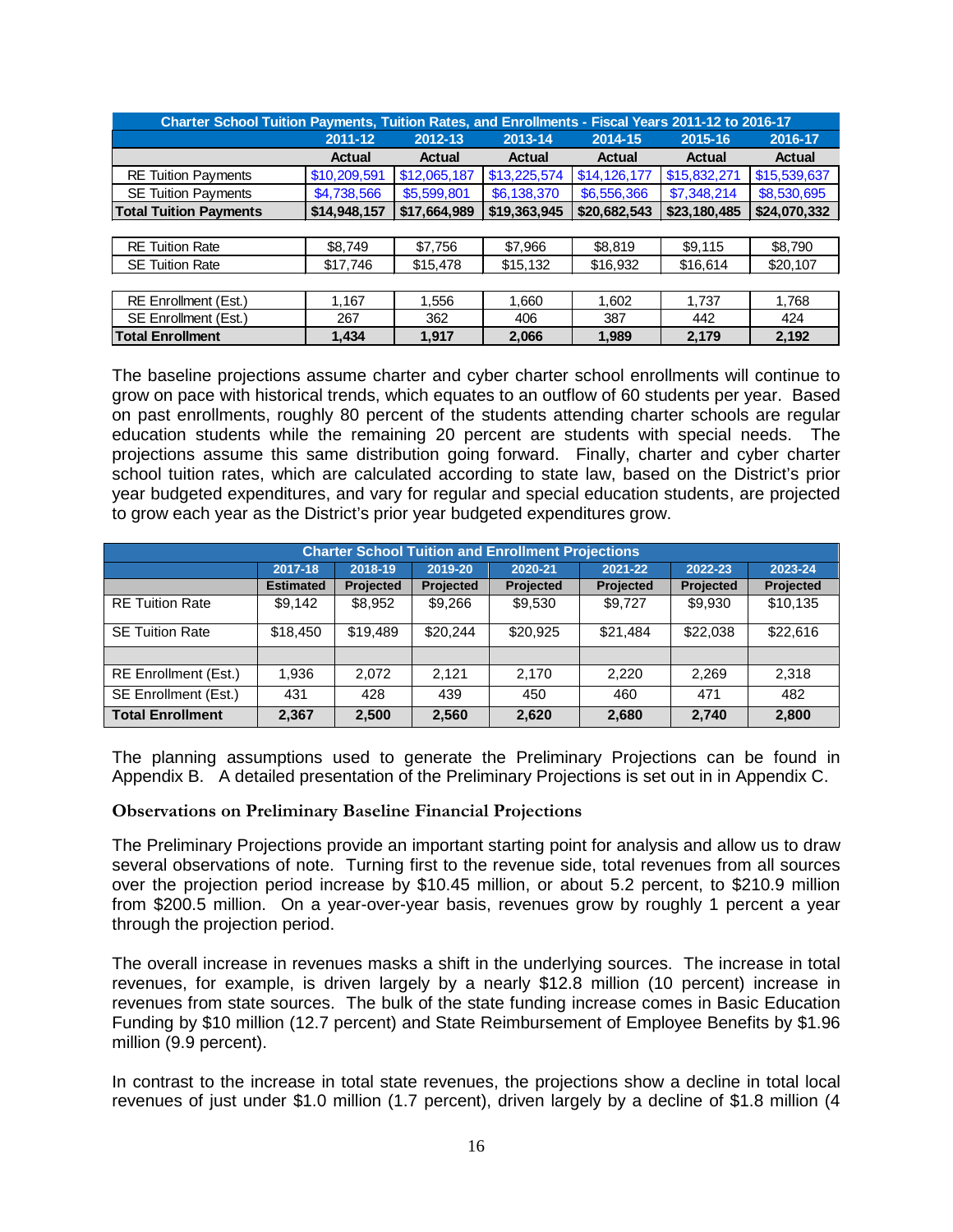percent) in real estate taxes. While this decline is, in part, a function of the completion in Fiscal Year 2018-19 of the District's transition to a 12-month collection cycle and holding real estate taxes level during the projection period, the data shows that even absent these changes the District is seeing an average yearly decline of 0.4 percent in the assessed values leading to lower real estate tax collections. The decline in real estate taxes is only somewhat offset by an increase in Act 511 taxes, primarily earned income taxes, of \$442,000 (5.7 percent), leading to the overall decline in local revenues.

Federal revenues account for the balance of the decline, dropping by \$1.3 million (8.2 percent) due to the completion of the District's School Improvement Grant which ends after the 2018-19 School Year.

The net result of these shifts is that by the end of the projection period state revenues account for 66.2 percent of total revenues, up from 63.7 percent in Fiscal Year 2018-19, while local revenues as a percentage of total revenues declines to 26.7 percent from 28.3 percent. Federal revenues fall to 7 percent from 8 percent of the total over the period.

On the expenditure side, total expenditures are projected to increase by nearly \$7.8 million, or 3.9 percent, over the period to \$208.4 million from \$200.5 million. At first glance, the overall 3.9 percent expenditure growth appears favorable compared to the 5.2 percent revenue growth over the projection period, but the year-to-year trend tells a different story. District expenditures are growing by about 2 percent a year, roughly double the 1 percent growth in revenues, and that is before factoring in any additional increases in salaries and wages beyond Fiscal Year 2018-19.

Employee salaries and benefits costs comprise the bulk of the District's total expenditures. Salaries and wages are the single largest expenditure, employee benefits the second largest. Salaries and wages decrease slightly over the projection period, though this is again largely a function of the planning assumptions of no salary increases or change in complement. While an increase in salaries and wages is likely during the projection period, the planning assumption of zero recognizes future increases are subject to negotiations and allows any salary increases to be viewed in isolation in terms of their impact on the projections.

Employee benefits, comprising several individual employee-related benefits, increase by \$10.2 million (18.8 percent) over the projection period. This bulk of this increase is driven primarily by an increase in medical insurance costs which are expected to grow by \$8.9 million. At 40.2 percent, the increase in medical insurance costs represents the single fastest growing individual line item in the District's budget. Rising pension costs are also a major contributor, with District contributions to PSERS growing by \$1.8 million (7.4 percent). By the end of the projection period, employee salaries, wages and benefits combined are expected to account for 64.9 percent of total expenditures, up from 62.6 percent at the beginning of the period.

The final area of expenditure growth to highlight is Tuition to Charter Schools. With the District's budgeted expenditures growing along with charter school enrollments, tuition payments to charter schools through the period grow as well. Tuition rates for regular education students are projected to rise from an estimated \$8,952 for Fiscal Year 2018-19 to \$10,135 for Fiscal Year 2023-24, while rates for special education students are expected to rise from \$19,489 to \$22,616 over that same time.

The increase in charter school enrollments combined with the increases in the District's budgeted expenditures results in a \$7.5 million increase in tuition payments to charter schools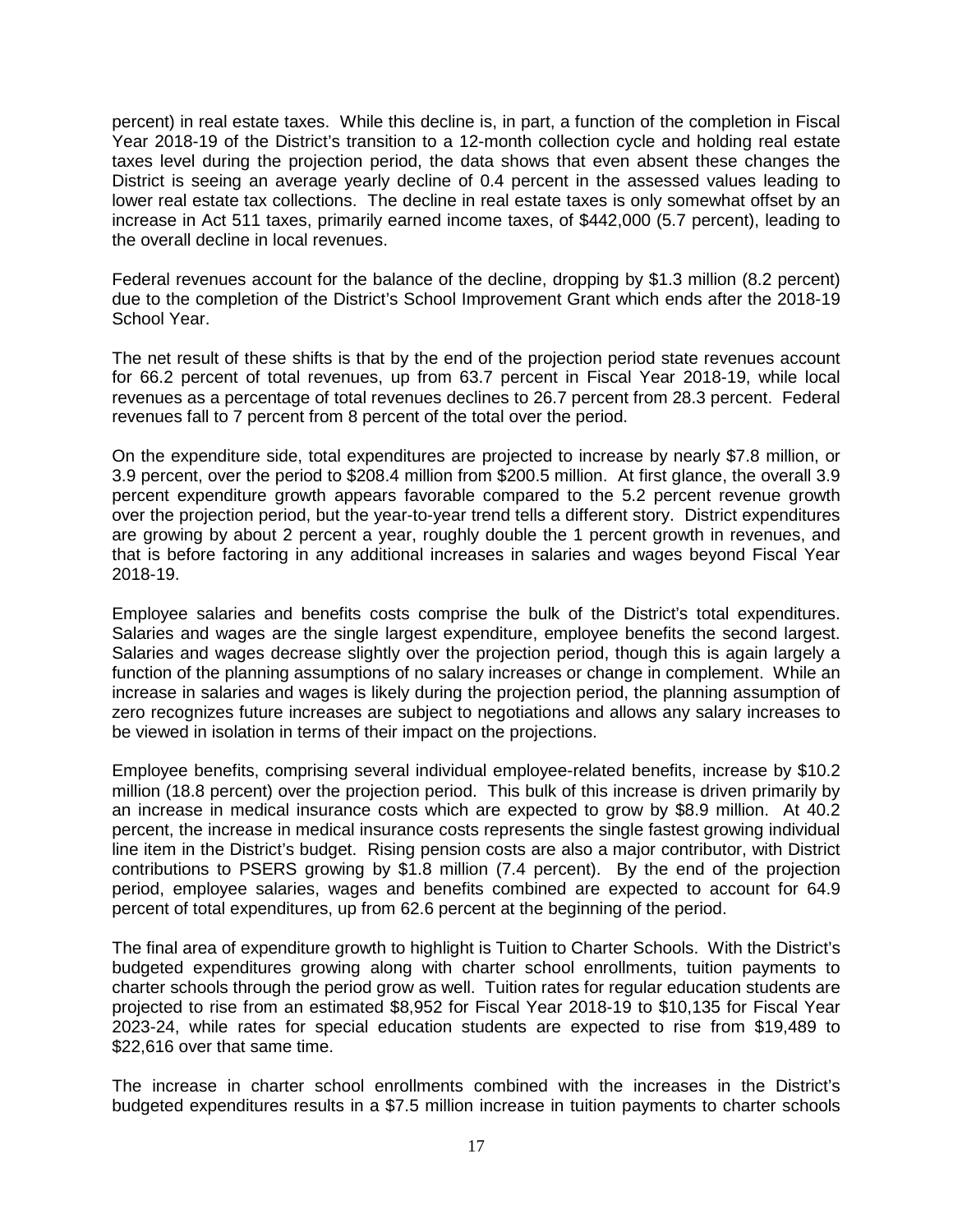over the projection period. At 27.9 percent, the increase in charter tuition payments represents the second largest cost increase on a percentage basis in the District's budget over the projection period.

A snapshot of the revenue and expenditure trends underlying the Preliminary Projections can be found in Appendix D.

Taken on their face, the results of the Preliminary Projections depict a relatively stable financial picture for the District over the next five years. The projected budgets for the current fiscal year as well as the following five are not only in balance but generate modest, albeit declining, surpluses each year such that by the end of the projection period in Fiscal Year 2023-24 the District's fund balance is expected to total \$35.9 million.

Mindful again of the limits of these projections, it is still worth reflecting here on the rather dramatic contrast they provide compared to the projections the District presented in the revised Financial Recovery Plan that was submitted to PDE back in January 2017. Those projections forecast an operating deficit of -\$10.1 million beginning in Fiscal Year 2017-18 that climbed to - \$19.9 million by Fiscal Year 2021-22, as well as a negative fund balance of -\$17.7 million rising to -\$86.7 million over that same time frame.



The infusion of the state Educational Access Program funding is the primary reason for the dramatic swing in these projections, though the District's ongoing budget balancing efforts helped contribute to the improved picture. But while the extraordinary state funding alleviated the immediate budget crisis the District faced, it did not solve all its financial challenges. What the extraordinary state infusion did do was to buy the District time and an opportunity to put itself back on a path towards fiscal solvency.

# <span id="page-17-0"></span>**Updated Preliminary Baseline Financial Projections**

Following the District's adoption of its Fiscal Year 2018-19 Budget and after the Preliminary Projections had been finalized, four budget-related developments took place that impacted on the projections: 1) Payments in Lieu of Taxes (PILOT) agreements; 2) Investment Income; 3) Copier Consolidation Initiative; and 4) Transportation Services Changes. Each of these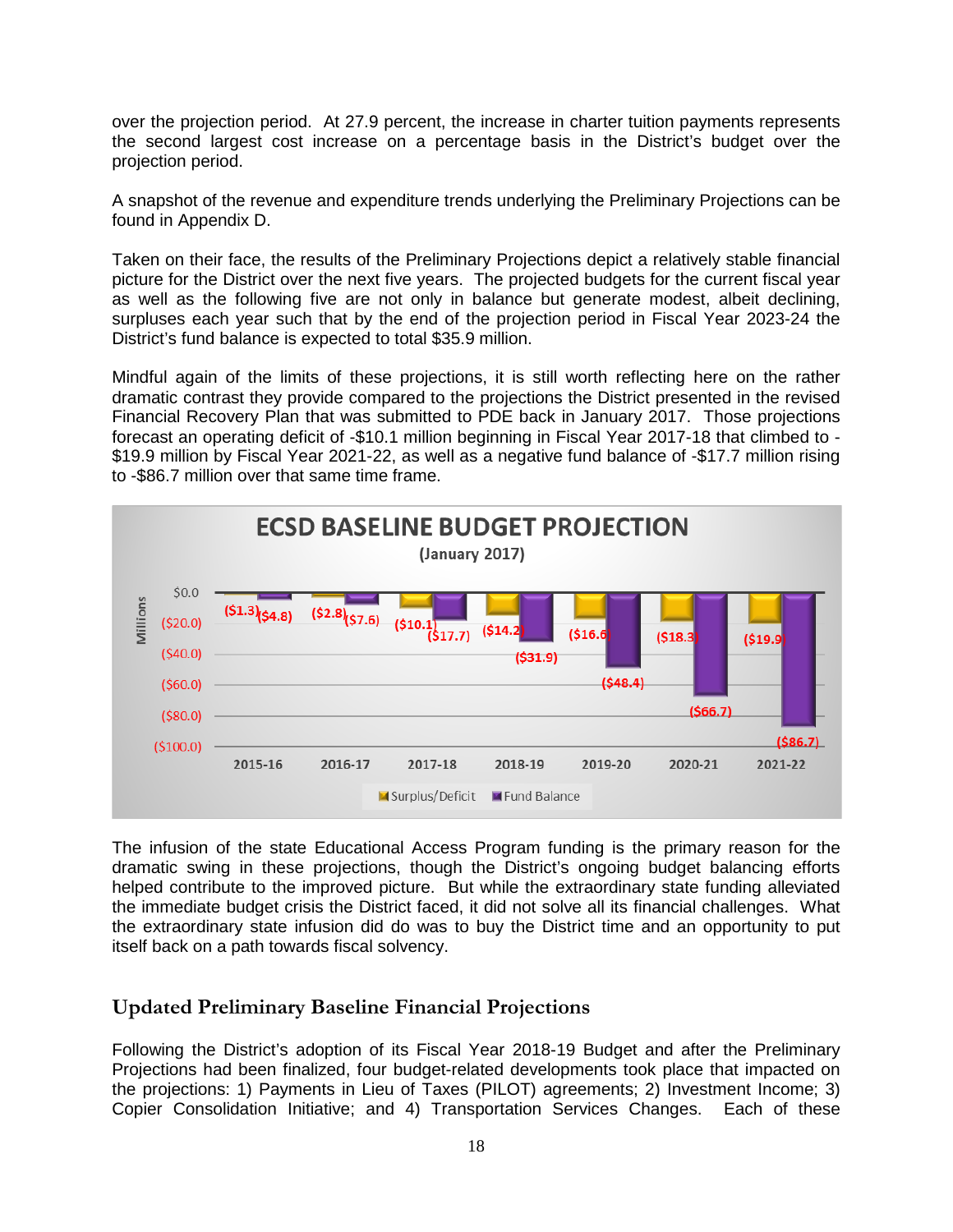developments and their impact on the Preliminary Projections are discussed in greater detail below.

In addition to these developments, new and updated information regarding special education, transportation, charter school tuition rates, and PSERS contributions rates was also identified. All these various changes were incorporated into the Preliminary Projections to generate Updated Preliminary Baseline Financial Projections (Updated Projections).

#### <span id="page-18-0"></span>**Payments In Lieu Of Taxes (PILOT) Agreements**

About 30 percent of the assessed value of property in the City of Erie is exempt from real estate taxes, the result of the City being the seat of government for Erie County as well as the home to two large non-profit hospitals, two major universities, and a sizeable number of non-profit social services agencies. This fact adds a special dimension to the challenge facing the District considering real estate taxes generate 80 percent of its local revenues and 22 percent of total revenues.

To compensate for lost real estate tax revenues because of a property's tax-exempt status, the District has been able to establish agreements with certain property owners providing for payments in lieu of taxes, commonly known as PILOTs. PILOTs are voluntary payments by the non-profits that contribute towards public services but are typically less than what the entities would pay in property taxes if their properties were fully taxable. The District currently has in place PILOT agreements that yield just over \$1.4 million per year in revenues. In fact, a November 2016 study by the Lincoln Institute of Land Policy, measuring the combined revenue for the county, city and school district, listed Erie, PA as one of the top ten cities in the U.S. that receives the most PILOT-derived revenue. A list of District's PILOT agreements in effect prior to July 1, 2018 can be found in Appendix E.

Along with its efforts to generate revenue from tax-exempt entities through PILOTs, a District priority for the past year-plus has been to ensure that properties determined to be tax-exempt truly merit the exemption. To that end, the District undertook a complete review of all properties within its boundaries currently designated as tax-exempt to determine whether they legally warranted that status.

These efforts began to pay off when the District reached what was been termed a "precedentsetting deal" with the Housing and Neighborhood Development Service (HANDS), a private, non-profit which operates homes and apartments for low- and moderate-income residents in the City of Erie, covering twelve HANDS properties that had previously been classified as taxexempt.

Under the agreement, approved by the Board on June 20, 2018, HANDS will make PILOT payments for two years beginning in Fiscal Year 2018-19 equal to half the amount the agency would have paid were its properties fully taxable. When the two-year agreement expires, HANDS' properties will become fully taxable. While the HANDS' payments will be split with Erie County and the City of Erie, the District will be the major beneficiary, receiving 49.5 percent of the total. The financial impact of these agreements is set out below. A list of the District's new HANDS PILOT agreements effective July 1, 2018 can be found in Appendix F. This appendix also includes a list of new convertible PILOTS discussed below in Other Tax-Exempt Properties under the section titled Revenue and Expenditure Balancing Options.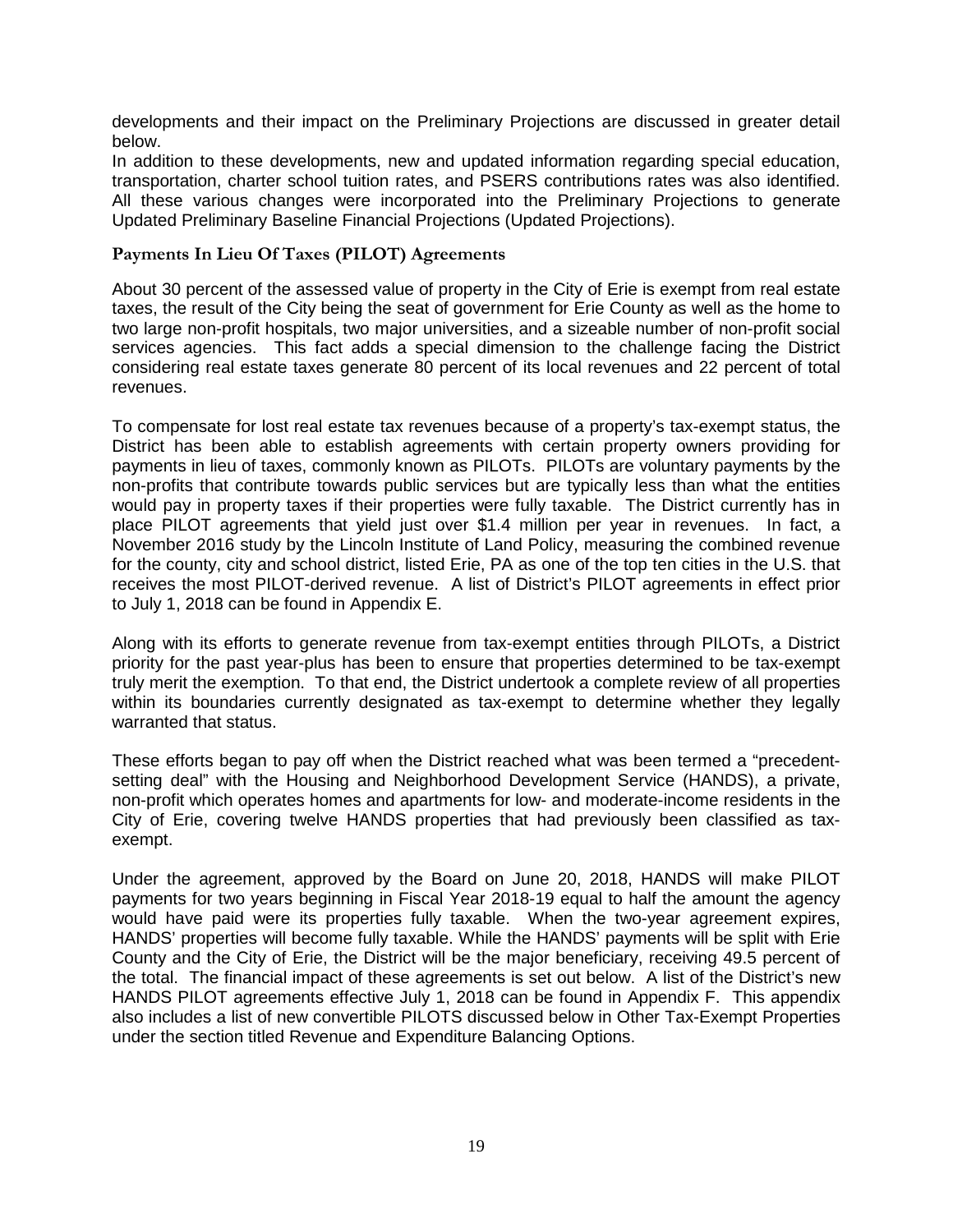| <b>HANDS Properties Transition to Taxable Status</b>                                |                  |                  |           |                  |           |                  |               |  |  |  |
|-------------------------------------------------------------------------------------|------------------|------------------|-----------|------------------|-----------|------------------|---------------|--|--|--|
| 2023-24<br>2018-19<br>2021-22<br><b>Cumulative</b><br>2019-20<br>2020-21<br>2022-23 |                  |                  |           |                  |           |                  |               |  |  |  |
|                                                                                     | <b>Projected</b> | <b>Projected</b> | Projected | <b>Projected</b> | Projected | <b>Projected</b> | <b>Impact</b> |  |  |  |
| Real Estate Taxes                                                                   | \$0              | \$0              | \$67.811  | \$68,506         | \$69,201  | \$69,201         | \$274,719     |  |  |  |
| Payments in Lieu of Taxes                                                           | \$33.182         | \$34,040         | \$0       | \$0              | \$0       | \$0              | \$67,222      |  |  |  |
| <b>Total Impact</b>                                                                 | \$33,182         | \$34,040         | \$67.811  | \$68,506         | \$69,201  | \$69,201         | \$341,942     |  |  |  |

#### <span id="page-19-0"></span>**Investment Income**

The infusion of Educational Access Program funding has stabilized the District's finances to the degree that it is now having to prudently manage a nearly \$8 million fund balance. On May 16, 2018, the Board updated the District's investment policy, setting as its investment objective the goal of providing the highest investment return with the maximum security, safety and preservation of principal while meeting daily cash flow needs. On June 20, 2018, the Board approved a 2018-19 Investment Plan and Management Agreement with PNC Bank authorizing investments in U.S. Treasury Bills, commonly known as T-Bills, and similar type securities, as best meeting its investment objective.

Specifically, the District has invested its fund balance in a laddered T-Bill portfolio that staggers the maturity of the securities in 3-month increments. The staggered maturities allow the District to maintain liquidity while maximizing return. Additional cash flow during the year will be invested in securities offering daily liquidity with slightly lower returns for those periods where the District requires the cash be available before a 3-month maturity (for example, when real estate taxes are in the height of collections, but funds will be needed to meet debt obligations in one month). The financial impact of the income generated from the investment of the District's fund balance is set out below.

| <b>Investment Income</b> |           |           |           |          |                                                   |                        |
|--------------------------|-----------|-----------|-----------|----------|---------------------------------------------------|------------------------|
|                          | 2018-19   | 2019-20   | 2020-21   | 2021-22  | $2022 - 23$                                       | 2023-24 Cumulative     |
|                          | Projected |           |           |          | Projected Projected Projected Projected Projected | <b>Impact</b>          |
| Interest Revenue         | \$200,000 | \$204.950 | \$204.950 | S204.950 | \$204,950                                         | \$204,950  \$1,224,750 |

#### <span id="page-19-1"></span>**Copier Consolidation Initiative**

Over the course of the 2017-18 school year, with the aid of an outside consultant, the District undertook a district-wide assessment of its printer and copying services. Wanting to leverage its buying power (it prints more than 25 million copies per year), the District looked to move to a single vendor for all its print services rather than the five it had relied on, with goals of achieving efficiencies and budget savings.

At its June 20, 2018 meeting, the Board approved a \$2 million, five-year contract with ComDoc Inc. to provide copying services throughout the District beginning in Fiscal Year 2018-19. The financial impact of the copier consolidation initiative is set out below.

| <b>Copier Contract Savings</b> |           |         |         |         |                                                   |                                                                          |
|--------------------------------|-----------|---------|---------|---------|---------------------------------------------------|--------------------------------------------------------------------------|
|                                | 2018-19   | 2019-20 | 2020-21 | 2021-22 | 2022-23                                           | 2023-24 Cumulative                                                       |
|                                | Projected |         |         |         | Projected Projected Projected Projected Projected | <b>Impact</b>                                                            |
| Copier Contract Costs          |           |         |         |         |                                                   | $(102,719)$ $(105,082)$ $(107,499)$ $(109,971)$ $(112,500)$ $(1537,771)$ |

#### <span id="page-19-2"></span>**Transportation Service Changes**

In late May 2018, the District was notified by the Erie Metropolitan Transit Authority (EMTA) that it was no longer interested in providing transportation services to the District. A long-time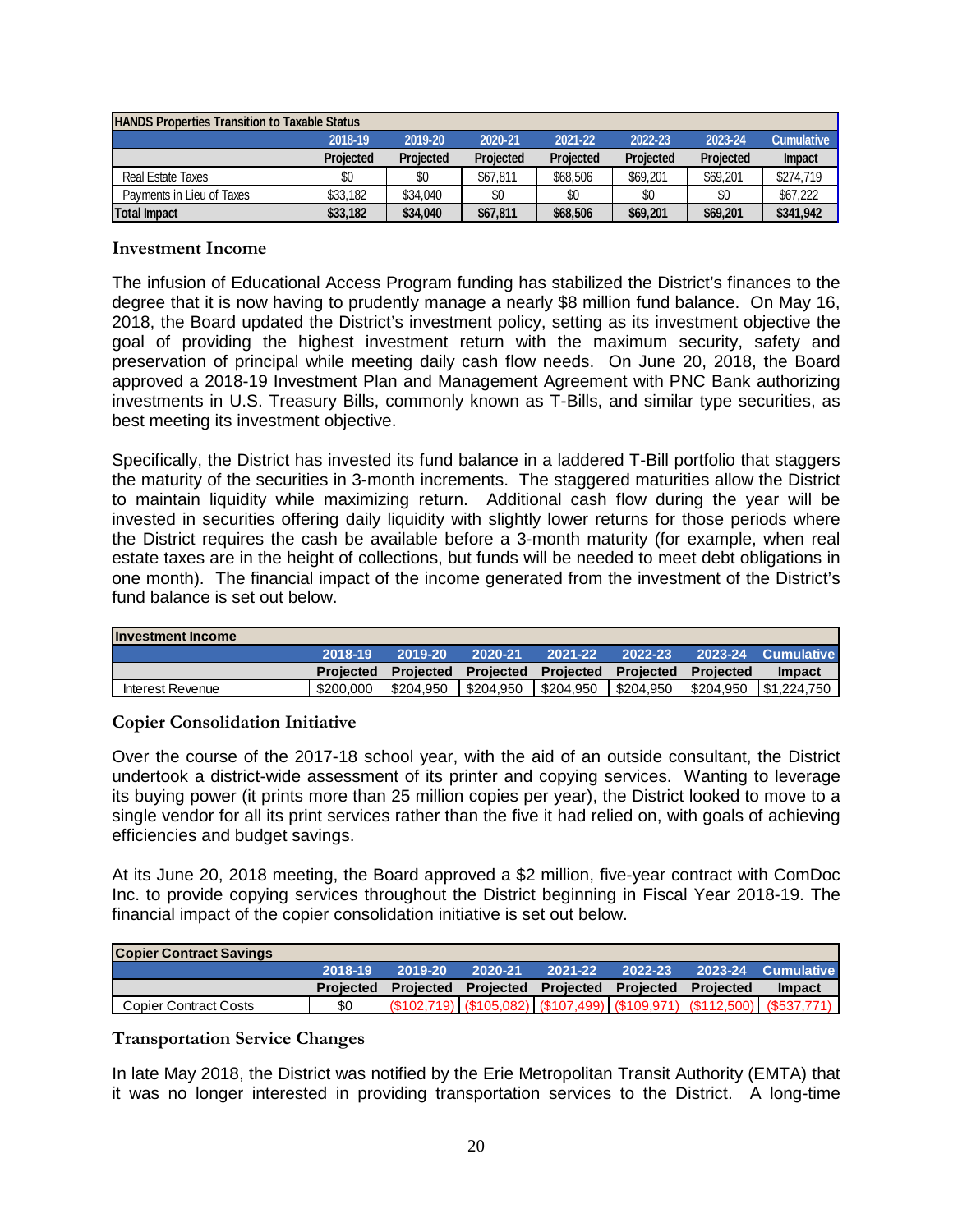service provider to the District, EMTA was nearing completion of a \$1.16 million contract to provide service for approximately 3600 students – 1,400 that attend District schools and another 2,200 that attend non-public or charter schools. Though one of several transportation providers utilized by the District, EMTA provides the bulk of the District's transportation services.

EMTA initially notified the District of its intent to end service completely after the 2017-18 school year, but eventually postponed any withdrawal. Under the terms of the contract for School Year 2019-20, the District will pay EMTA \$1.23 million to transport at least 2600 students during the year, a roughly \$68,000 increase over the prior school year. This equates to a rate of \$2.70 per student per day compared to \$2.40 per student per day rate the District paid the previous school year. As part of the agreement, the District also agreed to take over certain routes from EMTA.

As a result of the changes in the District's contractual relationship with EMTA, the following transportation service changes were reflected in the projections:

- a) The purchase of 8 buses rather than the 4 reflected in the 2018-19 budget;
- b) A reduction in the number of bus drivers hired from 10 to 7;
- c) An adjustment in the costs and projections related to the District's contract with EMTA for transportation services, agreed to on August 15, 2018, to match the final agreement;
- d) A reduction in costs for contracted transportation providers to reflect estimated amounts for the 2018-19 school year;
- e) Ongoing savings from the end of a lease payment after 2018-19; and
- f) A recalculation of the state Transportation Subsidy to reflect the cost changes and to account for statewide allocation trends.

| <b>Transportation Service Changes</b>  |               |                  |              |                  |                  |                  |                   |
|----------------------------------------|---------------|------------------|--------------|------------------|------------------|------------------|-------------------|
|                                        | 2018-19       | 2019-20          | 2020-21      | 2021-22          | 2022-23          | 2023-24          | <b>Cumulative</b> |
|                                        | Projected     | <b>Projected</b> | Projected    | <b>Projected</b> | <b>Projected</b> | <b>Projected</b> | Impact            |
| Salaries                               | (\$54.082)    | (\$54.082)       | (\$54.082)   | (\$54.082)       | (\$54.082)       | $(\$54.082)$     | (\$324,494)       |
| Net Benefits                           | (\$7,292)     | $(\$7,431)$      | (\$7.509)    | $(\$7,577)$      | (\$7,683)        | (\$7,758)        | $(\$45,251)$      |
| <b>Insurance</b>                       | \$15,622      | \$15,981         | \$16,349     | \$16,725         | \$17,109         | \$17,503         | \$99,288          |
| Materials and Fuel                     | \$78,233      | \$80,032         | \$81,873     | \$83,756         | \$85,682         | \$87,653         | \$497.227         |
| <b>Additional Equipment Costs</b>      | \$536,019     | \$0              | \$0          | \$0              | \$0              | \$0              | \$536.019         |
| Lease Savings                          | \$0           | $(\$72,842)$     | $(\$74,517)$ | $(\$76,231)$     | $(\$77,985)$     | $(\$83,911)$     | (\$385,487)       |
| Impact of Final EMTA Contract          | (\$138,669)   | \$77,220         | \$76,440     | \$75,660         | \$74,880         | \$74,100         | \$239.631         |
| <b>Revised Contracted Vendor Costs</b> | (\$1,049,400) | \$124,002        | \$126,355    | \$128,762        | \$131,224        | \$133,743        | $(\$405,313)$     |
| <b>Total Impact</b>                    | (\$619,569)   | \$162,879        | \$164,907    | \$167,011        | \$169,146        | \$167,248        | \$211,621         |

The financial impact of these transportation service changes is set out below.

| <b>Transportation Subsidy Changes</b> |                  |         |             |                                                   |                                                   |          |                    |
|---------------------------------------|------------------|---------|-------------|---------------------------------------------------|---------------------------------------------------|----------|--------------------|
|                                       | 2018-19          | 2019-20 | $2020 - 21$ | 2021-22                                           | 2022-23                                           |          | 2023-24 Cumulative |
|                                       | <b>Projected</b> |         |             |                                                   | Projected Projected Projected Projected Projected |          | Impact             |
| Transportation Subsidv                | \$0              |         |             | $(\$92.184)$ $(\$52.741)$ $(\$12.640)$ $\$28.144$ |                                                   | \$69.594 | (\$59,828)         |

#### <span id="page-20-0"></span>**New and Updated Information**

In addition to the four developments above, the Updated Projections also reflect new and updated information from the Preliminary Projections. The changes made due to this information include:

- 1. 2017-18 AFR submitted to PDE:
	- a. The District provided the financial results that were submitted in the Annual Financial Report (AFR) to PDE.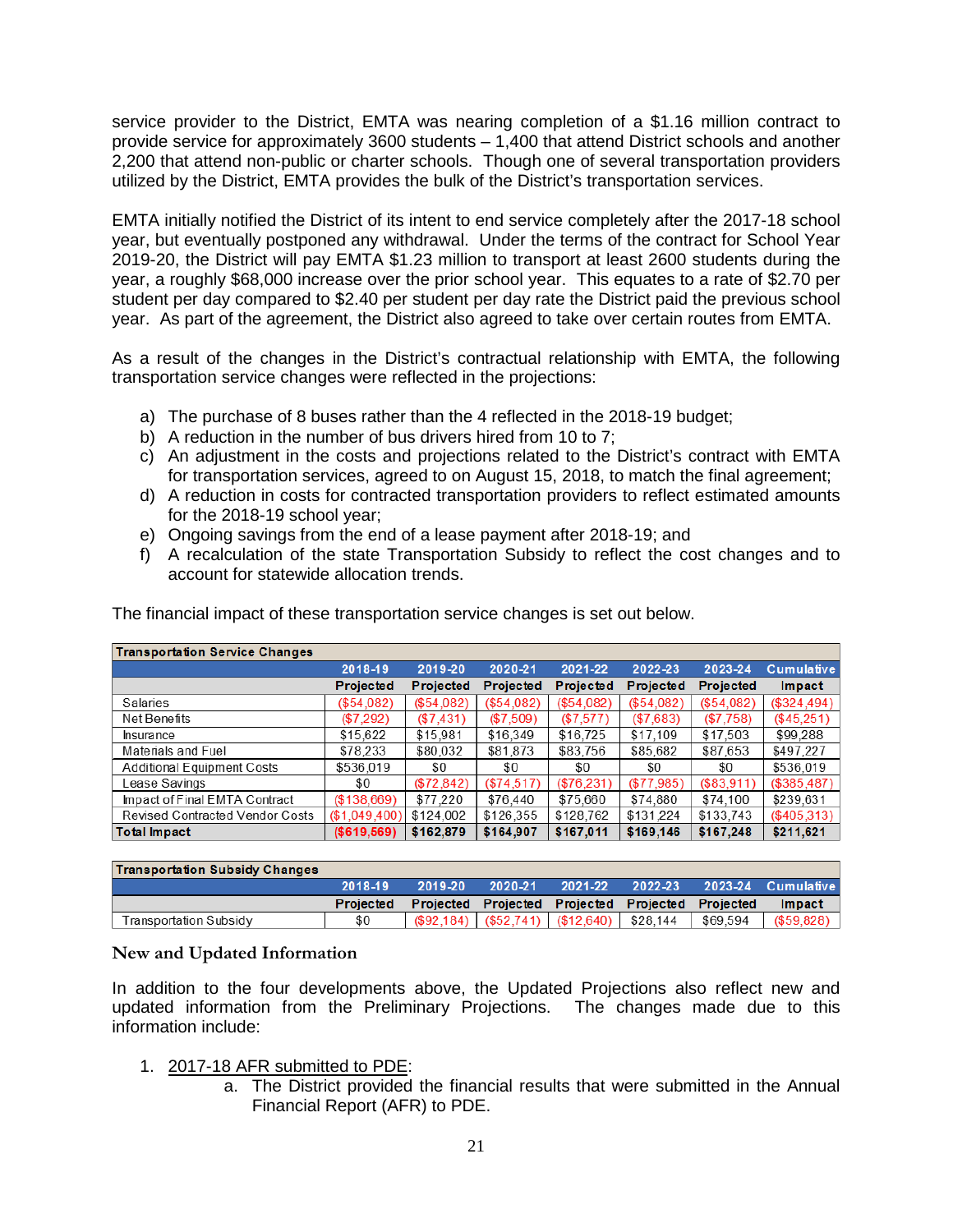- 2. Adjustments to 2018-19 Budget to reflect impact of 2017-18:
	- a. Following the reporting of its AFR, the District provided adjustments to major line items to reflect savings and actual revenues and expenditures.
- 3. Special Education:
	- a. The District's receipt in Fiscal Year 2017-18 of state reimbursement for extraordinary special education costs; and
	- b. Funding adjustments to reflect revised Act 16 counts used to determine Fiscal Year 2017-18 calculations and estimates for Fiscal Year 2018-19.
- 4. Charter Schools:
	- a. Charter school tuition rates for Fiscal Year 2018-19.

Compared to the Preliminary Projections, the Updated Projections show a modest improvement in the District's financial picture. The District ends the projection period with revenues of about \$211.7 million, up over \$715,000 compared to the earlier projections. A slightly larger change occurs on the expenditure side, where the District would end the period with expenditures of about \$206 million, down nearly \$2.4 million compared to the Preliminary Projections. As a result, the Updated Projections leave the District looking at modest yearly operating surpluses and a projected fund balance of \$51.8 million, up \$15.9 million from the \$35.9 million.

A more detailed presentation of the Updated Projections can be found in Appendix G.

## <span id="page-21-0"></span>**Salary Increases**

With Updated Projections in hand, we assess next the impact of salary increases on the projections. Again, up to this point, neither the Preliminary nor Updated Projections has assumed any salary increase for any group of District employees after the final year of any negotiated wage increase that is in place. With salaries accounting for nearly 36 percent of the District's total expenditures, the single largest expenditure item in the budget, one would expect any increase, even modest ones, to have a significant impact on the projections. To size the impact of salary increases on the District's budget, PFM was asked to model examples that provided for a 1 and 2 percent salary increase.

Any increase in salaries has a ripple effect on other line items in the budget. Expenditures for District contributions to Social Security, Medicare, and PSERS, for example, are based, in part, on the District's total payroll so that as total payroll increases, contributions to these systems will increase as well. For Social Security, the District pays half of the payroll tax, 6.2 percent, up to \$128,400 of each employee's yearly salary. For Medicare, the District pays half of the payroll tax, 1.45 percent, which applies to total salary. For PSERS, the District's yearly contributions are determined by applying PSERS' contribution rates to the District's total covered payroll. For Fiscal Year 2018-19 the contribution rate is 33.43 percent and expected to rise to 36.30 percent by Fiscal Year 2023-24.

Rising salaries and wages, coupled with increased benefit payments, increases the District's total expenditures. As total expenditures rise in any one fiscal year, the District can expect increased tuition payments to charter schools the following fiscal year as the tuition payments are based on the District's prior year's total budgeted expenditures.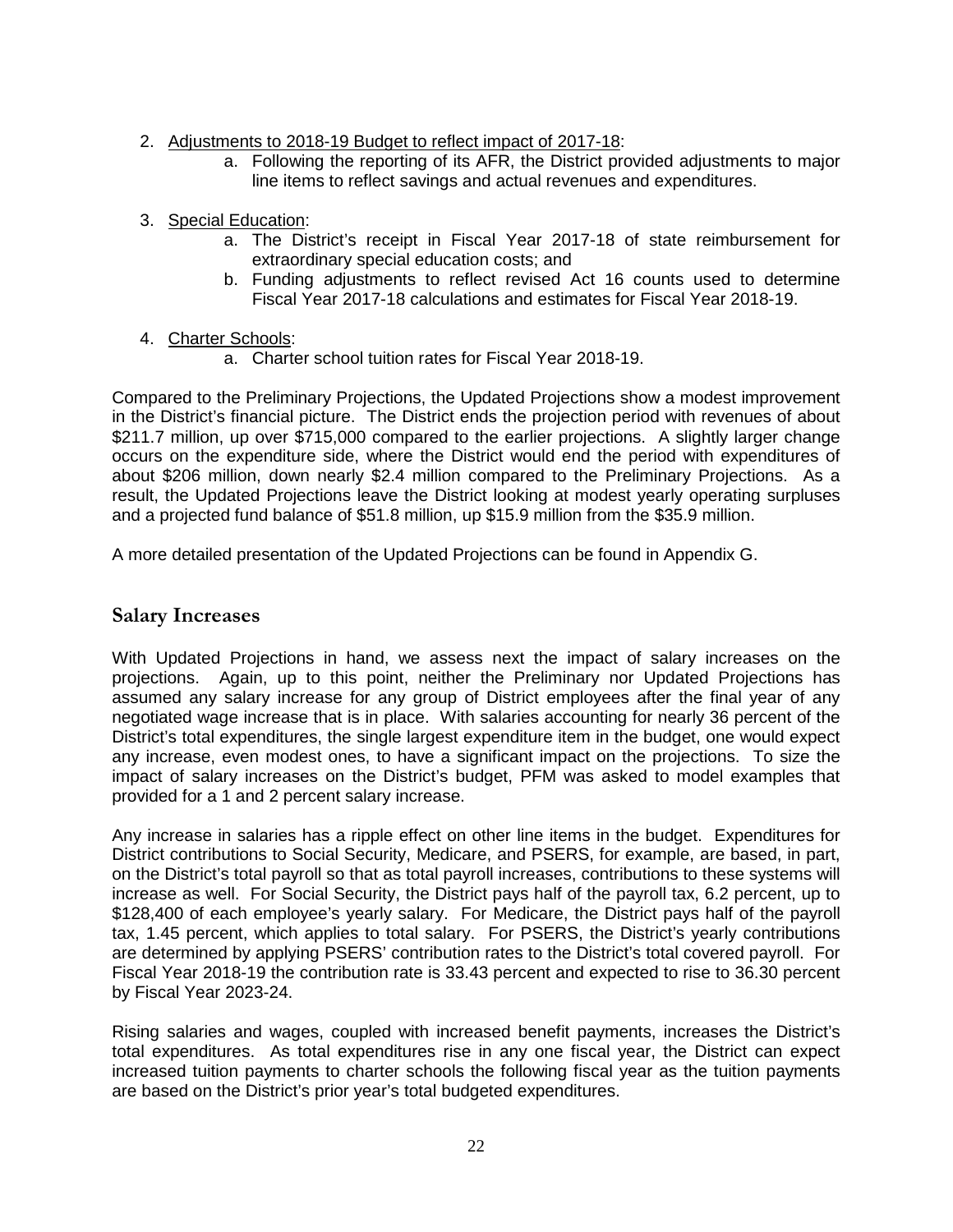By PFM's calculations, every \$1 million increase in the District budgeted expenditures eligible for inclusion in the charter school tuition calculation would result in an additional \$184,000 in tuition payments to charter schools (the charter school tuition formula excludes expenditures from certain categories including, but not limited to, transportation, debt service, or expenditures funded with federal revenue). The exact dollar impact of the increase in the tuition rate will depend on the categories of expenditures that have increased in the budget. For the District, the only offset to these added expenditures is a modest increase in revenues from the state reimbursement of employee benefits.

The impact of a 1 percent salary increase is an additional \$5.7 million in expenditures by the end of the projection period, offset by just over \$1.0 million in added revenues. As the chart below shows, the District can expect to end each fiscal year with modest, though declining surpluses while still ending the period with a \$38.6 million fund balance, \$13.2 million less than was projected in the Updated Projections. A detailed presentation of the impact of a 1 percent salary increase on the Updated Projections can be found in Appendix H.



**Year-End Surplus/Deficit and Fund Balance: One Percent Salary Increase**

The impact of a 2 percent salary increase generates more challenging and likely more realistic results. In this example, the District can expect \$11.7 million a year in added expenditures by the end of the projection period offset by \$2.2 million in increased revenues from state reimbursements. The District would face a small operating deficit of about \$232,000 beginning in Fiscal Year 2022-23 that balloons to nearly \$3.8 million in Fiscal Year 2023-24, while its fund balance would drop by more than half to \$25 million from the nearly \$52 million forecast in the Updated Projections. A detailed presentation of the impact of a 2 percent salary increase on the Updated Projections can be found in Appendix I.

#### **Year-End Surplus/Deficit and Fund Balance: Two Percent Salary Increase**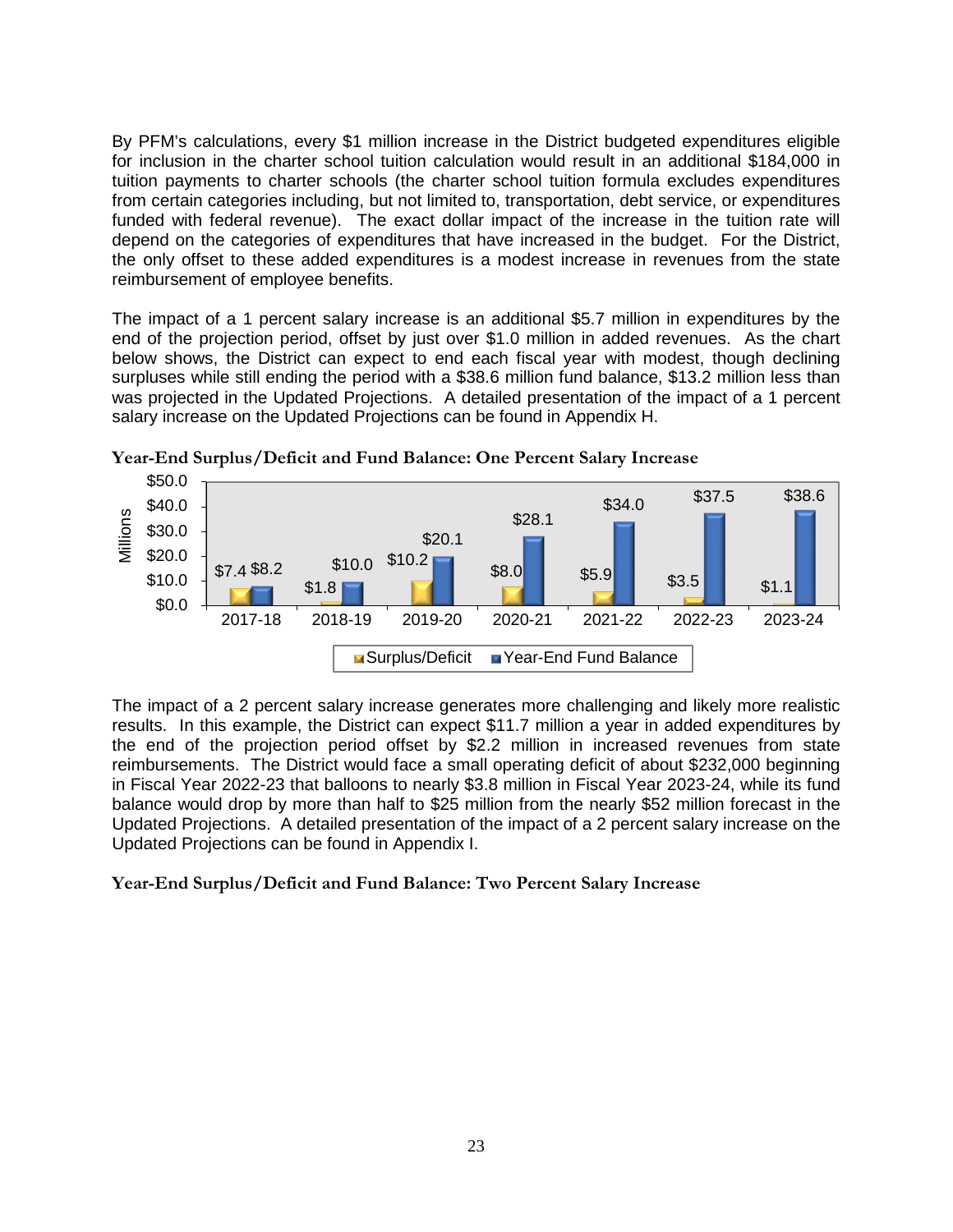

As this second example suggests, a 2 percent salary increase likely marks a tipping point financially for the District. Any increase in this range and the District can expect growing operating deficits at the back end of the projection period (and beyond) that would rapidly exhaust its available fund balance. It demonstrates as well that the District's current budgetary status quo is untenable and that its long-term budget challenges did not simply vanish with the \$14 million in Educational Access Funding.

Further evidence, if any was needed, can be also found in the example below. It shows that even if the District were to raise taxes to the Act 1 Index (3.5 percent) every year for the next five years, it would not generate enough revenues to cover the cost of a 2 percent salary increase. The reality is that absent any changes, at some point in the near future the District will be right back in the same place that it was before the extraordinary infusion of state funds.

| Annual Increases to the Act 1 Index (In \$ Millions) |                  |                  |                  |                  |                  |                   |  |  |  |  |
|------------------------------------------------------|------------------|------------------|------------------|------------------|------------------|-------------------|--|--|--|--|
|                                                      |                  |                  |                  |                  |                  |                   |  |  |  |  |
|                                                      | 2019-20          | 2020-21          | 2021-22          | 2022-23          | 2023-24          | <b>Cumulative</b> |  |  |  |  |
|                                                      | <b>Projected</b> | <b>Projected</b> | <b>Projected</b> | <b>Projected</b> | <b>Projected</b> | <b>Impact</b>     |  |  |  |  |
| <b>Real Estate Taxes</b>                             | \$1.60           | \$3.25           | \$4.95           | \$6.69           | \$8.49           | \$24.98           |  |  |  |  |
| Payments in Lieu of Taxes                            | \$0.05           | \$0.10           | \$0.18           | \$0.25           | \$0.31           | \$0.89            |  |  |  |  |
| <b>Total Impact</b>                                  | \$1.65           | \$3.35           | \$5.13           | \$6.94           | \$8.81           | \$25.87           |  |  |  |  |
|                                                      |                  |                  |                  |                  |                  |                   |  |  |  |  |
| Difference (Act 1 - Salary Impact)                   | \$0.07           | (\$0.20)         | (\$0.53)         | (\$0.92)         | (\$1.34)         | (\$2.92)          |  |  |  |  |

#### **2% Salary Increase (In \$ Millions)**

|                               | 2019-20          | 2020-21          | 2021-22          | 2022-23          | 2023-24          | <b>Cumulative</b> |
|-------------------------------|------------------|------------------|------------------|------------------|------------------|-------------------|
|                               | <b>Projected</b> | <b>Projected</b> | <b>Projected</b> | <b>Projected</b> | <b>Projected</b> | <b>Impact</b>     |
| <b>Salaries</b>               | \$1.39           | \$2.80           | \$4.25           | \$5.72           | \$7.22           | \$21.38           |
| Net Benefits                  | \$0.19           | \$0.38           | \$0.58           | \$0.80           | \$1.02           | \$2.97            |
| <b>Charter School Tuition</b> | \$0.00           | \$0.36           | \$0.82           | \$1.34           | \$1.91           | \$4.43            |
| <b>Total Impact</b>           | \$1.58           | \$3.55           | \$5.66           | \$7.86           | \$10.15          | \$28.79           |

The challenge for the District as well as the Financial Improvement Plan then is how to close these gaps and balance the budget through the projection period in the face of the financial realities to come. At a high level, the District has basically three options available -- it can generate additional revenues, cut its expenditures, or embrace some combination of both. Before examining the District's options, it is important to make note that the focus here is exclusively on revenue and expenditure options that are within the District's span of control.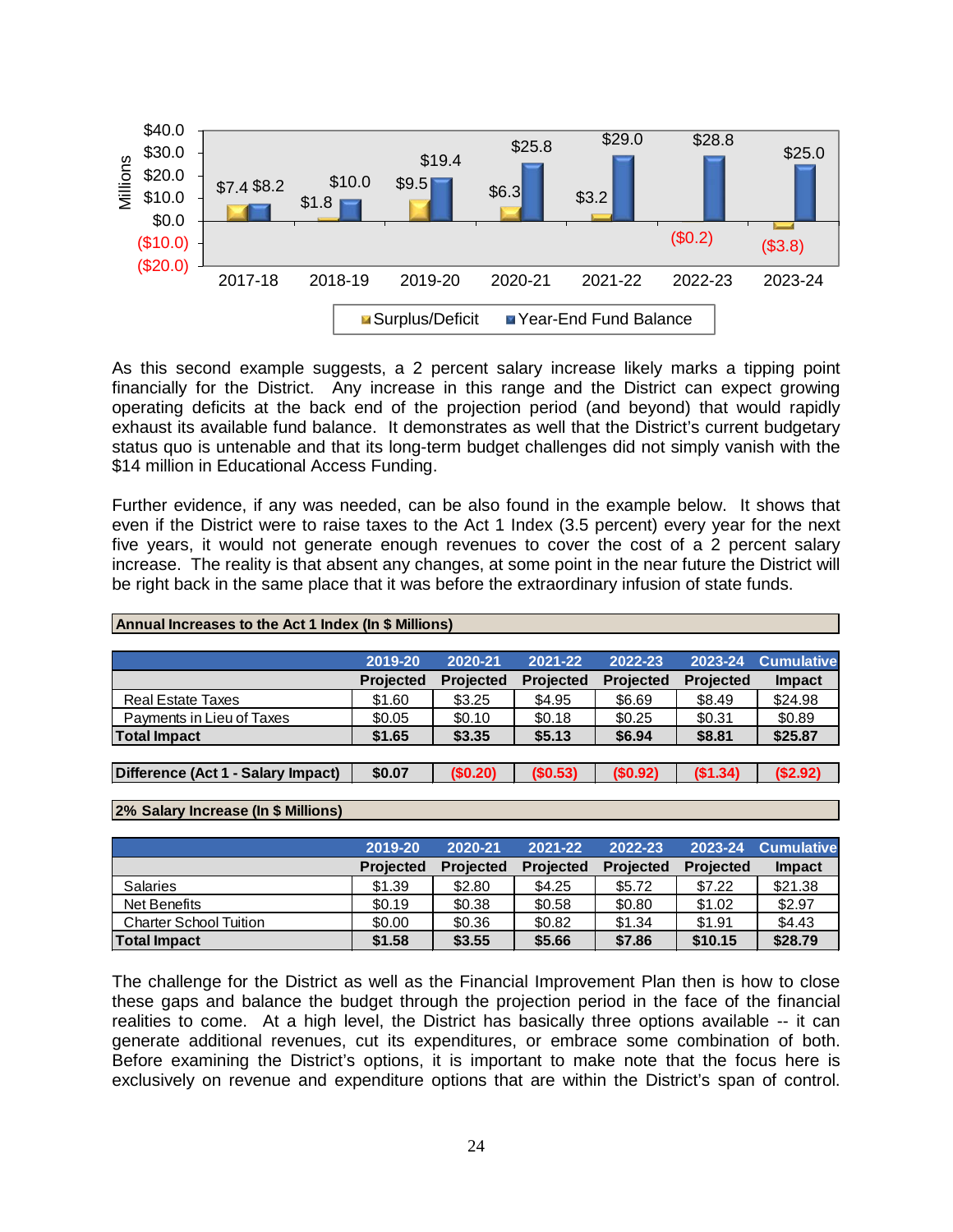More directly stated, the challenge of closing any future budget gaps rests entirely with Erie Public Schools.

The projections to this point already account for increases in state support and a continuation of federal programs and dollars. Any additional extraordinary state support is assumed not to be an option to help balance future budgets. Nor can the District expect to close any gaps based on revenue increases or expenditure cuts considered to be uncertain or speculative. In short, the District must be able to balance its budget based on actions that it can take to either raise additional revenues or reduce expenditures, and it must be able to accomplish these actions and any accompanying savings with a reasonable degree of certainty.

Finally, as a way of framing the discussion around the District's potential options, consideration will first be given to the level of tax increases necessary to pay for any salary increases absent any other potential savings options. Following that discussion, the focus will turn to potential revenue and expenditure options that could work to reduce the level of future tax increases.

# <span id="page-24-0"></span>**Tax Increases**

Special Session Act 1 of 2006, later modified by Act 25 of 2011, is the state law that governs local school district taxation. Act 1 established an index that is used to determine the maximum percentage tax increase a school district can levy without exception or voter approval. Under Act 1, PDE is charged with calculating a base index each year that is determined by averaging the percent increases in the Pennsylvania statewide average weekly wage and the Federal employment cost index for elementary/secondary schools. Act 1 then allows for this base index to be adjusted upward for school districts with a market value/personal income aid ratio (MV/PI AR) greater than 0.4000. For these districts, the base index is multiplied by the sum of 0.75 and their MV/PI AR to arrive at an adjusted percentage that represents the maximum percentage tax increase they can impose for that fiscal year.

For Erie Public Schools, the adjusted Act 1 Index for Fiscal Year 2019-20 is 3.5 percent, a slight drop from the 3.7 percent Act 1 limit for Fiscal Year 2018-19. The District's percentage was arrived at, as the statute directs, by multiplying the PDE-calculated base index of 2.3 percent by the sum of 0.75 and the District's MV/PI AR of 0.7787 (2.3 x (0.75 + 0.7787)). The 3.5 percent is the maximum percentage tax increase the District can impose for the fiscal year without obtaining voter approval or applying and qualifying for one of the specific exceptions provided for in Act 1.

A more recent history of the District's adjusted Act 1 Index is set out below. For planning purposes, 3.5 percent is assumed to be the District's adjusted Act 1 Index for the balance of the projection period.

| <b>Fiscal Year</b> | <b>Base Index</b> | <b>EPS Adjusted Index</b> |
|--------------------|-------------------|---------------------------|
| 2014-15            | 2.1%              | 3.2%                      |
| 2015-16            | 1.9%              | 2.9%                      |
| 2016-17            | 2.4%              | 3.7%                      |
| 2017-18            | 2.5%              | 3.8%                      |
| 2018-19            | 2.4%              | 3.7%                      |
| 2019-20            | 2.3%              | 3.5%                      |

#### **Erie Public Schools Adjusted Act 1 Index**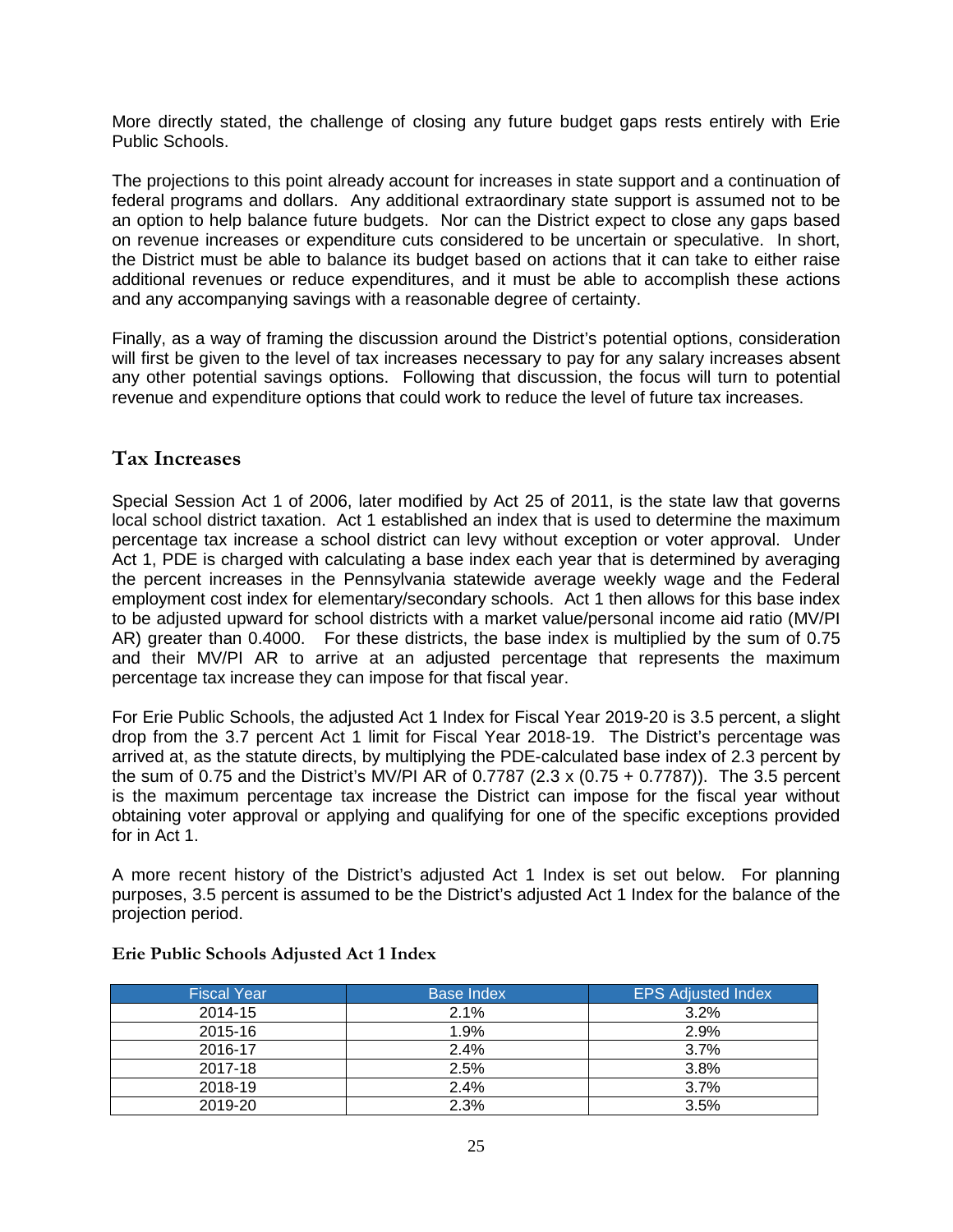| 5%<br>0 <sup>0</sup><br>7σ<br>$-1$<br>. |
|-----------------------------------------|
|-----------------------------------------|

For districts seeking to increase tax rates above the maximum allowed by the Index, Act 1 requires they seek either voter approval or apply and receive approval from PDE for a referendum exception. Act 1 sets out four referendum exceptions based on costs associated with:

- 1. School Construction-Grandfathered Indebtedness
- 2. School Construction-Electoral Indebtedness
- 3. Special Education Expenditures
- 4. Retirement Contributions to the Public School Employees' Retirement System (PSERS)

In each of these four instances, a district can receive an exception only to the extent that the growth in its costs for any one of these activities in a single fiscal year exceeds the district's Act 1 Index and then only to the extent that a tax increase is needed to address those additional costs.

Given the limits established by Act 1 and assuming a 2 percent salary increase, PFM was requested to generate a budget scenario that identified the level of tax increase necessary each year for the District to maintain a balanced budget through the projection period. PFM was also requested to assume a uniform level of tax increases every year during the period so to avoid any conflict with Act 1's taxing limits as well as the law's voter approval process. Finally, it was assumed the District would not qualify for any Act 1 exceptions as the cost increases in any single year for any of the allowable areas would not exceed the Index.

The need for these parameters is illustrated by a simple example. Assuming a 2 percent salary increase, PFM was asked to determine the level of tax increases necessary were the District to wait until Fiscal Year 2023-24 to close the projected \$3.8 million deficit. By PFM's calculations, the District would be required to raise taxes by 8.29 percent, nearly 2.5 times the District's Act 1 Index and impermissible under the law absent voter approval, which would have to be considered highly unlikely. More to the point, that the District knows today that these budget gaps will materialize down the road, prudent financial planning requires addressing the challenge now rather than later.

With this guidance then, PFM determined that the District would need to raise taxes 1.56 percent a year beginning in Fiscal Year 2019-20 through the projection period to erase the budget gaps created by a 2 percent salary increase.

While tax increases offer the District the most certain option to balance its budget and are a likely component of any final Financial Improvement Plan, they are not the only option available to the District. Several years of budget cutting has substantially reduced the District's options to generate new revenues or reduce expenditures – alternatives to raising taxes – but it did not eliminate them entirely. What follows are the potential revenue and expenditure balancing options that could, in addition to tax increases, assist the District in meeting its future budget challenges and ensure its fiscal solvency through the projection period.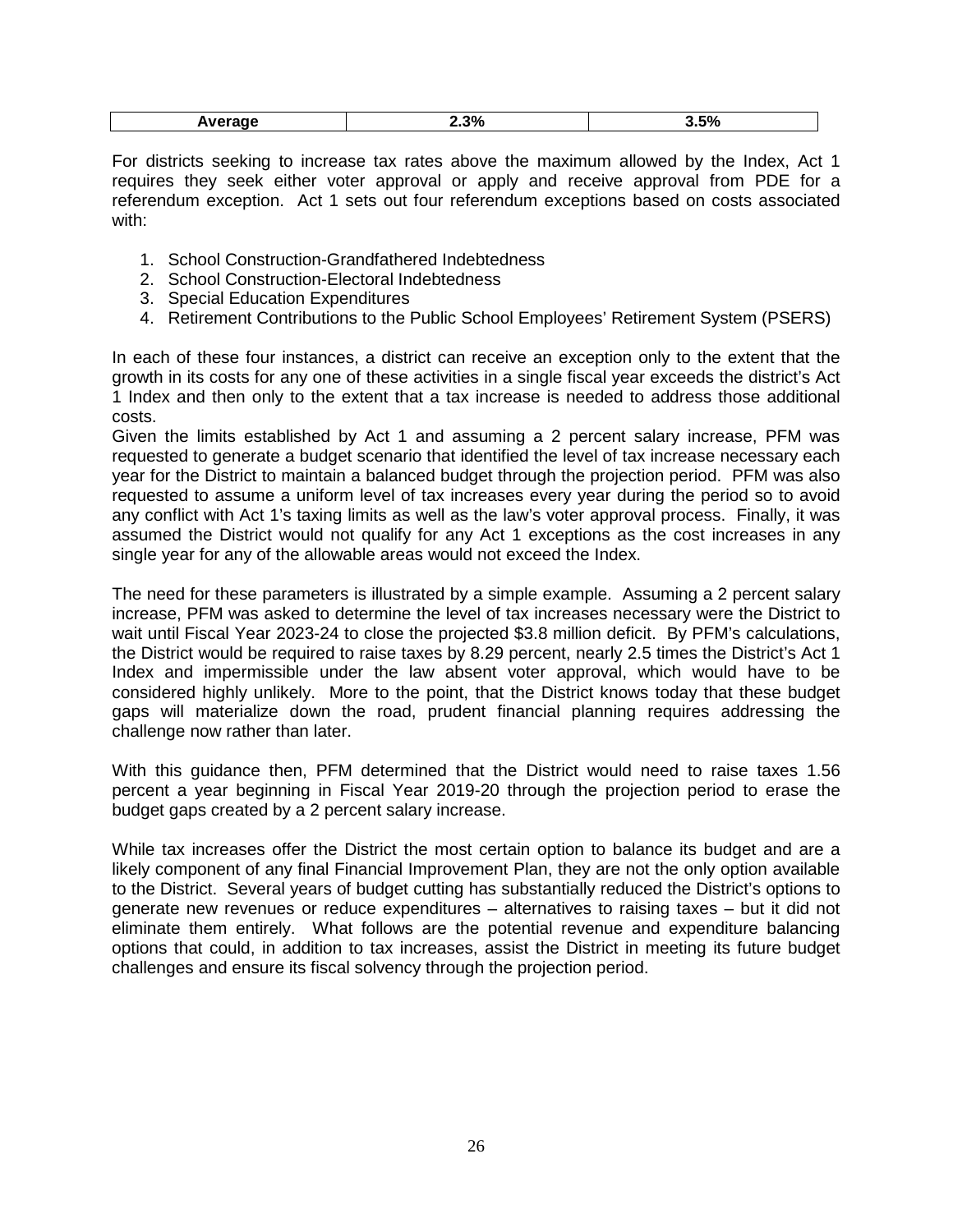# <span id="page-26-0"></span>**Revenue and Expenditure Balancing Options**

## <span id="page-26-1"></span>Other Tax-Exempt Properties

The District's initiative to re-examine the status of properties currently designated as exempt from real estate taxes along with its precedent-setting deal with HANDS has created an opportunity for new revenue generation. In addition to the HANDS' properties, the District has identified some twenty other properties as currently tax-exempt but unlikely to qualify for that designation under the relevant legal tests for tax-exempt status. The total taxable value of these other tax-exempt properties is \$14.8 million.

During the summer of 2018, the District contacted the owners of these properties and notified them of the District's determination that their properties are unlikely tax-exempt. The District offered each owner an agreement on par with HANDS, namely, that the District would refrain from immediately challenging the properties' tax-exempt status in exchange for the owners agreeing to pay fifty percent of their tax bill for a certain duration, after which they would agree that their parcel would convert to full taxable status. The District indicated it would need an agreement in place before August 1, 2018 for an owner to avoid an exemption hearing. Of the 15 properties identified in this effort, the District was able to establish convertible PILOTs for eight and filed tax exemption appeals against the remaining seven properties. A list of the eight new convertible PILOTS the District was able to establish can be found in Appendix F.

During this process, the District also identified three properties that are currently subject to PILOT agreements but were determined to not warrant tax-exempt status. These three properties have a total assessed value of \$6.6 million. The agreements covering these properties can be cancelled in 2020 and 2021, after which the District will move to have the properties subject to full taxable status. The revenue and tax impact of this initiative is set out in the chart below.

| <b>Pursue PILOT's for Other Tax-Exempt Properties</b> |                  |                  |                  |                  |                  |                   |  |  |  |  |  |
|-------------------------------------------------------|------------------|------------------|------------------|------------------|------------------|-------------------|--|--|--|--|--|
|                                                       | 2019-20          | 2020-21          | 2021-22          | 2022-23          | 2023-24          | <b>Cumulative</b> |  |  |  |  |  |
|                                                       | <b>Projected</b> | <b>Projected</b> | <b>Projected</b> | <b>Projected</b> | <b>Projected</b> | <b>Impact</b>     |  |  |  |  |  |
| <b>Real Estate Taxes</b>                              | \$0              | \$0              | \$205.574        | \$284.868        | \$285.182        | \$775,624         |  |  |  |  |  |
| Payments in Lieu of Taxes                             | \$69,426         | \$74.154         | (\$26,003)       | (S66.299)        | (\$66,299)       | (\$15,021)        |  |  |  |  |  |
| <b>Total Impact</b>                                   | \$69,426         | \$74.154         | \$179.571        | \$218,569        | \$218,883        | \$760,603         |  |  |  |  |  |
| <b>Annual Tax Impact of Initiative</b>                | $(0.15\%)$       | $(0.01\%)$       | $(0.23\%)$       | $(0.09\%)$       | $(0.00\%)$       | $(0.48\%)$        |  |  |  |  |  |

#### <span id="page-26-2"></span>Outsourcing Custodial Functions and Operations

Next to its core instructional role of education, custodial functions and operations represent one of the largest areas of service delivery for the District. With 16 schools (including Emerson-Gridley), the Administration, Service Center, and Culinary Center buildings, two athletic facilities, and three vacant school buildings – together comprising over 2.4 million total square feet – the job of cleaning and maintaining the District's facilities is a huge and important undertaking. Today that responsibility falls largely to a staff of 63 employees who are members of the Painters & Allied Trades Local #1968.

The salary and benefits (health insurance, retirement and social security) costs for the custodial staff totals approximately \$4.4 million a year. Over the past five years, the District has also spent \$104,000 in overtime cost, an average of \$20,779 a year. The District's agreement with Local #1968 provides for two tiers of hourly wage rates for custodial staff based on their date of employment. For Fiscal Year 2017-18, Tier 1 custodians hired before July 1, 1991 earn \$19.29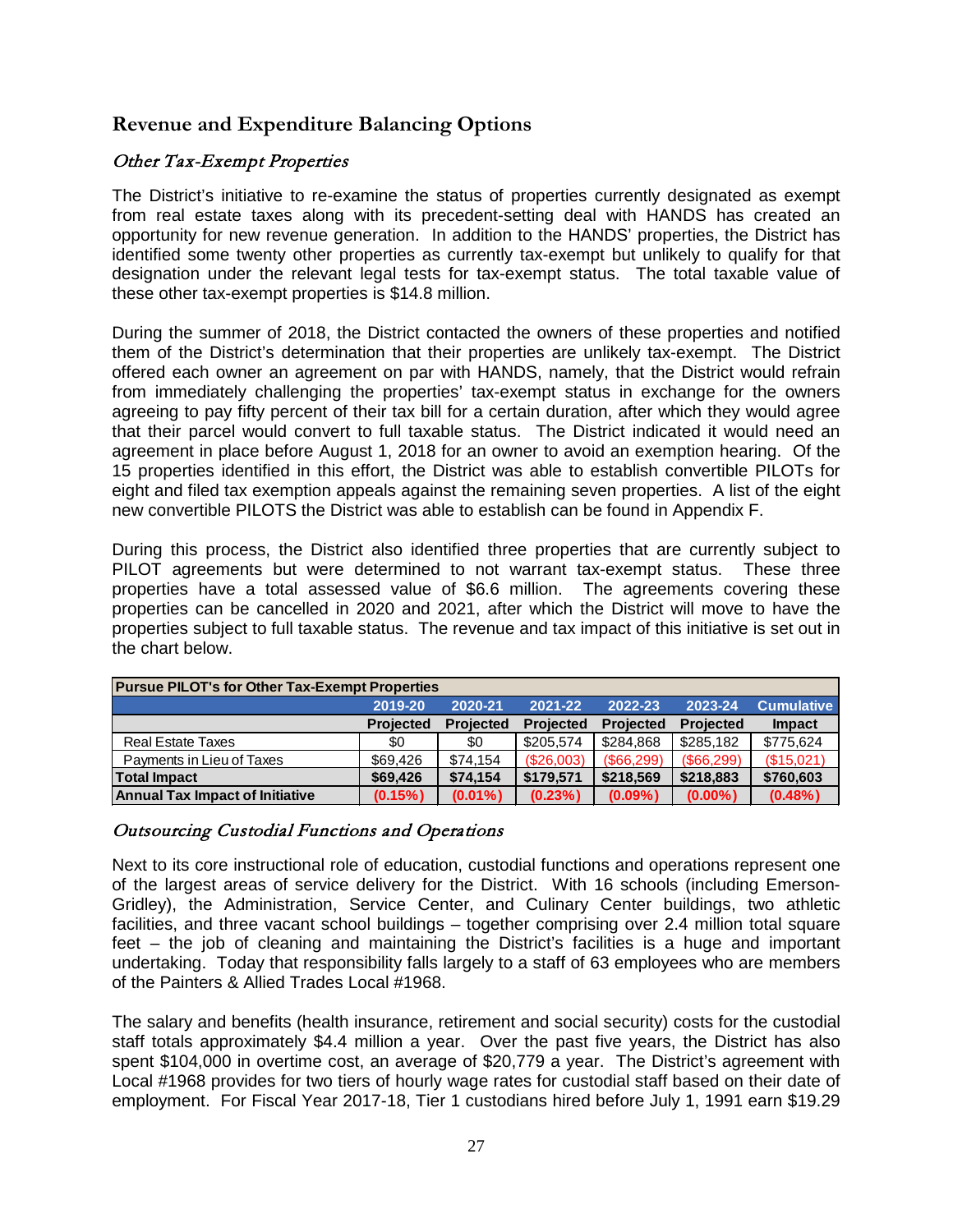per hour while those hired after the July 1<sup>st</sup> date, Tier 2, earn \$14.98 per hour. Three of the District's custodians are considered Tier 1, the rest Tier 2. A comparison of these rates with available market wage data suggests the potential for savings by outsourcing the District's custodial services.

The U.S. Department of Labor's Bureau of Labor Statistics (BLS) provides occupational employment and wage data for a variety of occupations specific to the Erie, PA Metropolitan Statistical Area (MSA). The BLS Occupational Employment Statistics for the Erie, PA MSA from May 2017 [\(https://www.bls.gov/oes/current/oes\\_21500.htm#37-0000\)](https://www.bls.gov/oes/current/oes_21500.htm#37-0000), the most recent data available, shows a mean hourly wage for janitors and cleaners (occupational code 37-2011) to be \$11.57 per hour. Comparing the BLS data to the District's hourly rates finds Tier 1 custodians earn \$7.72 an hour, or 66.7 percent, more than the mean hourly wage, while Tier 2 custodians earn \$3.41 an hour more than the mean hourly wage, or 29.5 percent.

The wage differential between "in-house" and "contracted" staff is likely to produce significant first year savings for the District in moving to contracted services, close to \$700,000 by PFM's estimate before accounting for one-time unemployment compensation costs, and these savings are expected to grow larger over time. This is a result of two factors.

First, the District is likely to experience lower cost growth from outsourcing going forward when compared to the cost growth for its own in-house staff. This is due mainly to lower projected cost growth in benefits for contracted services, primarily in medical and retirement costs, and the gap between the two is expected to grow over time. Even after accounting for a small loss in state reimbursements, the savings from lower future cost growth would more than outweigh the reimbursement loss to produce additional net savings for the District each year.

A second factor contributing to the savings is the compounding effect outsourcing has on tuition payments to charter schools. As we have seen, charter school tuition payments grow with the District's prior year budgeted expenditures, but the opposite is true as well. So as the District's budgeted expenditures decline in any one year through outsourcing, so to do its tuition payments to charter schools the following year. The estimated revenue and tax impact of this initiative is set out in the chart below.

| <b>Outsource Custodial Services (In \$ Millions)</b> |                  |                  |                  |                  |                  |                   |  |  |  |  |  |
|------------------------------------------------------|------------------|------------------|------------------|------------------|------------------|-------------------|--|--|--|--|--|
|                                                      | 2019-20          | 2020-21          | 2021-22          | 2022-23          | 2023-24          | <b>Cumulative</b> |  |  |  |  |  |
|                                                      | <b>Projected</b> | <b>Projected</b> | <b>Projected</b> | <b>Projected</b> | <b>Projected</b> | <b>Impact</b>     |  |  |  |  |  |
| <b>Salaries</b>                                      | \$0.00           | (\$2.29)         | (\$2.33)         | (S2.38)          | (S2.43)          | (S9.43)           |  |  |  |  |  |
| Net Benefits                                         | \$0.00           | (\$1.48)         | (\$1.57)         | (S1.67)          | (\$1.78)         | (S6.50)           |  |  |  |  |  |
| One-time Unemployment Costs                          | \$0.00           | \$0.56           | \$0.00           | \$0.00           | \$0.00           | \$0.56            |  |  |  |  |  |
| <b>Contracted Services</b>                           | \$0.00           | \$3.06           | \$3.17           | \$3.29           | \$3.41           | \$12.93           |  |  |  |  |  |
| <b>Charter School Tuition</b>                        | \$0.00           | \$0.00           | (\$0.16)         | (\$0.32)         | (\$0.38)         | (S0.87)           |  |  |  |  |  |
| <b>Total Impact</b>                                  | \$0.00           | (\$0.15)         | (S0.90)          | (\$1.09)         | (S1.17)          | (\$3.31)          |  |  |  |  |  |
| <b>Annual Tax Impact of Initiative</b>               | 0.00%            | $(0.33\%)$       | (1.65%)          | (0.42%           | $(0.19\%)$       | $(2.59\%)$        |  |  |  |  |  |

#### <span id="page-27-0"></span>Stationary Steam Engineers

An ordinance adopted by the City of Erie makes it unlawful for any person or building owner(s) to operate or cause to be operated any steam boiler or steam-driven machinery without having a "duly qualified, licensed person in charge of such operation" (Codified Ordinances of Erie, Title One, Article 319, Stationary Steam Engineers). The ordinance provides for three classes of licensure -- Class 1, Chief Stationary Engineer, Class 2, Stationary Engineer, and Class 3, Water Tender -- and establishes the qualifications, terms and conditions under which personnel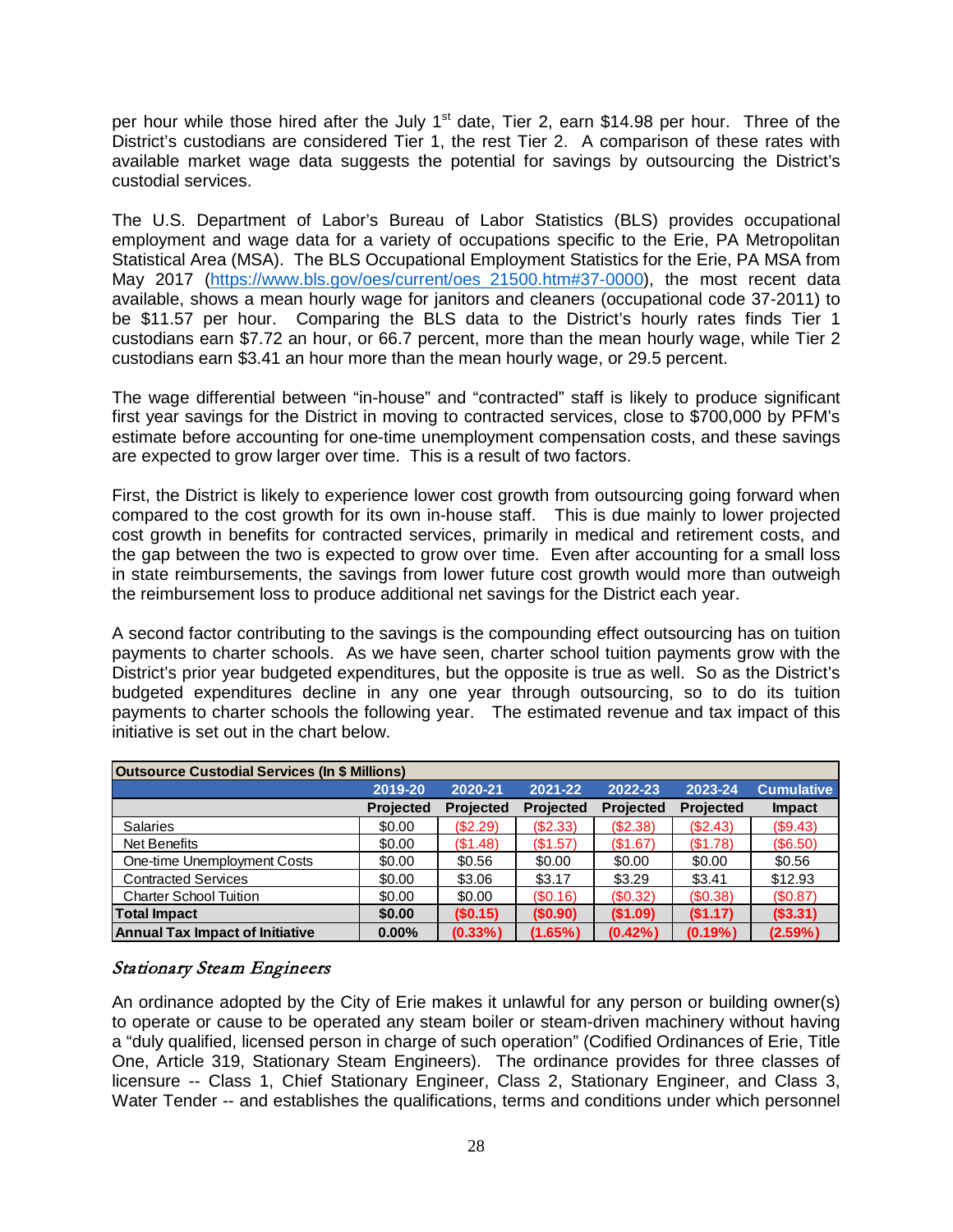in each licensed class can operate steam boilers and steam-driven machinery. The City's ordinance applies to all steam boilers above a certain size within the City limits, except those in private dwellings.

As written, the City ordinance applies to six (Emerson-Gridley, Edison, Grover Cleveland, Wilson, Collegiate, and Erie High) of the District's sixteen school buildings that utilize steam boilers. To meet the requirements of the City ordinance, the District must employee qualified and licensed building engineers (sometimes referred to as "firemen") in each of these six buildings.

Following the adoption of the City ordinance, the Board adopted a resolution on May 8, 1996 "for the safety of the students [and] employees" to require a "qualified licensed engineer/fireman" to operate "*all boilers and boiler related equipment* [emphasis added] in the city school buildings" and further required such licensed personnel to be "on duty when the boilers are in operation and the building is being occupied by school children." The full text of the City ordinance can be found in Appendix J. The text of the Board resolution can be found in Appendix K.

As can be seen by the plain wording of the resolution, the Board went beyond the requirements of the City ordinance, extending the requirement for a licensed stationary engineer to cover all school buildings, even those without steam boilers. In January 2018, the Board amended this policy to allow the District to employ unlicensed personnel in cases where licensed engineers were not available to operate non-steam boilers.

The record of the Board discussion on the adoption of the May 1996 resolution is not very extensive. Other than highly generalized references to "safety" there does not appear anywhere in the record any reason or rationale for the Board to have gone beyond the requirements of the City ordinance in requiring licensed engineers in school buildings with non-steam boilers.

On the issue of safety, one presumes that if public safety, particularly the safety of school-age children, were at risk from the operation of non-steam boilers unsupervised by licensed engineers, the City would have extended its requirement for licensed engineers to include buildings with non-steam boilers. That the City did not do so strongly suggests that there is no risk and, by extension, no added safety value to the District by the Board's extension of the City's policy to encompass school buildings with non-steam boilers. The Board's own January 2018 amendment to the policy to allow for unlicensed personnel to operate non-steam boilers in cases where licensed engineers are not available also undercuts the notion of safety being the primary driver behind the District policy. Discussions with professional engineers with expert knowledge of steam and non-steam boilers adds further weight to the view that there are no safety concerns in the operation of non-steam boilers such that they would require licensed personnel to tend them.

If the safety gains from the policy are hard to discern, the added costs to the District are more easily quantifiable. The District currently employs 12 engineers and/or firemen holding some class of licensure in the ten school buildings without steam boilers to meet the requirements of the Board policy. The hourly rate for these positions ranges from \$20.87 to \$27.25 per hour. Notwithstanding the licensed nature of their positions, the bulk of the duties (80 to 90 percent) these engineers and firemen perform are unrelated to building boiler operations but are more supervisory in nature, overseeing and directing school building custodial staff.

BLS data from May 2017 (the most recent available) for first-line supervisors of housekeeping and janitorial workers (occupational code 37-1011), positions more comparable to the actual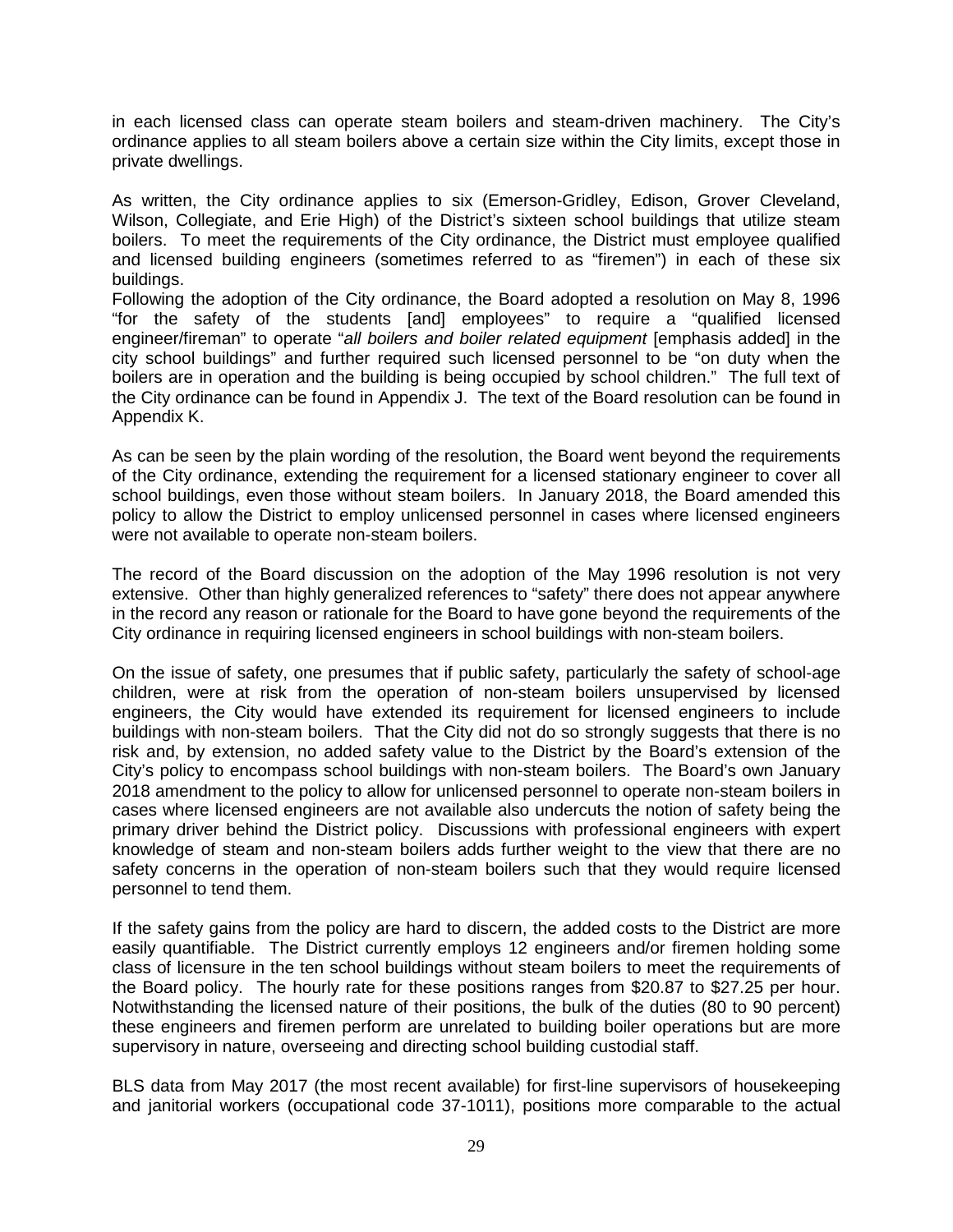roles these engineers and firemen are filling, shows a mean hourly wage of \$17.17 for the Erie, PA MSA. In comparing the District's hourly rate to these BLS rates, the District is paying anywhere from 15 to 35 percent above the mean market rate were the steam engineer positions more appropriately classed based on the actual duties being performed.

In addition to the hourly wage differential, the District also bears additional costs from overtime as the policy requires a licensed engineer/fireman "on duty when the boilers are in operation and the building is being occupied by school children." Over the past five years, the District has spent nearly \$923,000 in overtime for engineers and firemen attributable non-steam boiler buildings, an average of \$184,576 per year. Even with the smaller building footprint that resulted from the 2017 consolidation, the District has averaged just over \$140,000 a year in overtime costs over the past two years.

Lacking any compelling safety rationale that would require engineers be maintained in school buildings without steam boilers, changing the District's current policy to bring it in line with the City's ordinance would generate immediate savings from the elimination of overtime in the ten buildings without steam boilers. Over the longer-term, the custodial supervision duties the engineers currently perform could be outsourced as part of the larger custodial outsourcing initiative addressed above. This would allow the engineer/firemen positions to be eliminated beginning in Fiscal Year 2021-22 when the District's current contract with Local 95 of the International Union of Operating Engineers covering these positions expires. The estimated revenue and tax impact of this initiative is set out in the chart below.

| <b>Outsource Stationary Steam Engineers (In \$ Millions)</b> |                  |                  |                  |                  |                  |                   |  |  |  |  |  |
|--------------------------------------------------------------|------------------|------------------|------------------|------------------|------------------|-------------------|--|--|--|--|--|
|                                                              | 2019-20          | 2020-21          | 2021-22          | 2022-23          | 2023-24          | <b>Cumulative</b> |  |  |  |  |  |
|                                                              | <b>Projected</b> | <b>Projected</b> | <b>Projected</b> | <b>Projected</b> | <b>Projected</b> | <b>Impact</b>     |  |  |  |  |  |
| <b>Salaries</b>                                              | (S0.14)          | (S0.14)          | (\$1.21)         | (\$1.23)         | (\$1.26)         | (\$3.98)          |  |  |  |  |  |
| Net Benefits                                                 | (\$0.02)         | (\$0.02)         | (S0.60)          | (S0.64)          | (S0.68)          | (\$1.96)          |  |  |  |  |  |
| One-time Unemployment Costs                                  | \$0.00           | \$0.00           | \$0.31           | \$0.00           | \$0.00           | \$0.31            |  |  |  |  |  |
| <b>Contracted Services</b>                                   | \$0.00           | \$0.00           | \$1.56           | \$1.61           | \$1.66           | \$4.83            |  |  |  |  |  |
| <b>Charter School Tuition</b>                                | \$0.00           | (S0.04)          | (S0.05)          | (S0.07)          | (S0.15)          | (S0.31)           |  |  |  |  |  |
| <b>Total Impact</b>                                          | (S0.16)          | (\$0.20)         | \$0.01           | (S0.34)          | (S0.43)          | (\$1.11)          |  |  |  |  |  |
| <b>Annual Tax Impact of Initiative</b>                       | $(0.34\%)$       | $(0.09\%)$       | 0.46%            | (0.77%           | $(0.20\%)$       | $(0.94\%)$        |  |  |  |  |  |

# <span id="page-29-0"></span>Increased Health Care Payments for Retirees Hired Prior To 7/1/16

The District currently pays for healthcare coverage for retirees until they are Medicare eligible for all retirees hired prior to July 1, 2016. Erie Public Schools is the only school district in Erie County to offer this type of benefit. Many surrounding districts provide retiree health care to age 65, but employees are charged for coverage at the COBRA rate. COBRA refers to the Consolidated Omnibus Budget Reconciliation Act, federal law that provides for continued health care coverage once employees no longer work for a company by paying a similar premium. By contrast, the District pays all retiree health care costs to age 65.

The initiative on retiree health care would increase cost-sharing for new retirees who receive health benefits beginning in 2019-20. Employees already retired and receiving this benefit would not be impacted by this initiative. The projected savings from the initiative are set out below.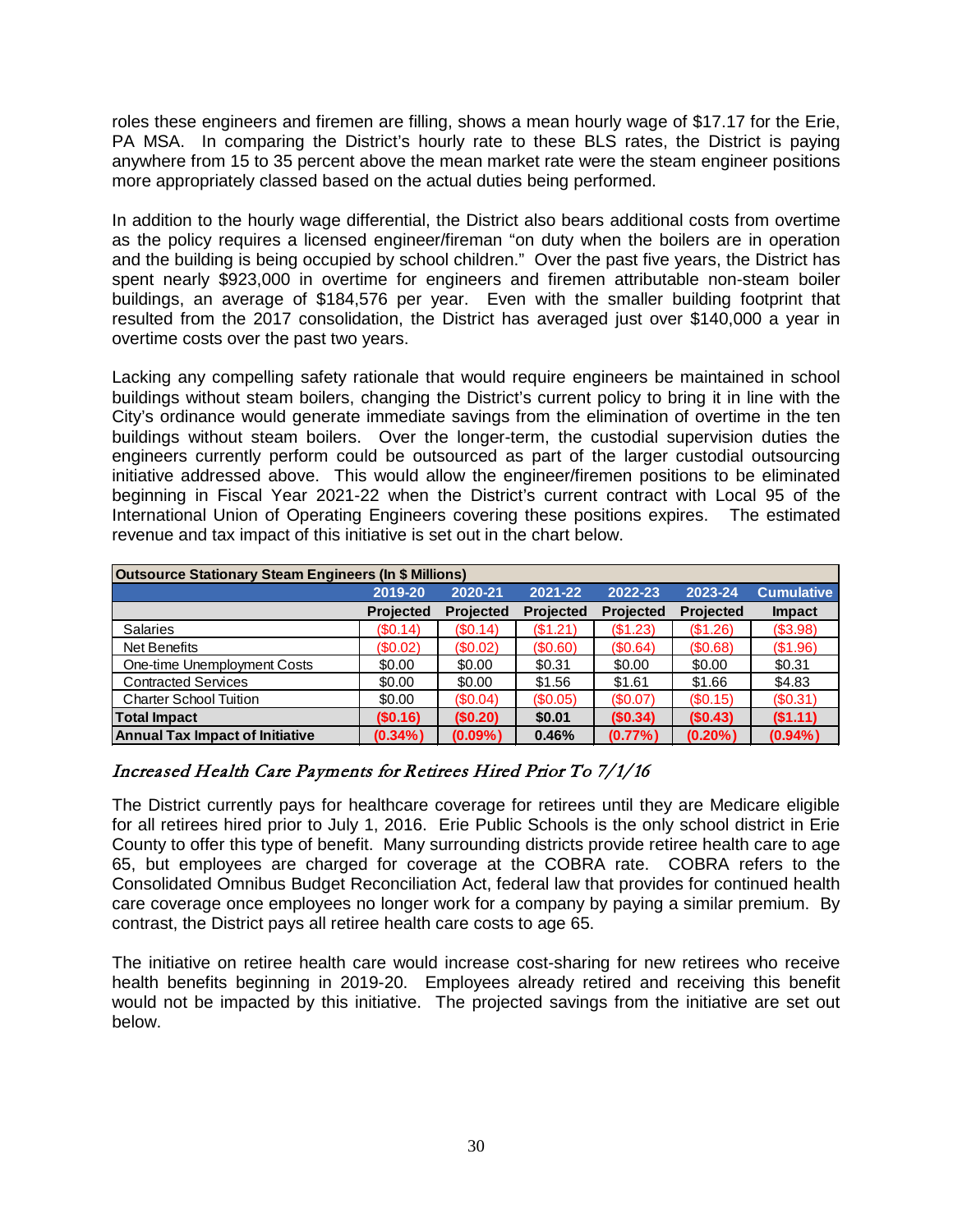| <b>Increase Retiree Payments for Health Benefits</b> |                  |                  |                                                |            |            |                   |  |  |  |  |
|------------------------------------------------------|------------------|------------------|------------------------------------------------|------------|------------|-------------------|--|--|--|--|
|                                                      | 2019-20          | $2020 - 21$      | 2021-22                                        | 2022-23    | 2023-24    | <b>Cumulative</b> |  |  |  |  |
|                                                      | <b>Projected</b> | <b>Projected</b> | <b>Projected Projected</b>                     |            | Projected  | <b>Impact</b>     |  |  |  |  |
| Retiree Healthcare Costs                             | (S25.920)        |                  | $(S57,240)$ (\$89,640) (\$122,040) (\$154,440) |            |            | (S449.280)        |  |  |  |  |
| <b>Annual Tax Impact of Initiative</b>               | $(0.06\%)$       | $(0.07\%)$       | $(0.07\%)$                                     | $(0.07\%)$ | $(0.07\%)$ | $(0.34\%)$        |  |  |  |  |

#### <span id="page-30-0"></span>Increased Employee Contributions for Medical Benefits

As was seen above in the review of the Updated Projections, expenditures for employee medical insurance benefits are expected to grow by \$7.8 million over the projection period, rising from \$21.85 million in Fiscal Year 2018-19 to \$29.70 million by Fiscal Year 2023-24. This expected growth, a 35.9 percent jump, makes medical insurance costs not only the single fastest growing individual line item on a percentage basis in the entire District budget but an easy to understand target for cost control going forward.

A comparison of medical insurance benefits provided by Erie Public Schools with those of surrounding school districts offers some added perspective to this discussion. While the details of medical insurance coverage may vary in ways large and small across districts, for this analysis attention is focused on the total annual deductible and contributions for the employee coverage obtained, whether single or family. Doing so allows us to compare what is essentially the total out-of-pocket costs in a given year to the employee for the specific type of coverage they purchased.

For Erie Public Schools, the total annual out-of-pockets costs – deductible and contributions – for employees is \$960 whether they purchase single or family coverage. Roughly 64 percent of Erie Public School employees purchase family coverage and 36 percent purchase single coverage. Comparing these amounts to 22 other surrounding school districts, including the Northwest Tri-County Intermediate Unit 5 and the Erie County Technical School, finds Erie Public Schools ranked 16<sup>th</sup> in terms of the highest out-of-pocket costs for family coverage and  $7<sup>th</sup>$  highest in terms of out-of-pocket costs for single coverage. (Note: a breakdown of the percentages of employees purchasing either single or family coverage from other school districts was not available for comparison purposes.) A chart comparing medical benefits for Erie Public Schools with surrounding school districts can be found in Appendix L.

When it comes to benefits as it does with salaries, the case is often made that Erie Public Schools is in competition with neighboring school districts for teaching talent and that it must be competitive in that market to attract and retain quality teachers. While this is no doubt true, it is also the case that there are limits to what the District can afford. Given that its third largest expenditure item is also its fastest growing cost center, making some progress in this area to control costs should be a District imperative.

As the two scenarios below demonstrate, "some" progress has the potential to produce large savings to help hold costs down. Introducing a \$100 per year deductible for in-network and a \$200 per year deductible for out-of-network coverage, for example, would generate over \$186,000 in first year savings which would climb to nearly \$300,000 by the end of the projection period. The revenue and tax impact of this initiative is set out in the chart below.

| <b>Increased Deductible Savings</b>    |                  |            |                                      |            |             |                                                                                                      |
|----------------------------------------|------------------|------------|--------------------------------------|------------|-------------|------------------------------------------------------------------------------------------------------|
|                                        | 2019-20          | 2020-21    | 2021-22                              | 2022-23    | $2023 - 24$ | <b>Cumulative</b>                                                                                    |
|                                        | <b>Projected</b> |            | <b>Projected Projected Projected</b> |            | Projected   | <b>Impact</b>                                                                                        |
| Active Employee Healthcare Savings     |                  |            |                                      |            |             | $($ \$186,264) $ $ (\$226,923) $ $ (\$260,054) $ $ (\$276,958) $ $ (\$294,960) $ $ (\$1,245,159) $ $ |
| <b>Annual Tax Impact of Initiative</b> | $(0.41\%)$       | $(0.09\%)$ | $(0.07\%)$                           | $(0.04\%)$ | $(0.04\%)$  | $(0.65\%)$                                                                                           |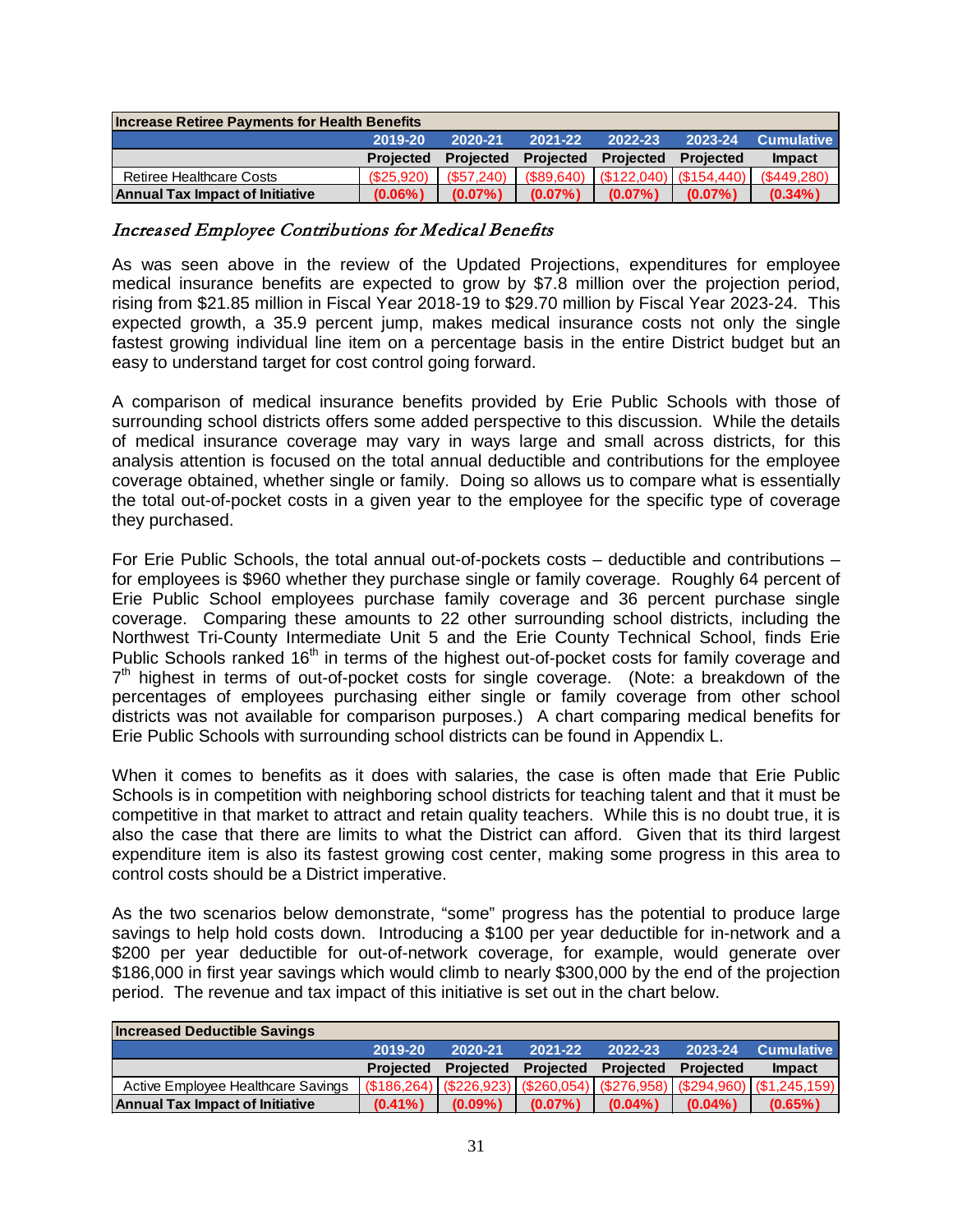Likewise, small increases in co-pays for prescription drugs, such as a \$2 increase (from \$8 to \$10) in co-pays for generic drugs and a \$20 increase (from \$20 to \$40) in co-pays for brandname drugs, would generate nearly \$224,000 in first year savings, rising to over \$350,000. The revenue and tax impact of this initiative is set out in the chart below.

| <b>Increased Prescription Drug Copays</b> |             |             |             |             |             |                   |  |  |  |  |
|-------------------------------------------|-------------|-------------|-------------|-------------|-------------|-------------------|--|--|--|--|
|                                           |             |             |             |             |             |                   |  |  |  |  |
|                                           | 2019-20     | 2020-21     | 2021-22     | 2022-23     | 2023-24     | <b>Cumulative</b> |  |  |  |  |
|                                           | Projected   | Projected   | Projected   | Projected   | Projected   | <b>Impact</b>     |  |  |  |  |
| <b>Increased Copays</b>                   | (\$223,989) | (S272, 883) | (\$312,723) | (\$333,050) | (\$354,699) | (\$1,497,344)     |  |  |  |  |
| <b>Tax Impact of Initiative</b>           | $(0.49\%)$  | $(0.11\%)$  | $(0.09\%)$  | $(0.04\%)$  | $(0.05\%)$  | (0.78%)           |  |  |  |  |

Though the savings potential is sizeable, the certainty of these initiatives and or any others like them are speculative as they are the subject to negotiations. An outline of the potential medical and prescription drug benefit changes the District could pursue can be found in Appendix M.

#### <span id="page-31-0"></span>School Consolidation and Closures

As noted above, the District's more recent history has seen it go through two consolidations and reconfigurations. The first, in 2012, closed three elementary schools and the second, in 2017, reduced the number of high schools to two from four, transformed two former high schools into new middle schools, and closed two elementary schools while also instituting consistent grade level patterns across all its middle (grades 6-8) and elementary schools (grades K-5).

Notwithstanding the 2017 and 2012 efforts, a snapshot of the District's current school buildings, capacity and enrollments set out below shows over 1,750 available seats remain throughout the District's 15 schools and the entire system operating at 86 percent of capacity (Students that attend the District's Cyber Choice and Accelerated Learning Academies which are housed at the recently reopened Emerson Gridley School are counted as enrolled at their "home" school). Eight of the District's schools are operating at capacity utilization levels below 85 percent.

|                   | <b>Elementary Schools</b>     |                       |                                                                             |                                  |                                       |  |  |  |  |  |  |  |
|-------------------|-------------------------------|-----------------------|-----------------------------------------------------------------------------|----------------------------------|---------------------------------------|--|--|--|--|--|--|--|
| <b>Building</b>   | Grade<br><b>Configuration</b> | <b>Capacity</b>       | SY 2017-18<br>October 1 <sup>st</sup><br><b>Enrollment</b><br><b>Report</b> | <b>Seats</b><br><b>Available</b> | <b>Capacity</b><br><b>Utilization</b> |  |  |  |  |  |  |  |
| Cleveland         | PreK-5                        | 500                   | 613                                                                         | $-113$                           | 123%                                  |  |  |  |  |  |  |  |
| Connell           | PreK-5                        | 675                   | 598                                                                         | 77                               | 89%                                   |  |  |  |  |  |  |  |
| Diehl             | PreK-5                        | 400                   | 492                                                                         | $-92$                            | 123%                                  |  |  |  |  |  |  |  |
| Edison            | PreK-5                        | 575                   | 495                                                                         | 80                               | 86%                                   |  |  |  |  |  |  |  |
| Harding           | PreK-5                        | 675                   | 704                                                                         | $-29$                            | 104%                                  |  |  |  |  |  |  |  |
| Jefferson         | PreK-5                        | 550                   | 457                                                                         | 93                               | 83%                                   |  |  |  |  |  |  |  |
| Lincoln           | PreK-5                        | 500                   | 396                                                                         | 104                              | 79%                                   |  |  |  |  |  |  |  |
| <b>McKinley</b>   | PreK-5                        | 450                   | 537                                                                         | $-87$                            | 119%                                  |  |  |  |  |  |  |  |
| Perry             | PreK-5                        | 575                   | 469                                                                         | 106                              | 82%                                   |  |  |  |  |  |  |  |
| Pfeiffer-Burleigh | PreK-5                        | 850                   | 702                                                                         | 148                              | 83%                                   |  |  |  |  |  |  |  |
| <b>Total</b>      |                               | 5,750                 | 5,463                                                                       | 287                              | 95%                                   |  |  |  |  |  |  |  |
|                   |                               | <b>Middle Schools</b> |                                                                             |                                  |                                       |  |  |  |  |  |  |  |
| East              | $6 - 8$                       | 1,098                 | 706                                                                         | 392                              | 64%                                   |  |  |  |  |  |  |  |
| Wilson            | $6 - 8$                       | 1,107                 | 682                                                                         | 425                              | 62%                                   |  |  |  |  |  |  |  |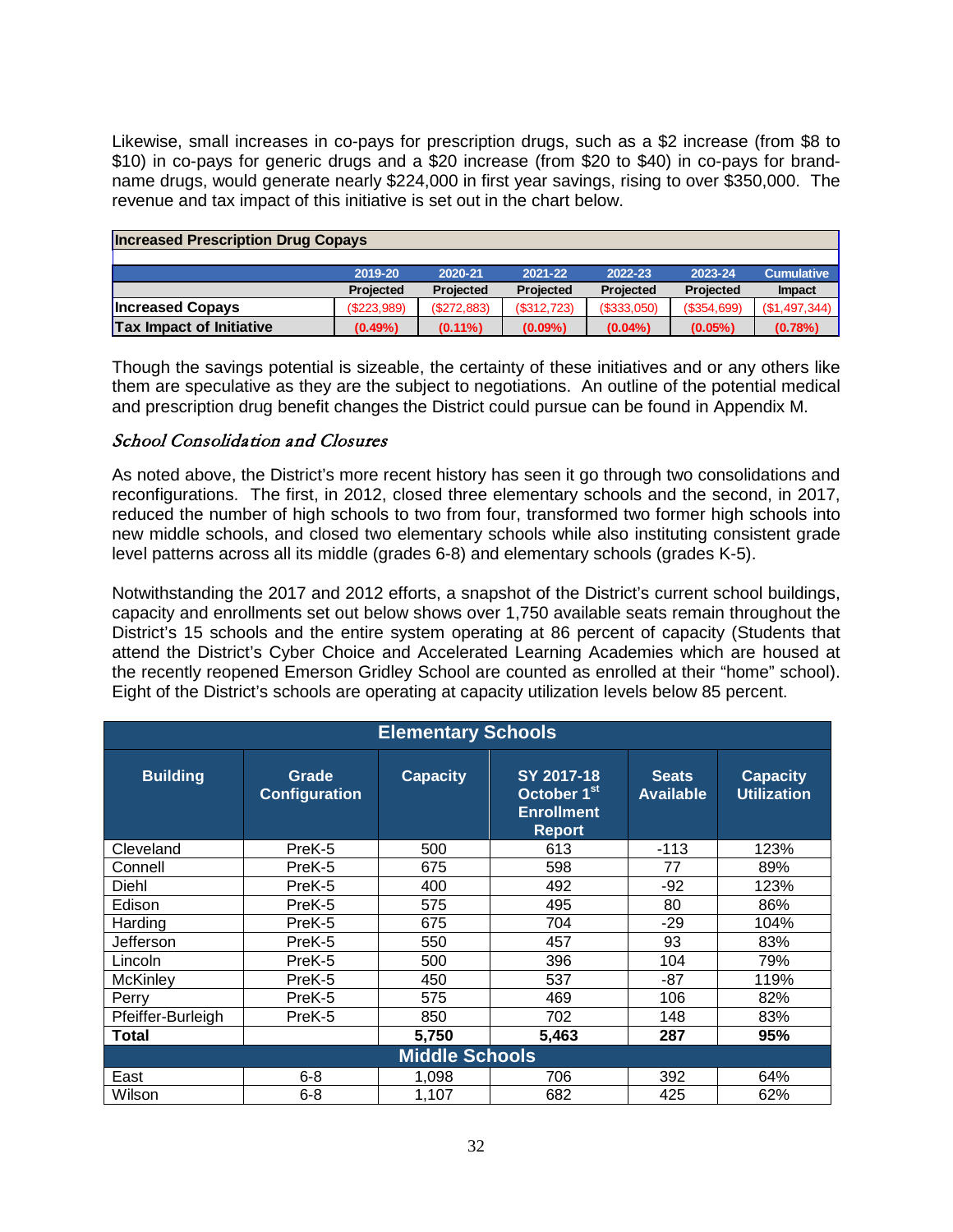| <b>Strong Vincent</b> | $6 - 8$  | 1,201  | 774    | 427   | 64%  |  |  |  |  |  |  |
|-----------------------|----------|--------|--------|-------|------|--|--|--|--|--|--|
| <b>Total</b>          |          | 3,316  | 2,162  | 1,244 | 65%  |  |  |  |  |  |  |
| <b>High Schools</b>   |          |        |        |       |      |  |  |  |  |  |  |
| Collegiate            |          |        |        |       |      |  |  |  |  |  |  |
| Academy               | $9 - 12$ | 1,360  | 853    | 507   | 63%  |  |  |  |  |  |  |
| Erie High             | $9 - 12$ | 2,359  | 2,402  | $-43$ | 102% |  |  |  |  |  |  |
| <b>Total</b>          |          | 3,719  | 3,255  | 464   | 88%  |  |  |  |  |  |  |
|                       |          |        |        |       |      |  |  |  |  |  |  |
| <b>Grand Total</b>    |          | 12,785 | 11,020 | 1,765 | 86%  |  |  |  |  |  |  |

On their face, these numbers point to the potential for additional budget savings from further school consolidations and closures. A cursory review suggests the most likely near-term options would be for District to close another elementary school (Lincoln and Edison appear to be prime candidates for consideration) and consolidate its three middle schools into two (likely eliminating Wilson Middle School). Lincoln's candidacy for closure is more obvious given its capacity, coupled with the price tag the building will require to address its facility needs. Edison is a candidate if only for the fact that the condition of the buildings is among the most challenging in the District, requiring a total renovation were its needs to be addressed, costs that could be avoided were the school to be closed.

The chart below outlines the potential savings that could be realized from the closure of both an elementary and middle school. Having closed schools in the recent past, the District knows well the savings generated by these closures are very real. Notwithstanding the ability to generate sizeable savings from these closures, the District would be wise to move cautiously on any consolidations and closures, at least in the near term. Though by most accounts the District did a remarkable job in executing its Summer 2017 reconfiguration, even the casual observer can see that it is still working through issues attendant to that move. While there little is in the way of hard data, there is anecdotal evidence to suggest that the 2017 reconfiguration led some families to opt their children out of District schools and enroll them in charter schools.

Given the enormous pressure charter tuition costs place on the District's budget and the outsized role (negative as well as positive) they potentially have on future budgets, the District should avoid the disruptions additional consolidations and closures are certain to generate, disruptions that could well spark an exodus of students to charter schools at precisely the time when the District's priority needs to be checking the outflow.

Avoiding further consolidations and closures, however, only makes sense so long as the District's efforts to stabilize the outflow of students to charter schools are successful. In the near term, these efforts should be made a priority and given a chance to work. The more successful the District's efforts, the less likely the need for additional school closures. If the District's efforts are not successful, however, and the flight of students to charter schools continues, further school closures will almost certainly become necessary, a "Plan B" budget option should the District's "Plan A" fail. The estimated revenue and tax impact of this initiative is set out in the chart below.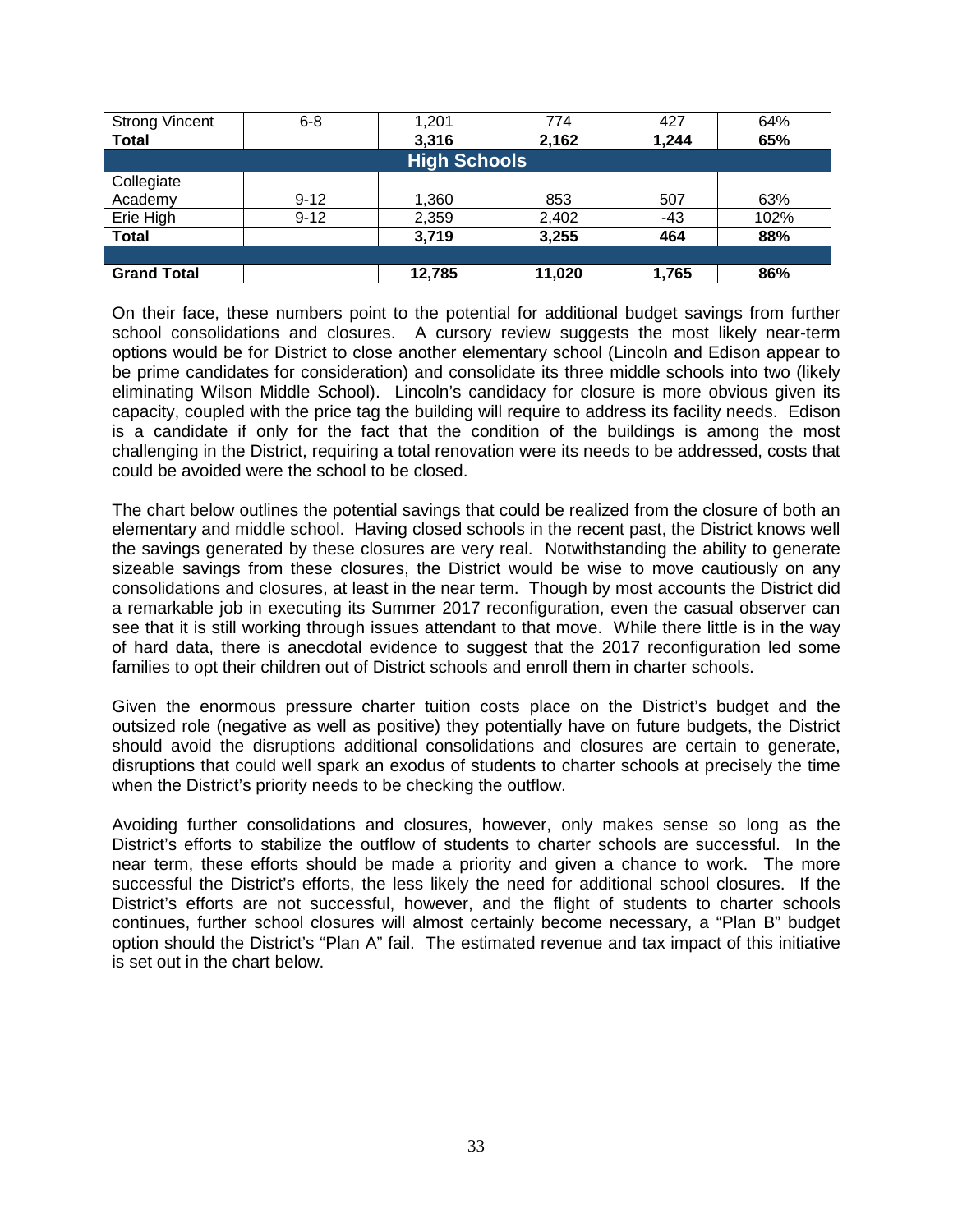| Close One Elementary School and One Middle School (In \$ Millions) |                  |                  |                  |                  |                  |                   |  |  |  |  |  |
|--------------------------------------------------------------------|------------------|------------------|------------------|------------------|------------------|-------------------|--|--|--|--|--|
|                                                                    | 2019-20          | 2020-21          | 2021-22          | 2022-23          | 2023-24          | <b>Cumulative</b> |  |  |  |  |  |
|                                                                    | <b>Projected</b> | <b>Projected</b> | <b>Projected</b> | <b>Projected</b> | <b>Projected</b> | <b>Impact</b>     |  |  |  |  |  |
| <b>Salaries</b>                                                    | \$0.00           | \$0.00           | (S3.65)          | (\$3.72)         | (\$3.80)         | (\$11.17)         |  |  |  |  |  |
| Net Benefits                                                       | \$0.00           | \$0.00           | (\$2.08)         | (\$3.02)         | (\$2.17)         | (S7.27)           |  |  |  |  |  |
| One-time Unemployment Costs                                        | \$0.00           | \$0.00           | \$0.00           | \$0.97           | \$0.00           | \$0.97            |  |  |  |  |  |
| <b>Contracted Services</b>                                         | \$0.00           | \$0.00           | (S0.50)          | (S0.51)          | (S0.53)          | (\$1.54)          |  |  |  |  |  |
| Utilities Costs                                                    | \$0.00           | \$0.00           | (\$0.23)         | (\$0.24)         | (S0.24)          | (S0.72)           |  |  |  |  |  |
| <b>Charter School Tuition</b>                                      | \$0.00           | \$0.00           | \$1.41           | \$0.40           | (S0.04)          | \$1.77            |  |  |  |  |  |
| <b>Total Impact</b>                                                | \$0.00           | \$0.00           | $($ \$5.06)      | (\$6.12)         | (S6.78)          | (\$17.96)         |  |  |  |  |  |
| <b>Annual Tax Impact of Initiative</b>                             | 0.00%            | $0.00\%$         | (11.15%)         | (2.35%)          | $(1.44\%)$       | $(14.94\%)$       |  |  |  |  |  |

#### <span id="page-33-0"></span>Charter School Enrollment Stabilization

In the current year budget, the District is projected to spend \$26.7 million  $-$  13.4 percent of its total expenditures -- in tuition payments to charter schools to support an estimated 2,384 regular and special education students who live in the District but chose to attend a brick and mortar charter or cyber charter school. Next to the Salaries for Professional and Instructional Staff line item, Tuition to Charter Schools represents the second largest expenditure line item in the District's budget, surpassing even costs for employee medical insurance and PSERS contributions.

Looking forward, as the Updated Projections do, charter school tuition payments are expected to reach \$35.4 million by the end of the projection period, a nearly \$8.7 million jump. This would represent a 32.5 percent increase, making charter school tuition payments the second fastest growing line item in the District's budget after medical insurance costs.

The increase in tuition costs is driven by the assumption -- consistent with the District's historical experience -- of an additional 60 students a year, 300 in total over the projection period, leaving a District school to enroll in a charter or cyber charter school. The chart and graph below provide a glimpse of what the future holds if these assumptions come to pass. By School Year 2023-24, 20 percent of the District's total enrollments will be in charter schools, 1 of every 5 students.

|                        | \2018-19         | 2019-20          | 2020-21          | 2021-22          | 2022-23          | 2023-24          |
|------------------------|------------------|------------------|------------------|------------------|------------------|------------------|
|                        | <b>Projected</b> | <b>Projected</b> | <b>Projected</b> | <b>Projected</b> | <b>Projected</b> | <b>Projected</b> |
| District Schools       | 11.017           | 10.957           | 10.897           | 10.837           | 10.777           | 10.717           |
| <b>Charter Schools</b> | 2.384            | 2.444            | 2.504            | 2,564            | 2.624            | 2.684            |
| Total                  | 13.401           | 13,401           | 13.401           | 13.401           | 13.401           | 13,401           |

#### **Erie Public Schools: District and Charter School Enrollments**

**Erie Public Schools: Percentage of Students Enrolled in Charter Schools**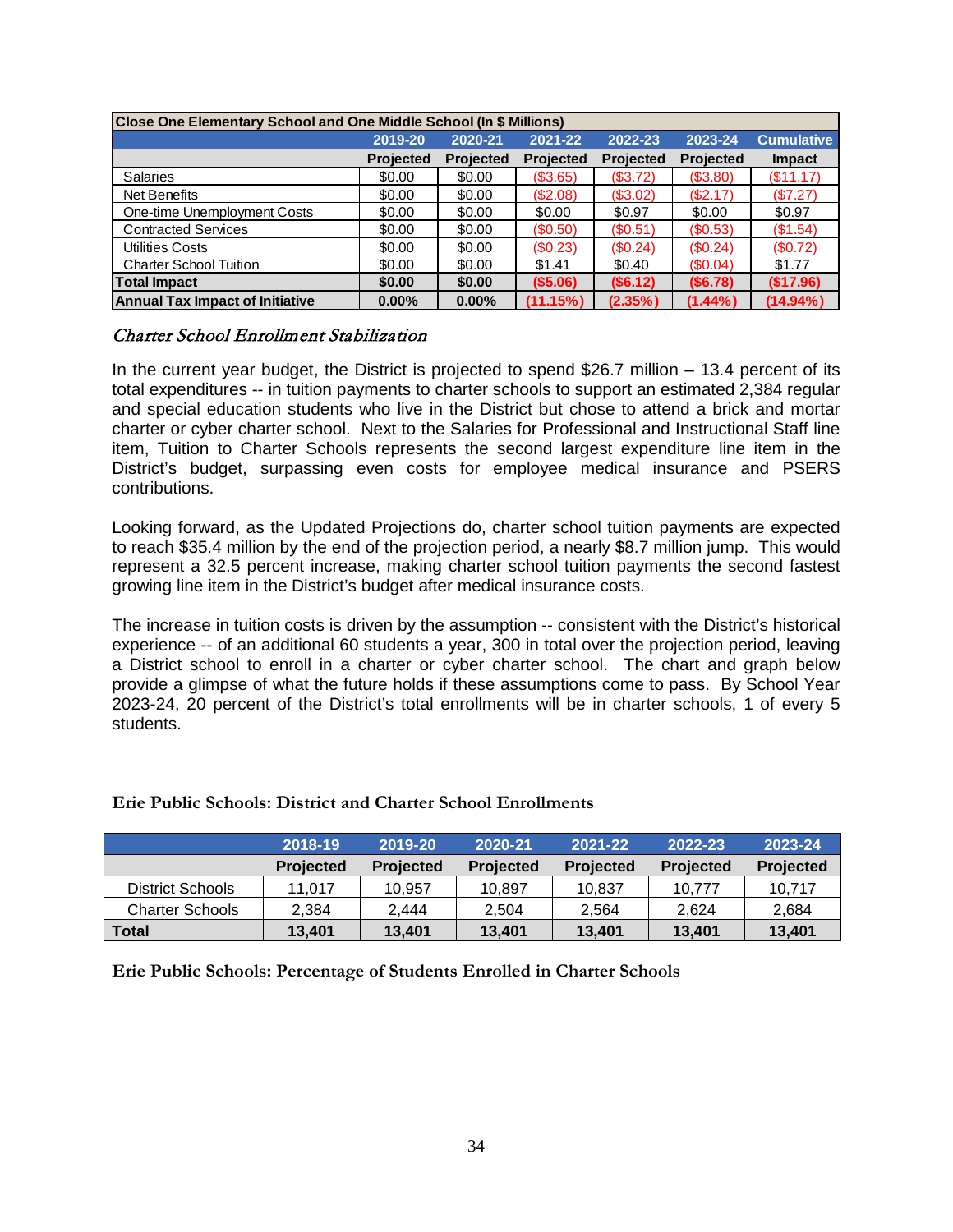

As sobering a snapshot as this may appear, future expenditure growth will only compound the pressures charter school tuition costs place on the District's budget as increases in spending in any one year translate into higher charter tuition costs the next. In the 2 percent salary increase example, for example, charter tuition payments increase another \$1.9 million over the Updated Projections, rising to \$37.3 million by Fiscal Year 2023-24. At this level, charter payments would consume just over 17 percent of the District's total expenditures and mark a 39.7 percent increase over the current year's budget.

Of course, all of these numbers are projections, though not unreasonable ones given the District's historical experience with charter school enrollments. The District's history, however, does not have to define its future. For what is abundantly clear is that of all the revenue and expenditure balancing options at its disposal, curbing future charter school enrollment growth is the District's single biggest lever to positively impact its future budgets and better ensure its fiscal solvency going forward.

The District starts at this task with a host of positives on which to build and, despite some obvious challenges, some great success stories to tell. First among them is what must be considered its "crown jewel," Northwest Pennsylvania Collegiate Academy, consistently recognized as the top high school in northwestern Pennsylvania and annually ranked by *U.S. News* as one of the top 5 schools in Pennsylvania and top 1 percent nationally.

Lesser known but equally compelling are success stories like the District's pathway programs that connect students to careers. A shining example is its outstanding Nursing Assistant program that has produced a 100 percent pass rate on the state nursing assistant exam over the last several years and helped graduates go from school directly into jobs. As significant is the promising growth elementary and middle school students are demonstrating in literacy and math, with more students demonstrating academic gains.

As indispensable to the District's strategy as great success stories is having better quality information to better understand the needs and interests of parents and students. This is particularly so when it comes to parents and students who are making the choice to leave a District school and attend a charter or cyber charter school. There is lots of conjecture as to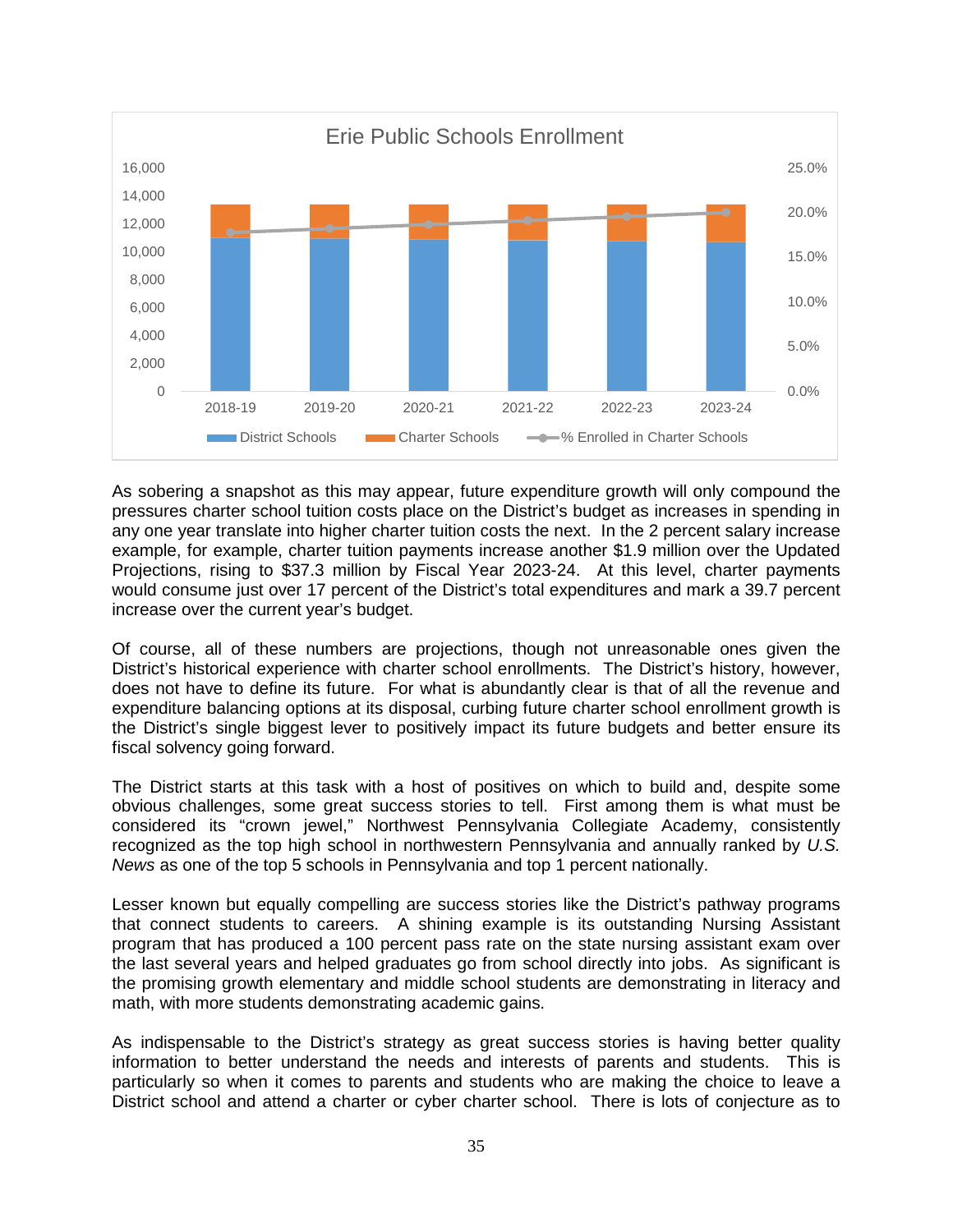why students leave but little in the way of fact. The student exit interviews the District has begun conducting are a step in the right direction. These interview forms collect baseline student information but also ask students their reason(s) for leaving school and, in the case of students withdrawing to attend a charter or cyber charter school, their reason(s) for making that choice.

A final element to the District's strategy must be to focus on steps it can take to keep students from deciding to leave in the first place. Keep in mind, the District's challenge vis-à-vis these financial projections is to stem the outflow of students to charter schools. That means focusing on what it can do to see that charter school enrollments grow by less than 60 students a year, 300 over the projection period.

There is every reason to believe a well-executed charter school enrollment stabilization strategy can be successful in helping the District curb future enrollment growth. As of January 15, 2019, roughly midway through the school year, the District's charter school enrollments stood at 2,322, up just 6 students from the 2,316 charter enrollments on this same date exactly one year ago. While one year does not make a trend, this news can only be considered encouraging particularly as it has come about with little focused effort by the District. A more concerted and systematic effort may well be able to replicate these results in future years. Only time will tell.

To measure what the success of these efforts may mean to the District's financial projections, PFM was asked to model a scenario that assumed a 50 percent cut in the outflow of students to charter schools to 30 students a year, 150 over the projection period. PFM was also asked to model a more optimistic scenario that assumed the District was able to hold charter school enrollment growth to zero after School Year 2019-20. The revenue and tax impact of these initiatives are set out in the chart below.

| Charter School Stabilization: Reduce Annual Enrollment Growth from 60 to 30 (In \$ Millions) |                  |                  |                  |                  |                  |               |
|----------------------------------------------------------------------------------------------|------------------|------------------|------------------|------------------|------------------|---------------|
|                                                                                              | 2019-20          | 2020-21          | 2021-22          | 2022-23          | 2023-24          | Cumulative    |
|                                                                                              | <b>Projected</b> | <b>Projected</b> | <b>Projected</b> | <b>Projected</b> | <b>Projected</b> | <b>Impact</b> |
| <b>Charter School Tuition</b>                                                                | (S0.36)          | (S0.83)          | (S1.34)          | (S1.89)          | (S2.49)          | (S6.91)       |
| <b>Annual Tax Impact of Initiative</b>                                                       | $(0.79\%)$       | $(1.04\%)$       | $(1.14\%)$       | $(1.21\%)$       | $(1.31\%)$       | $(5.49\%)$    |

| Charter School Stabilization: Zero Growth After 2019-20 (In \$ Millions) |                  |                  |                  |                  |                  |                   |
|--------------------------------------------------------------------------|------------------|------------------|------------------|------------------|------------------|-------------------|
|                                                                          | 2019-20          | 2020-21          | 2021-22          | 2022-23          | 2023-24          | <b>Cumulative</b> |
|                                                                          | <b>Projected</b> | <b>Projected</b> | <b>Projected</b> | <b>Projected</b> | <b>Projected</b> | <b>Impact</b>     |
| <b>Charter School Tuition</b>                                            | (S0.36)          | (S1.21)          | (S2.20)          | (S3.27)          | (S4.42)          | (S11.45)          |
| <b>Annual Tax Impact of Initiative</b>                                   | $(0.79\%)$       | $(1.87\%)$       | $(2.19\%)$       | $(2.35\%)$       | $(2.54\%)$       | (9.75%)           |

# <span id="page-35-0"></span>**Investments in Education and Facilities**

Having weathered budget cuts that battered its budget for nearly a decade, the prospect of the Financial Improvement Plan and a return to fiscal solvency has sparked the District to advance plans that would begin to reinvest in its students and schools. As both plans would require new funding, they must be considered as part of the overall Financial Improvement Plan.

# <span id="page-35-1"></span>Education Plan

Even as it was consumed with its financial crisis, it is clear the District never lost sight of its core educational mission. It was in the wake of the crisis that the District launched what it described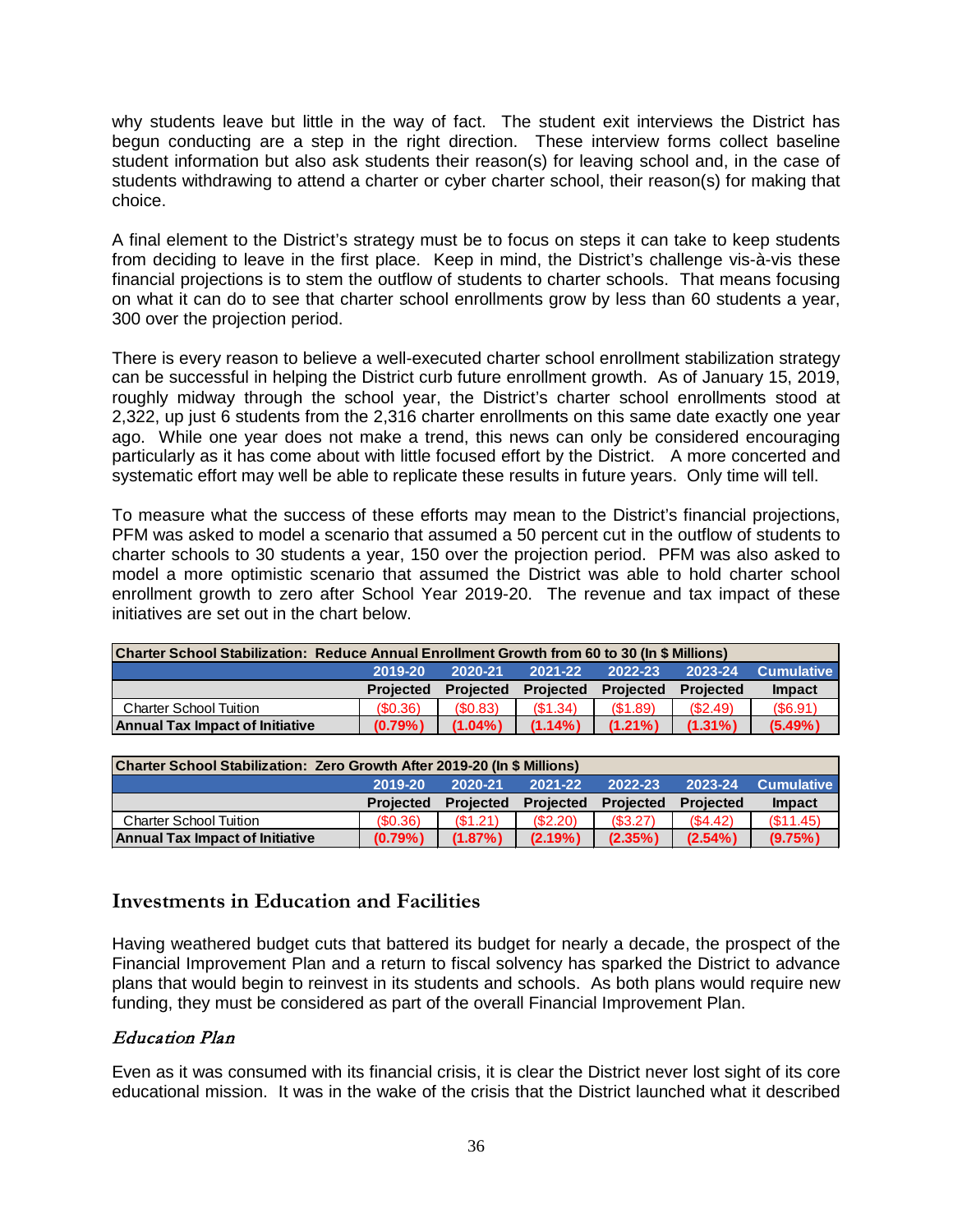as a stakeholder driven strategic planning process aimed at unifying the organization and larger school community around the goal of "accelerating learning, growth and success for every student, without exception."

The District's initiative was rooted in its belief that the current educational status quo was unacceptable and that dramatic steps were needed to address what it considered to be too many students not making sufficient academic progress. Consider:

- The 2018 PSSA results show that only 34 percent of students in English Language Arts and just 20 percent in math tested at proficiency or above;
- For School Year 2016-17, roughly 74 percent of students graduated in four years compared with the statewide average of 87 percent;
- In 2016-17, just 45 percent of students reach a 95 percent attendance rate; and
- According to PDE data, the District's dropout rate for School Year 2016-17 was 5.12 percent, nearly 3 times the statewide rate of 1.72 percent.

The product of the District's efforts was a six-year strategic plan *Mobilizing Community, Igniting Excellence*. A copy of the District's 2018-2024 Strategic Plan can be found in Appendix N. The centerpiece of the plan is a set of five aspirational goals and measures for student success organized around a framework of "four pillars" to organize work at the school and system level to achieve the goals for student success. The plan also identified the key actions required to align the people, practice and programs of the District behind the objective of accelerated student learning.

Consistent with the strategic plan's priorities, the District has proposed a two-part, 5-year budget plan aimed at improving student achievement. The first part of the plan would update and replace curriculum across all grade levels and subject areas over the next five years with the hope of returning the District to a consistent curriculum replacement cycle in future years. Importantly, the plan prioritizes the adoption of a new English Language Arts (ELA) curriculum for all elementary schools and a new math curriculum for all elementary and middle schools, addressing two critical areas of underperformance. These proposals align with key actions 1.1, 1.3, and 1.4 of the strategic plan.

For both ELA and math, the District's Assistant Superintendent for Academics has developed procedures and timelines with key milestones for the adoption of new curriculum, culminating with a recommendation to the Superintendent and approval by the Board. While the adoption process for ELA and math is already underway this current school year, the District's education plan, if approved, looks to adopt in future years curriculum for ELA grades 6-12 as well as Algebra, Geometry, Biology, Social Studies in grades 6-12, Science in grades 4-12, and electives for grades 6-12.

The second part of the District's plan calls for 13 elementary and middle school "interventionists" to provide additional academic support to students who are not on grade level, especially in ELA and math. The plan also calls for the addition of three "specials" teachers so that art, music and physical education can be provided to all students. These proposals align with key actions 3.1, 3.2, 3.3, 2.4 and 3.4 of the strategic plan.

Though the main thrust of the District's education plan is to accelerate learning for all students, the investments in new curriculum and additional academic support staff are expected to address the academic needs of students with IEPs and those are who are English Learners. With nearly 20 percent of its students identified with IEPs and 9.6 percent identified as English Learners, the District's percentages for both populations exceed state averages.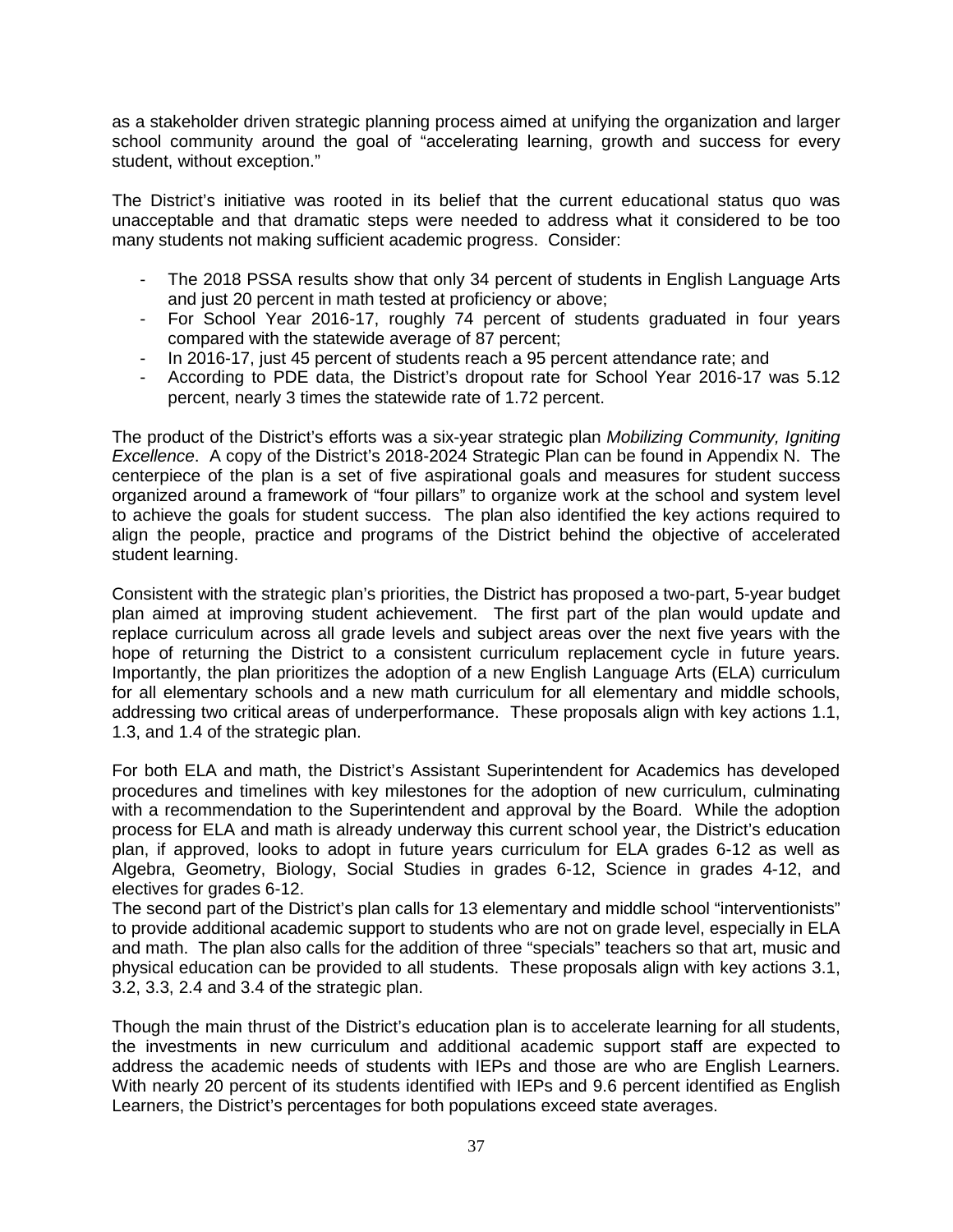The new curriculum, particularly in English Language Arts (ELA) and math, will allow the District to follow a core curriculum model with the expectation that all student populations will meet state standards. The new ELA and math curriculum will not only provide consistency across grade levels for all learners but allow for interventions and differentiation options as appropriate for students with IEPs and English Learner students. In addition, the breadth of knowledge in the ELA curriculum will provide opportunities for connections and background knowledge for English Learner students with their native culture. The proposed budget for the District's education plan can be found in Appendix O. The revenue and tax impact of this initiative is set out in the chart below.

| <b>Erie Public Schools Education Plan (In \$ Millions)</b> |                  |                  |                  |                  |                  |                   |
|------------------------------------------------------------|------------------|------------------|------------------|------------------|------------------|-------------------|
|                                                            | 2019-20          | 2020-21          | 2021-22          | 2022-23          | 2023-24          | <b>Cumulative</b> |
|                                                            | <b>Projected</b> | <b>Projected</b> | <b>Projected</b> | <b>Projected</b> | <b>Projected</b> | <b>Impact</b>     |
| <b>Salaries</b>                                            | \$0.75           | \$0.77           | \$0.78           | \$0.80           | \$0.81           | \$3.91            |
| Net Benefits                                               | \$0.38           | \$0.40           | \$0.43           | \$0.45           | \$0.48           | \$2.14            |
| Curriculum Cycle                                           | \$1.25           | \$1.60           | \$1.31           | \$1.70           | \$1.38           | \$7.24            |
| <b>Charter School Tuition</b>                              | \$0.00           | \$0.50           | \$0.70           | \$0.71           | \$0.81           | \$2.72            |
| Total Impact                                               | \$2.38           | \$3.27           | \$3.22           | \$3.66           | \$3.48           | \$16.00           |
| <b>Annual Tax Impact of Initiative</b>                     | 5.25%            | 1.96%            | $(0.11\%)$       | 0.97%            | $(0.39\%)$       | 7.67%             |

<span id="page-37-0"></span>Facilities Improvement Plan

Erie Public Schools has its share of old and aging building infrastructure. Save for two of its elementary schools (McKinley and Pfeiffer-Burleigh) and one middle school (East) that are just decades old, most of the District's school buildings date back 60 to over 100 years, with an average building age of roughly 75 years. While all its buildings have undergone some renovations over time, deferred maintenance compounded by its recent financial struggles has left most of the District's buildings in either fair or poor condition. This is especially true when it comes to the buildings' core systems – roofs; heating, ventilation, and air conditioning (HVAC) systems; plumbing; and electrical – that are essential to keeping schools open, operating and safe for the children and staffs that call them home.

In anticipation of the Financial Improvement Plan, the District engaged HHSDR Architects/Engineers in June 2018 to assess the capital improvements needed across the District's facilities, except for its Administration Building and Culinary Center. HHSDR was directed to take a "no frills" approach in its evaluation and to focus only on those capital improvements necessary to keep buildings "warm, safe and dry" with an emphasis on maintaining the operational integrity of core building systems.

In November 2018, HHSDR presented to the Board the results of its evaluation, proposing a two-phased, multi-year \$211 million improvement plan. For purposes of the Financial Improvement Plan, the District is focused on the Phase 1 priorities recommended by HHSDR, a 3-year, \$80.8 million plan of infrastructure improvements and renovations.

In keeping with the "warm, safe and dry" mandate the District provided HHSDR, the bulk of the proposal's costs are to address structural repairs to building exteriors, roofing, windows, and paving, followed by costs for electrical and HVAC systems upgrades. The proposal also includes safety and security upgrades such as entry vestibules for each school to control building access along with electronic controls to regulate employee access to buildings. The EPS *District-Wide Facilities Plan* presentation that HHSDR provided to the Board can be found in Appendix P.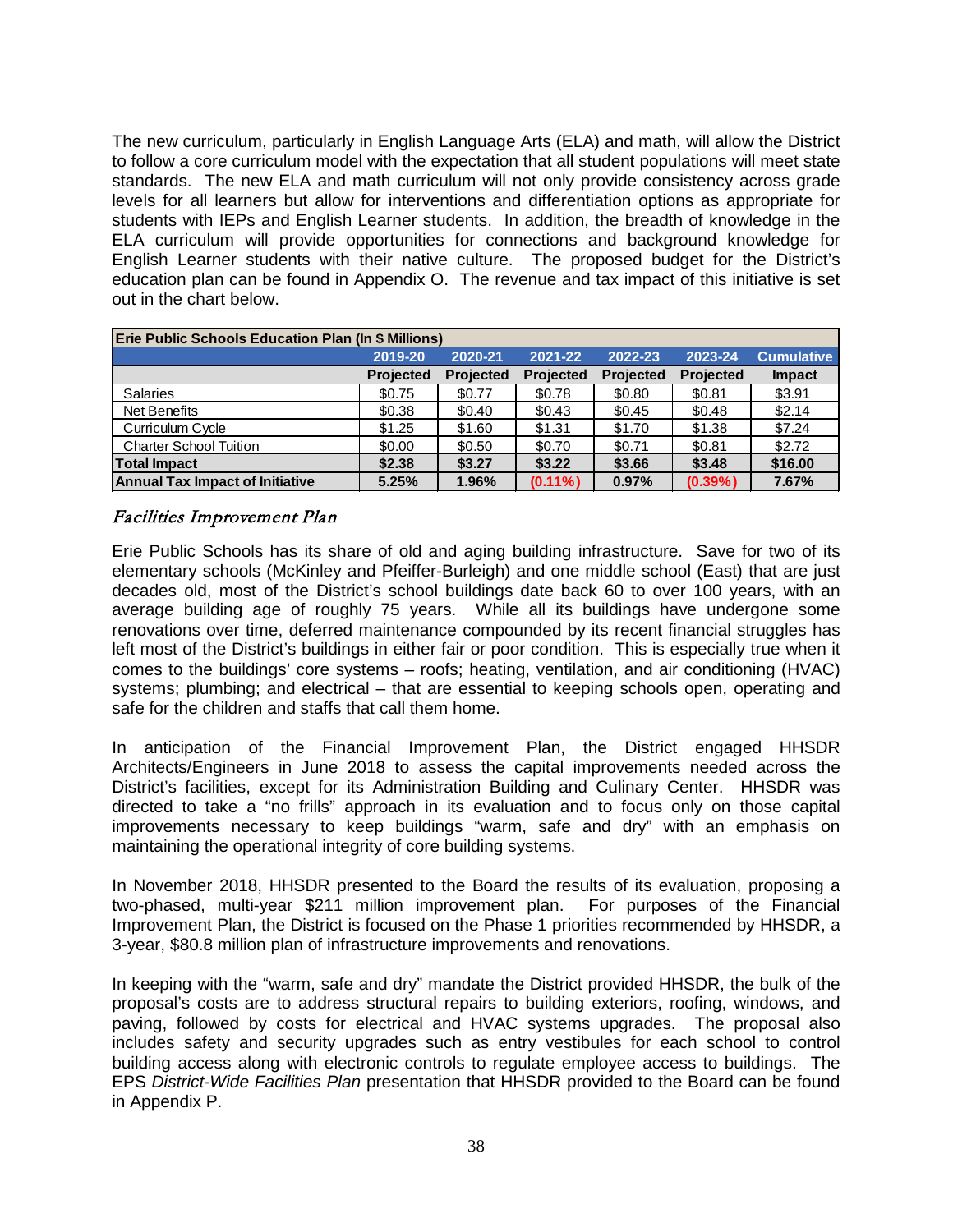The District has proposed financing the plan through a combination of fund balance transfers and a new \$50 million bond issue. The District's proposal would maintain \$8 million in reserves for emergencies and unforeseen events but transfer surplus funds to a Capital Project Account for facilities upgrades.

A new bond issue would also fund the termination of a Series 2011 variable interest rate bond and refund a Series 2009 bond. Both transactions are in the District's financial interest and would each generate modest savings. The bond transaction in its entirety would add \$3.1 million a year in new debt service and extend the District's existing bond payments by four years, from thirteen to seventeen years. The revenue and tax impact of this initiative is set out in the chart below.

| General Fund Impact of Erie Public Schools Facilities Improvement Plan (In \$ Millions) |           |           |           |           |           |           |           |                   |
|-----------------------------------------------------------------------------------------|-----------|-----------|-----------|-----------|-----------|-----------|-----------|-------------------|
|                                                                                         | 2017-18   | 2018-19   | 2019-20   | 2020-21   | 2021-22   | 2022-23   | 2023-24   | <b>Cumulative</b> |
|                                                                                         | Projected | Projected | Projected | Projected | Projected | Projected | Projected | <b>Impact</b>     |
| <b>Additional Debt Service</b>                                                          | \$0.00    | \$0.00    | \$0.00    | \$3.05    | \$3.08    | \$3.11    | \$3.14    | \$12.40           |
| <b>Annual Tax Impact of Initiative</b>                                                  | $0.00\%$  | $0.00\%$  | $0.00\%$  | 6.73%     | 0.07%     | 0.06%     | 0.07%     | 6.93%             |
|                                                                                         |           |           |           |           |           |           |           |                   |
| Fund Balance Transferred to Capital Projects Fund                                       | \$15.00   | \$11.17   | \$8.81    | \$3.61    | \$2.94    | \$1.36    | \$0.02    | \$42.91           |
| <b>Total Impact</b>                                                                     | \$15.00   | \$11.17   | \$8.81    | \$6.66    | \$6.02    | \$4.48    | \$3.16    | \$55.31           |

| Capital Projects Fund Impact of Erie Public Schools Facilities Improvement Plan (In \$ Millions) |           |           |           |           |           |           |           |                   |
|--------------------------------------------------------------------------------------------------|-----------|-----------|-----------|-----------|-----------|-----------|-----------|-------------------|
|                                                                                                  | 2017-18   | 2018-19   | 2019-20   | 2020-21   | 2021-22   | 2022-23   | 2023-24   | <b>Cumulative</b> |
|                                                                                                  | Projected | Projected | Projected | Projected | Projected | Projected | Projected | <b>Impact</b>     |
| Bond Proceeds for Facilities Plan                                                                | \$0.00    | \$50.00   | \$0.00    | \$0.00    | \$0.00    | \$0.00    | \$0.00    | \$50.00           |
| Fund Balance Transferred to Capital Projects Fund                                                | \$15.00   | \$11.17   | \$8.81    | \$3.61    | \$2.94    | \$1.36    | \$0.02    | \$42.91           |
| Projected Capital Projects Fund Expenditures                                                     | \$0.00    | \$0.00    | (S24.52)  | (S29.44)  | (S26.85)  | \$0.00    | \$0.00    | (\$80.81)         |
| <b>Total Impact</b>                                                                              | \$15.00   | \$61.17   | (S15.70)  | (S25.84)  | (S23.91)  | \$1.36    | \$0.02    | \$12.11           |
|                                                                                                  |           |           |           |           |           |           |           |                   |
| <b>Estimated Capital Projects Fund Balance</b>                                                   | \$15.00   | \$76.17   | \$60.47   | \$34.63   | \$10.73   | \$12.09   | \$12.11   |                   |

# <span id="page-38-0"></span>**Financial Improvement Plan – Plan Options**

With tax increases, revenue and expenditure initiatives, and the District's education and facilities improvement plans to consider, the task next turns to developing a Financial Improvement Plan that combines that mix of options best likely to improve the District's future financial performance and better ensure its fiscal solvency. The criteria applied in this sorting process are the same that were articulated earlier, namely, that any proposed solution must be: 1) within the District's span of control to execute; 2) include revenue and expenditure options, or some combination of both; 3) that the options chosen are able to be accomplished with a reasonable degree of certainty; and 4) that the savings produced by the options not be speculative, that they too must be able to be achieved with a reasonable degree of certainty.

#### <span id="page-38-1"></span>**Taxes**

As it was at the outset of this exercise, tax increases remain the most certain option available to the District, at least to the extent any proposed increases remain within the limits of the District's Act 1 Index. Recognizing tax increases are typically viewed as the least attractive option, the Financial Improvement Plan cannot discard them simply because they are unpopular. By the same token, the Plan cannot ignore the reality of what any increases would mean for District taxpayers as well as the District's tax position relative to neighboring school districts and other taxing bodies. The graphs set out below help provide some insight to these questions.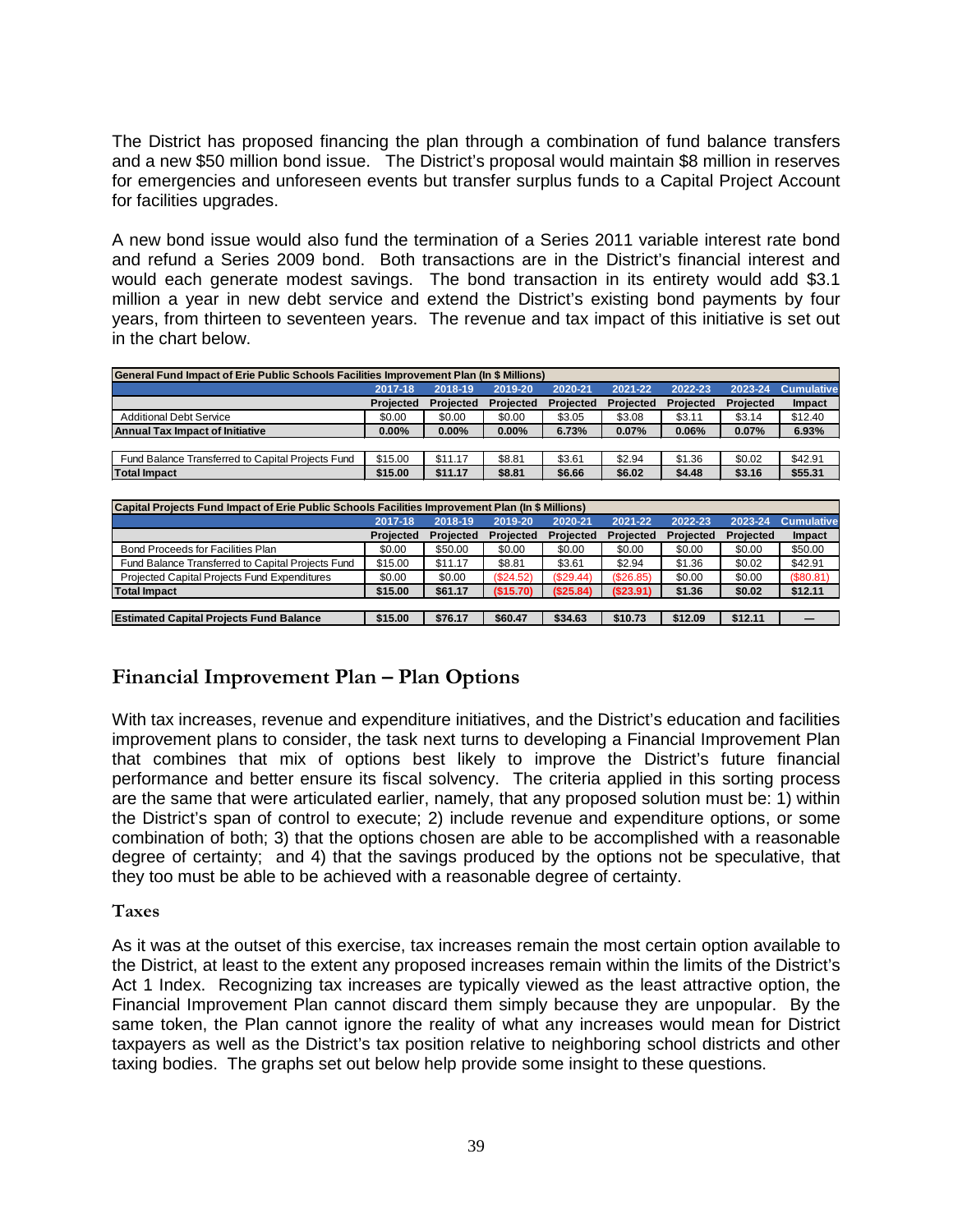This first graph compares the District's current millage rate with that of neighboring school districts and, as can be seen, at 16.79 mills it places roughly in the middle of the group. The second graph depicts the real estate taxes paid by an owner of a \$100,000 home in Erie County after the homestead exemption is applied, providing a comparison of what a District homeowner pays in taxes as compared to what a like homeowner pays in a neighboring school district. As the graph shows, considering only school taxes, the District homeowner's tax bill would be among the lowest in the region. At \$1,336, only homeowners in General McLane and Ft. LeBoeuf School Districts are paying less in school taxes than the District homeowner. It is only after the City of Erie's taxes are layered in that the District homeowner goes from paying the third lowest real estate tax bill to paying the second highest tax bill behind like homeowners save for those in the Iroquois School District.



**Comparison of School Millage Rates, 2018-19:**

**Comparison of Real Estate Taxes on a \$100,000 Home:**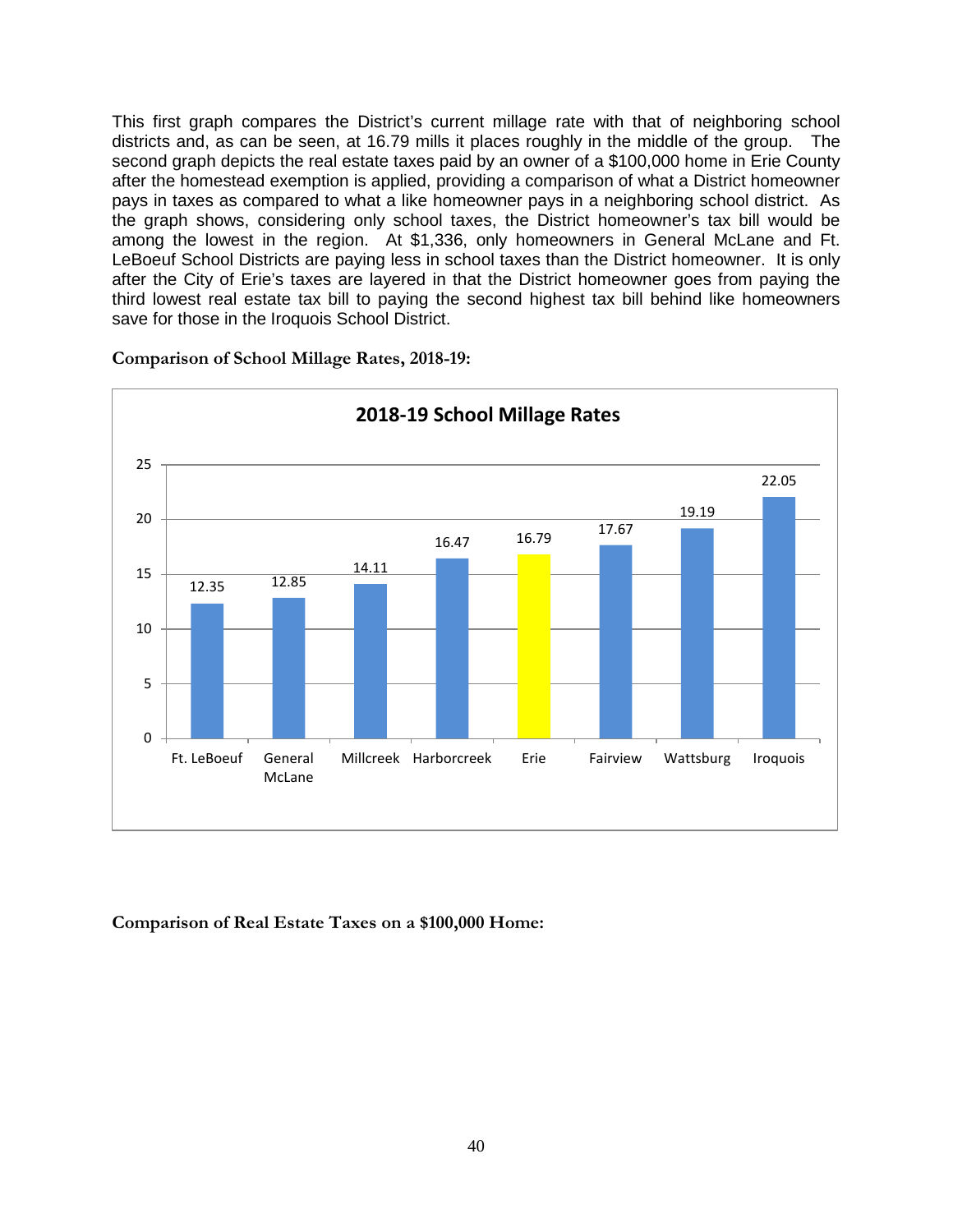

The chart below provides the more recent history of District tax increases and compares those increases to both the Consumer Price Index (CPI) and Social Security Cost-of-Living Adjustment (COLAs), the latter of which is used to provide annual increases in Social Security benefits to offset the effects of inflation for those on fixed incomes. The data shows the District's history of tax increases has been episodic, having raised taxes in 5 of the last 12 years and often after several years of no increases. The data shows too that while the District has in the past enacted some very large increases, the increases averaged over the past dozen years average out to a 1.36 percent yearly increase, lower than both the CPI and Social Security COLAs over that same period.

| Year    | <b>CPI-U</b> | <b>Social Security COLA</b> | <b>Tax Increase</b> |
|---------|--------------|-----------------------------|---------------------|
| 2007    | 2.4%         | 3.3%                        | $0.00\%$            |
| 2008    | 4.0%         | 2.3%                        | $0.00\%$            |
| 2009    | 0.2%         | 5.8%                        | $0.00\%$            |
| 2010    | 2.1%         | 0.0%                        | 4.30%               |
| 2011    | 2.1%         | 0.0%                        | 5.40%               |
| 2012    | 2.9%         | 3.6%                        | $0.00\%$            |
| 2013    | 2.0%         | 1.7%                        | 5.67%               |
| 2014    | 1.1%         | 1.5%                        | $0.00\%$            |
| 2015    | 0.0%         | 1.7%                        | $0.00\%$            |
| 2016    | 1.0%         | $0.0\%$                     | $0.00\%$            |
| 2017    | 2.7%         | 0.3%                        | 0.50%               |
| 2018    | 2.2%         | 2.0%                        | 0.50%               |
| Average | 1.9%         | 1.9%                        | 1.36%               |

**Erie Public Schools Tax Increases: 2007-2018**

Finally, as tax increase options are considered, the chart below serves as a helpful guide to calculating the revenue a given increase is likely to generate, the impact of that increase on the District's millage rate, and what that increase means in terms of a homeowner's tax bill. The estimated revenues generated for the District do not include the additional revenues from the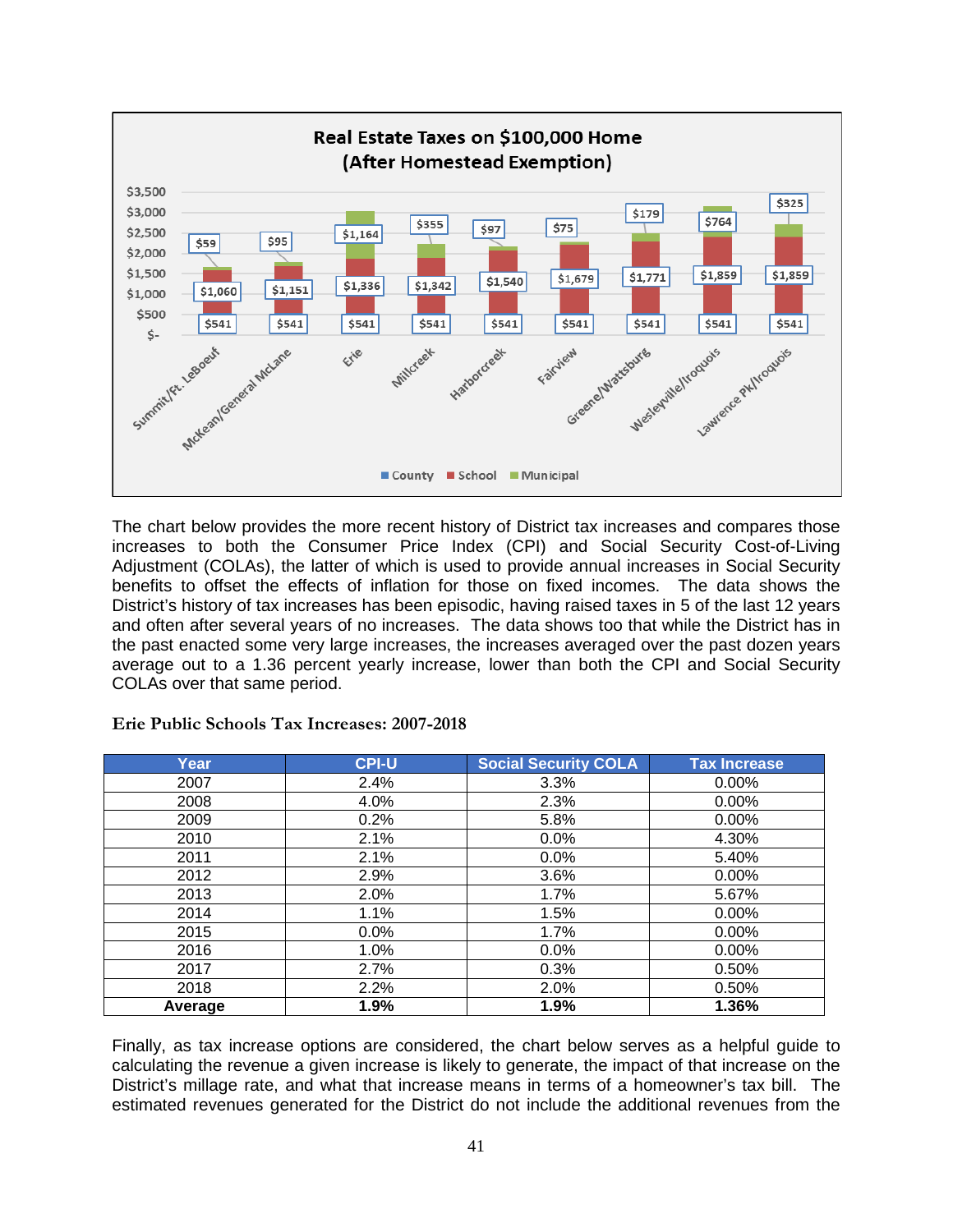District's PILOT agreements. Note too that the column "Impact on \$100,000 Home," the assessed value of the home is offset by \$20,413, which is the assessed value exclusion per homestead from the District's 2018-19 Budget.

| <b>Percent</b><br><b>Increase</b> | <b>Millage Increase</b> | <b>Impact on \$100,000</b><br><b>Home</b> | <b>Estimated Revenue Generated</b> |
|-----------------------------------|-------------------------|-------------------------------------------|------------------------------------|
| 0.5%                              | 0.0839                  | \$6.68                                    | \$228,768                          |
| $1.0\%$                           | 0.1679                  | \$13.36                                   | \$457,537                          |
| 1.5%                              | 0.2518                  | \$20.04                                   | \$686,305                          |
| 2.0%                              | 0.3358                  | \$26.73                                   | \$915,074                          |
| 2.5%                              | 0.4197                  | \$33.41                                   | \$1,143,842                        |
| 3.0%                              | 0.5037                  | \$40.09                                   | \$1,372,610                        |
| 3.5%                              | 0.5876                  | \$46.77                                   | \$1,601,379                        |

#### **Tax Increase Revenue Generation**

#### <span id="page-41-0"></span>**Revenue and Expenditure Initiatives**

While each of the revenue and expenditure initiatives that were reviewed generate some level of savings, not all can be considered viable alternatives for including in the Financial Improvement Plan. Increasing the amount that employees contribute for their medical benefits by raising deductibles or prescription drug co-pays, for example, could generate sizeable savings but that these proposals are subject to negotiation makes them too speculative an option to include in the Plan. The same applies to increasing retiree payments for health care benefits.

Similarly, the option of additional school consolidations and closures carries certain savings but that they may well work against the District's interests by spurring enrollments in charter schools makes them a less attractive alternative, at least in the near term.

Of the remaining initiatives, the PILOTs for other tax-exempt properties are already ongoing and certain to generate new revenues for the District. The initiatives to outsource both custodial services and the stationary steam engineers offer the potential to generate substantial savings for the District and should be considered as potential Plan components.

The charter school stabilization initiatives are less straightforward to categorize. Whether the initiatives are viable depends on judgments as to what extent the District can reasonably be expected to make headway in blunting the outflow of its students to charter schools. In this regard, the initiative to cut the outflow in half is viewed as more likely to occur than the more aggressive initiative that would stem the outflow in its entirety. It is also the case that the viability of both initiatives is influenced by the District's education and facilities improvement plans and the degree to which either or both are undertaken.

#### <span id="page-41-1"></span>**Education and Facilities Improvement Plans**

If the Financial Improvement Plan reveals any bias it is to favor those potential options that would fund the District's proposed education and facilities improvements plans over those that would not. That current levels of student achievement are unsatisfactory is undeniable. But it is unreasonable to think the District can accelerate learning and academic growth much less stem the outflow of students to charter schools absent any new investments in its educational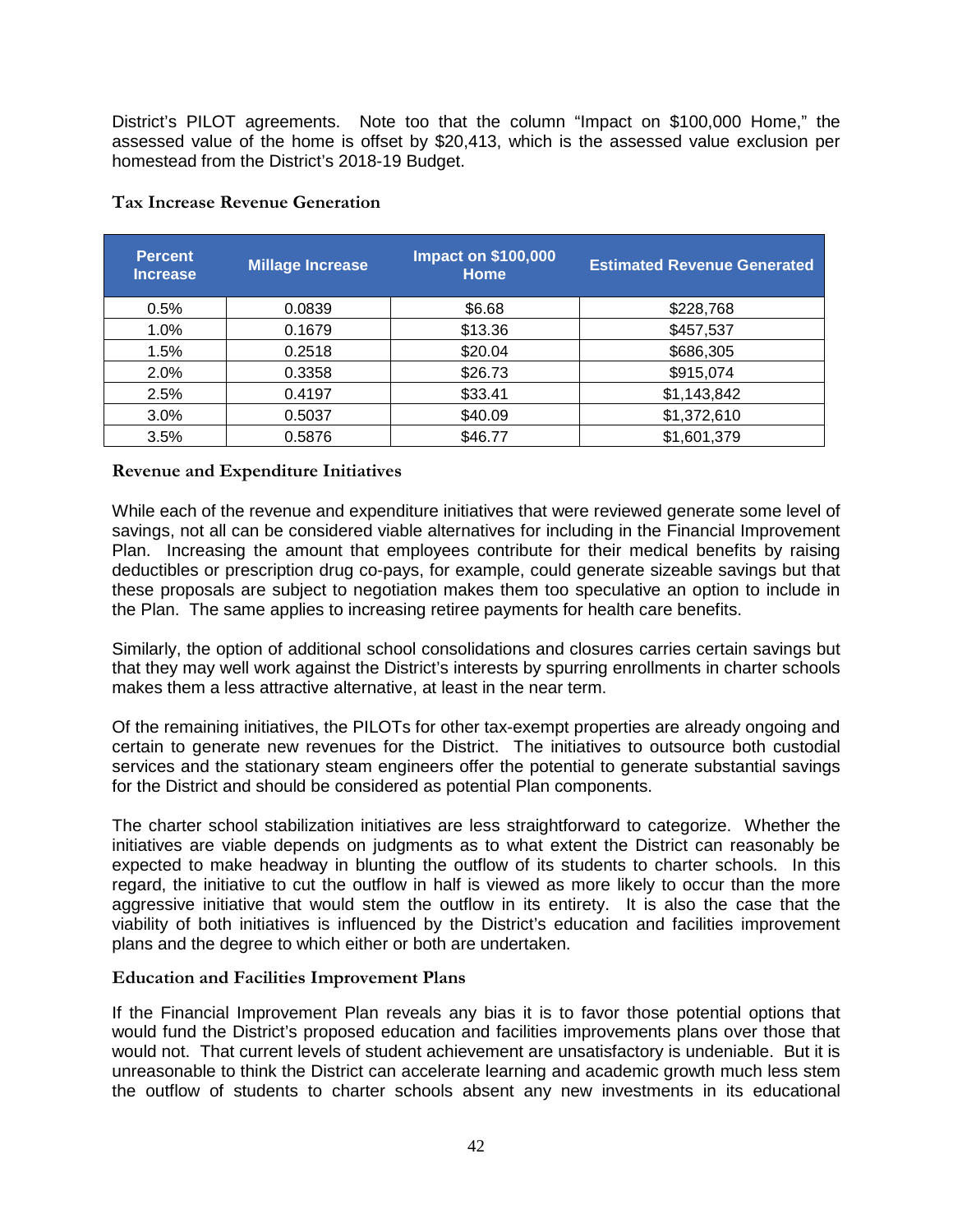program. Likewise, the facilities improvement plan would address core systems critical to keeping buildings open and operating and likely avoid in many cases more expensive repairs that would be required were any of these systems to fail. Plan options then that would enable these goals to be achieved should be preferred over those that do not.

# <span id="page-42-0"></span>**Financial Improvement Plan Budget Scenarios**

To help determine the mix of options best likely to improve the District's performance and better ensure its fiscal solvency, PFM was asked to run several budget scenarios. These scenarios and the annual tax impact each would entail are set out in the chart below. There were no scenarios that did not require some level of tax increase.

|                                           |              |               |                 |                |              | Scenario 5-Plan |
|-------------------------------------------|--------------|---------------|-----------------|----------------|--------------|-----------------|
|                                           | Scenario 1   | Scenario 2    | Scenario 3      | Scenario 4a    | Scenario 4b  | <b>Scenario</b> |
| Final Year (2023-24) Deficit              | (S3,759,858) | (\$1,939,953) | (S10, 383, 408) | (S8, 563, 502) | (S7,641,069) | (S6,073,435)    |
| <b>Tax Increase to Balance (One-Year)</b> | 8.29%        | 4.28%         | 22.89%          | 18.88%         | 16.84%       | 13.39%          |
|                                           |              |               |                 |                |              |                 |
| <b>Required Annual Tax Increase</b>       | .56%         | 0.81%         | 4.09%           | 3.40%          | 3.06%        | 2.46%           |

Scenario 1 would pay for a 2 percent salary increase with a tax increase and do nothing else. This scenario required a 1.56 percent a year increase in taxes. Scenario 2 sought to minimize the tax increases by maximizing the revenue and expenditure initiatives. This scenario, applying the savings from the other tax-exempts and the outsourcing of custodial services and stationary steam engineers, drove the yearly tax increases down to 0.81 percent, or less than 1 percent, a year. That neither of these scenarios addressed the District's education and facility needs makes them less preferable options.

In Scenario 3, PFM was asked to determine the tax increases necessary to support a 2 percent salary increase as well as the District's education and facilities improvement plans, with no offsetting savings options. The answer, at 4.09 percent, put the needed tax increases over the District's Act 1 Index and removed the scenario from consideration.

Scenario 4 considered alternatives to Scenario 3. Scenario 4a added the savings from the other tax-exempts and the outsourcing of custodial services and stationary steam engineers. This scenario lowered the tax increase to 3.4 percent, just below the District's Act 1 Index. Scenario 4b added the savings from the other tax-exempts and the charter school enrollment stabilization initiative but excluded any savings from the outsourcing initiatives. Scenario 4b required a 3.06 percent tax increase. While both alternatives are conceivably workable options to guide the District going forward, the fact that both would require tax increases above 3 percent a year make them less attractive than the final scenario that was considered.

That scenario, Scenario 5, serves as the basis of the Financial Improvement Plan and is an "all of the above" scenario. This Plan Scenario enables the District to pay for a 2 percent salary increase, fund its education and facilities plans, and still maintain a modest fund balance for emergencies or unforeseen events. It does so by combining a 2.46 percent tax increase with all the savings options considered in all the other scenarios -- the other tax-exempts, the outsourcing of custodial services and stationary steam engineers, and the charter school enrollment stabilization. It is this Plan Scenario that is judged best likely to improve the District's performance and better ensure its fiscal solvency. A detailed presentation of the Plan Scenario Projections can be found in Appendix Q.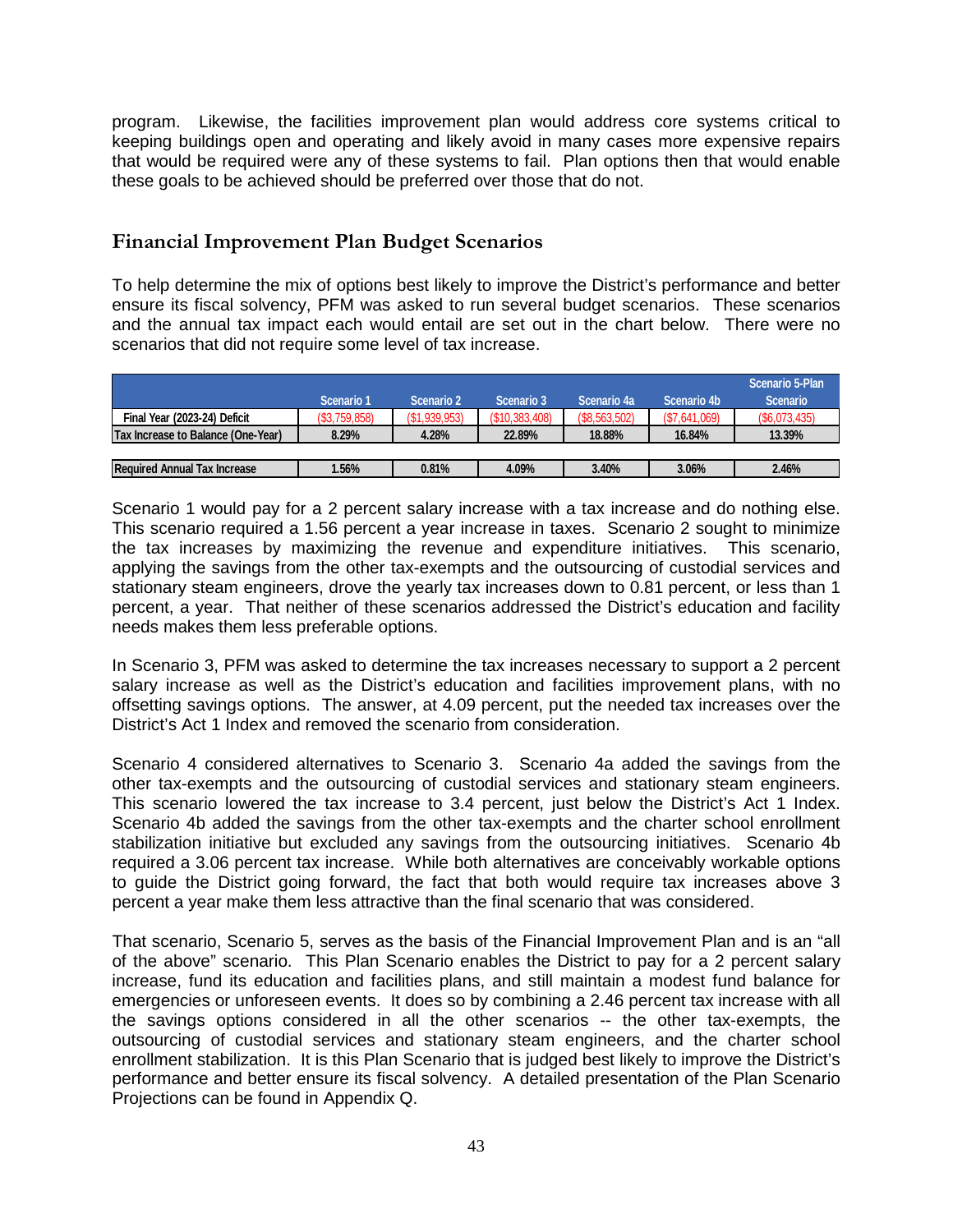# <span id="page-43-0"></span>**Financial Improvement Plan**

<span id="page-43-1"></span>**Budget Process and Projections**

| <b>BU01</b> | <b>Maintain Balanced Budget Through Projection Period</b> |                                                                                                                                                                                                                                                         |  |  |  |
|-------------|-----------------------------------------------------------|---------------------------------------------------------------------------------------------------------------------------------------------------------------------------------------------------------------------------------------------------------|--|--|--|
|             | <b>Target outcome:</b>                                    | To ensure the District maintains a balanced budget<br>through the projection period, the Board shall commit<br>annually to increase the real estate tax rate to the<br>level determined by the calculations provided by the<br>Financial Administrator. |  |  |  |
|             | <b>Responsible party:</b>                                 | Board, Superintendent, Financial Administrator                                                                                                                                                                                                          |  |  |  |

While the Plan Scenario provides the District a roadmap to improve its performance and return it to fiscal solvency, a guaranteed feature of any plan is the likelihood it will change. It is no less the case here. An obvious example is the assumption of a 2 percent salary increase the Plan Scenario is built on, which may be a different number when the District reaches new agreements with its various bargaining units.

Likewise, the Plan Scenario uses the estimated savings from the outsourcing of custodial services and stationary steam engineers to reduce needed tax increases, though the actual amount these initiatives will generate will only be known once the District has gone through a Request for Proposal (RFP) process to solicit bids to outsource these functions. In sum, as these and other numbers change so to must the Plan to reflect these changes. Recognizing these limitations, the Plan proposes to align the financial projections used to guide the District while it is in Financial Watch Status with the District's own budget process.

To ensure the District achieves a balanced budget through the projection period, remains on a track to achieve long-term fiscal solvency, is able to fund both its Education and Facilities Improvement Plans, and maintain an unassigned fund balance of at least \$8 million for emergencies or unforeseen events, the Board shall commit to annually increasing the real estate tax rate to the level determined by the calculations provided by the Financial Administrator.

To assist the Board in determining the level of increase in the real estate tax rate needed each year, the following is a timetable for the Superintendent and Financial Administrator to provide budget projections to the Board.

- In November, the Superintendent provides the Financial Administrator with detailed revenue and expenditure data for the audited financials for the prior school year as well as detailed revenue and expenditure data for the current year budget from the District's accounting system.
- Prior to the December Board meeting, the Financial Administrator prepares updated fiveyear projections and an initial estimate of the real estate tax increase needed in the coming year's budget to keep the District's budget in balance.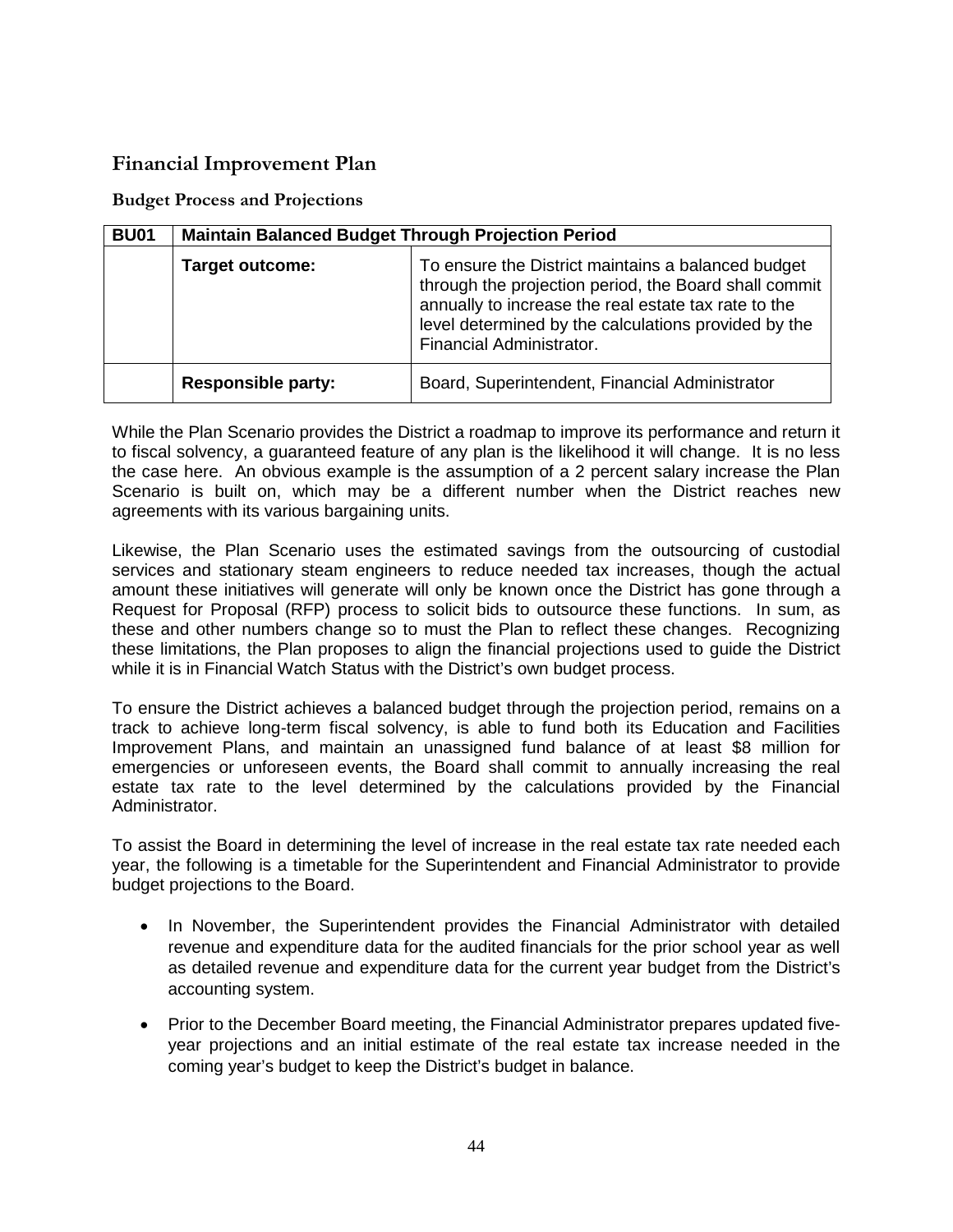- At the January Board meeting, the Board shall review the updated five-year projections and makes a preliminary determination if it will be able to adopt a resolution to not increase tax rates above the Act 1 index or will make available for public inspection a preliminary budget.
- Prior to Act 1 statutory deadline, District either makes proposed version of preliminary budget available for public inspection or adopts resolution indicating it will not raise the rate of any tax by more than its index. The Act 1 statutory deadline, which is set at 110 days prior to primary election day, typically falls in late January or early February, depending on the primary election date.
- Two weeks prior to the Board's April Committee of the Whole meeting, the Superintendent shall provide the Financial Administrator with a copy of the District's proposed budget along with information on any new initiatives or proposals to be funded during the coming fiscal year as well as any proposed offsets from any savings initiatives.
- The Superintendent shall provide the Board with a copy of the proposed budget at the April Committee of Whole meeting.
- Prior to the Board's May Committee of the Whole meeting, the Financial Administrator shall prepare updated five-year projections, which would incorporate: 1) any new or updated information; 2) the District's proposed budget for the coming fiscal year; and 3) a recalculation of the tax increase needed to keep the District's budget in balance though the projection period. The May projections will also include a review of proposed savings offsets and a calculation of the real estate tax rate increase necessary with and without the offsets from any savings initiatives.
- At May board meeting, Board adopts a proposed version of its final budget.
- At June board meeting, Board adopts a final budget with modifications to ensure the District's budget achieves balance through the projection period and remains on a track to achieve long-term fiscal solvency and maintains an unassigned fund balance of at least \$8 million.

| <b>BU02</b> | <b>Other Tax-Exempt Properties</b> |                                                                                    |  |  |
|-------------|------------------------------------|------------------------------------------------------------------------------------|--|--|
|             | <b>Target outcome:</b>             | Generate new revenues from PILOT agreements<br>and formerly tax-exempt properties. |  |  |
|             | <b>Responsible party:</b>          | Superintendent, Financial Administrator                                            |  |  |

<span id="page-44-0"></span>**Revenue and Expenditures Initiatives**

The District's initiative to re-examine the status of properties currently designated as exempt from real estate taxes and either convert these properties to full taxable status or, where appropriate, establish PILOT agreements, is a key component of the Financial Improvement Plan intended to help the District balance future budgets by generating additional revenues and reduce the level of future tax increases.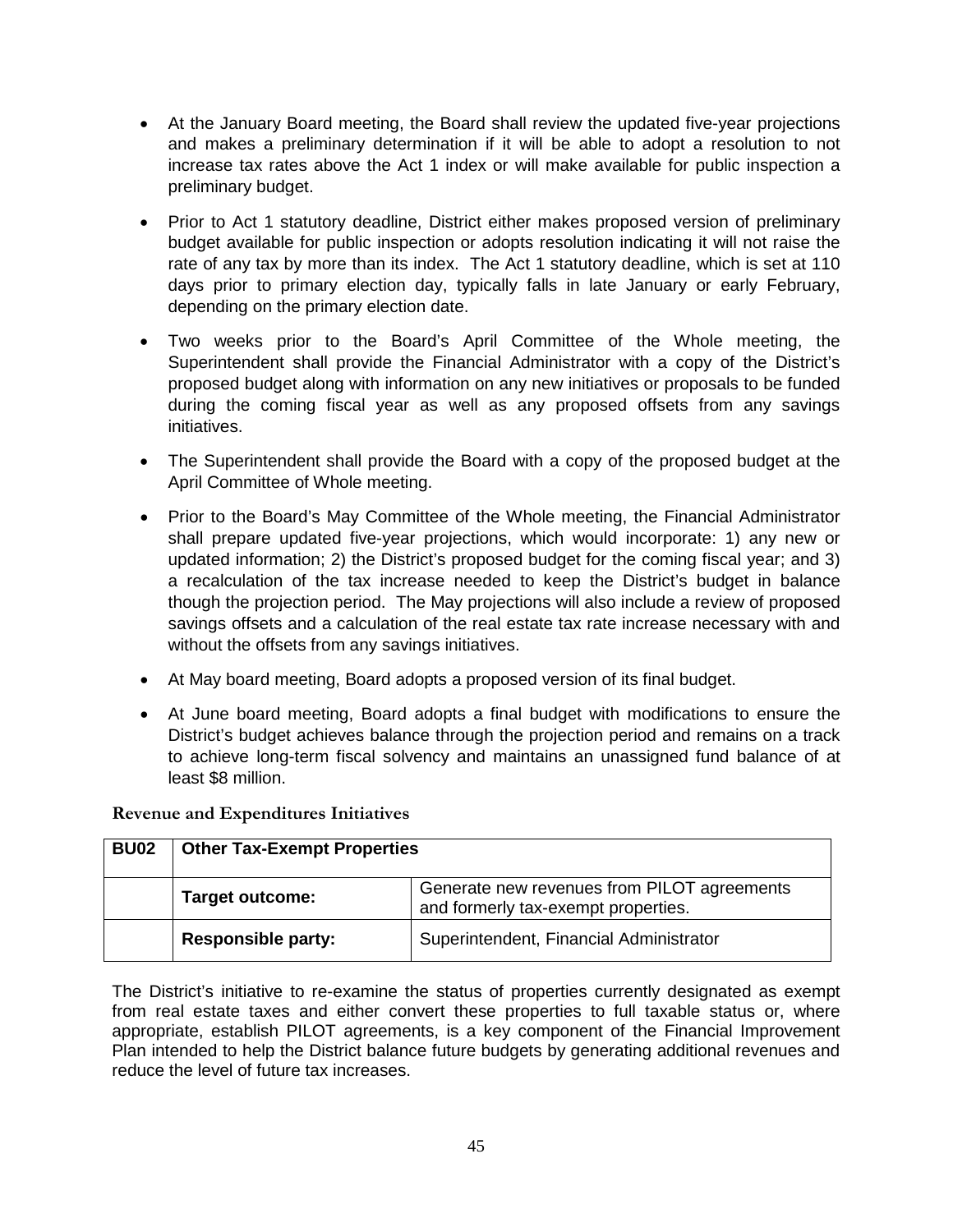- To ensure the May financial projections issued by the Financial Administrator capture the full value of this initiative, the Superintendent shall provide the Financial Administrator two weeks prior to the Board's April Committee of the Whole meeting, with an updated master list of PILOT agreements that will be effective for the coming fiscal year and the revenues generated by those agreements.
- For any PILOT agreement established, renewed, or revised during the fiscal year, the Superintendent shall provide the Financial Administrator with the terms of the agreement, including the amount of the revenues to be generated by the agreement.

| <b>BU03</b> | <b>Outsource Custodial and Custodial Supervision Services</b> |                                                                                                  |  |  |
|-------------|---------------------------------------------------------------|--------------------------------------------------------------------------------------------------|--|--|
|             | <b>Target outcome:</b>                                        | Generate savings to help balance future budgets and<br>reduce the level of future tax increases. |  |  |
|             | <b>Responsible parties:</b>                                   | Board, Superintendent, Financial Administrator                                                   |  |  |

The initiative to outsource custodial services and custodial supervision services currently performed by the District's stationary steam engineers is a key component of the Financial Improvement Plan intended to help the District to balance future budgets by generating savings to reduce future expenditures and reduce the level of future tax increases.

To determine the actual amount of savings this initiative could generate and enable the Board to consider bids to outsource these services as part of the development process for the Fiscal Year 2020-21 Budget, the following timetable is established.

- No later than its August 2019 meeting, the Board shall adopt a resolution directing the Superintendent to develop and issue a Request for Proposals (RFP) to solicit bids to outsource custodial services and custodial supervision services.
- In the solicitation for bids for custodial services and custodial supervision services, the Superintendent shall establish a timeline that would enable a Board presentation of the bids by no later than its December 2019 meeting.
- At each step in the process, the Superintendent shall provide the Financial Administrator with access to all activities and information related to the outsourcing initiative, including the RFP, bid solicitation and bids.
- As soon as possible but no later than the Board's May Committee of the Whole meeting, the Financial Administrator shall review the bids and provide the Board and Superintendent with projections on the budget savings from the bids and a calculation of the tax increases necessary to balance the budget with and without the savings from the bids.
- At its May 2020 meeting, the Board shall vote on whether to accept or reject bids as part of its Fiscal Year 2020-21 Budget.

| <b>BU04</b> | <b>Stationary Steam Engineers</b> |                                                                                                      |
|-------------|-----------------------------------|------------------------------------------------------------------------------------------------------|
|             | Target outcome:                   | Generate budget savings through a change in<br>District policy to eliminate the need for overtime in |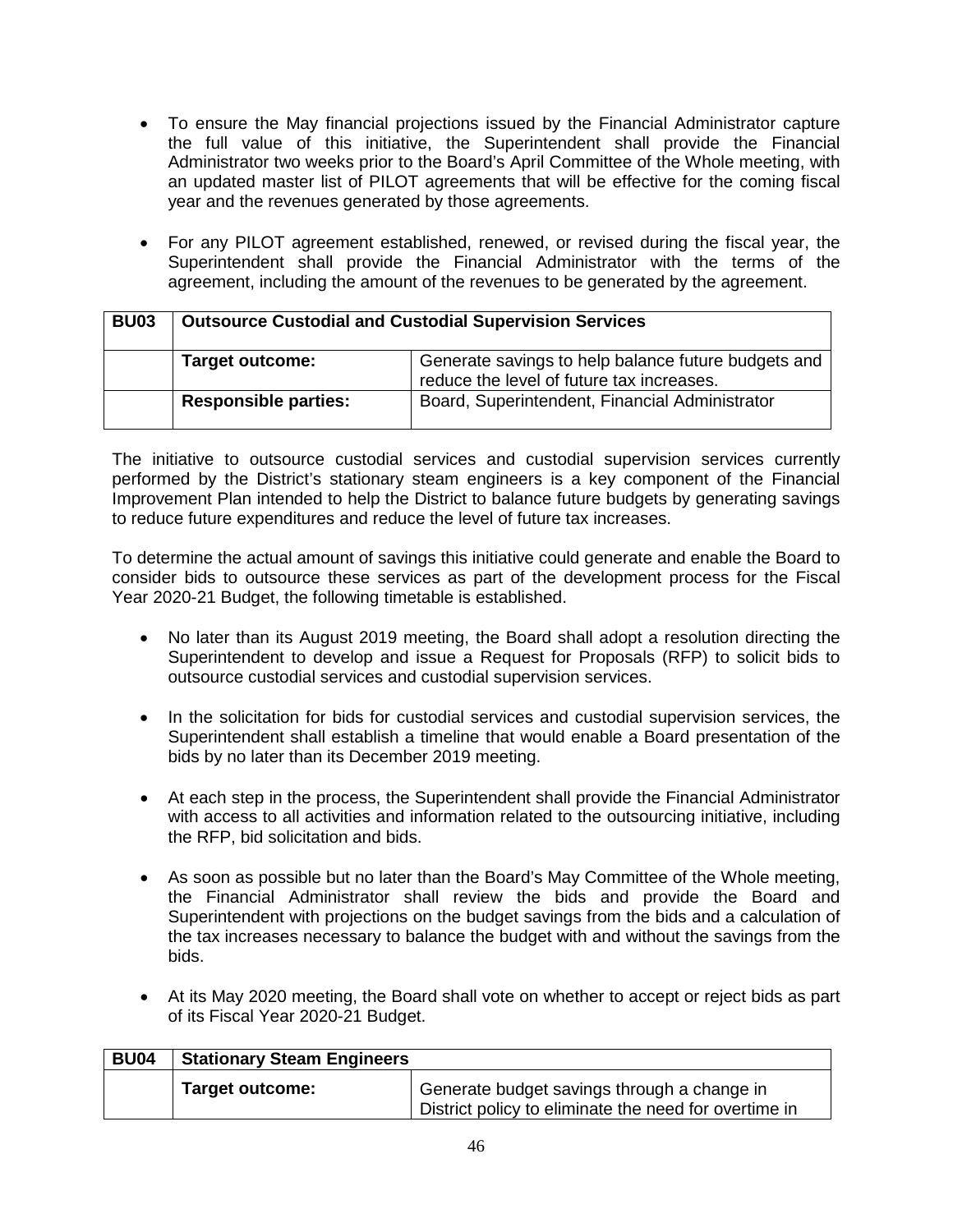|                           | District buildings that do not require stationary steam<br>engineers by City of Erie ordinance. |
|---------------------------|-------------------------------------------------------------------------------------------------|
| <b>Responsible party:</b> | Board, Superintendent, Financial Administrator                                                  |

The initiative to change the District's policy regarding stationary steam engineers is a key component of the Financial Improvement Plan intended to generate savings to help the District to balance future budgets and reduce the level of future tax increases. This initiative would make the District's policy consistent with the requirements imposed by the City of Erie ordinance, eliminating the need for overtime in buildings without steam boilers.

- To ensure these savings are realized, the Board shall adopt by the end of Fiscal Year 2018-19 a resolution to conform the District's current policy regarding stationary steam engineers with the City's ordinance that requires engineers only for steam boilers and when such boilers are in operation.
- The Financial Administrator shall include in future budget projections any savings realized by the policy change to eliminate overtime for engineers in buildings without steam boilers.
- As part of the initiative to outsource custodial services, the Superintendent shall include in the Request for Proposals the outsourcing of custodial supervision services currently performed by the stationary steam engineers as part of the outsourcing initiative.

| <b>BU05</b> | <b>Charter School Enrollment Stabilization</b> |                                                                                                                                                                                                 |
|-------------|------------------------------------------------|-------------------------------------------------------------------------------------------------------------------------------------------------------------------------------------------------|
|             | <b>Target outcome:</b>                         | Generate savings by reducing the number of<br>students leaving District schools to enroll in charter<br>schools to help balance future budgets and reduce<br>the level of future tax increases. |
|             | <b>Responsible party:</b>                      | Board, Superintendent, Financial Administrator                                                                                                                                                  |

The initiative to stabilize charter school enrollments by reducing the number of students leaving District schools to enroll in charter schools is a key component of the Financial Improvement Plan intended to help the District balance future budgets by generating savings to reduce expenditures and reduce the level of future tax increases.

To help achieve the savings estimated by this initiative, the District shall develop a charter school enrollment stabilization strategy focused on curbing future charter school enrollment growth. The Superintendent shall recommend such a strategy to the Board and the Board shall approve a strategy no later than the start of School Year 2019-20.

The District's charter school enrollment stabilization strategy shall address at least the following:

• Expanded efforts to make students and parents better informed of both the District's academic offerings as well as efforts to improve the District's overall academic performance;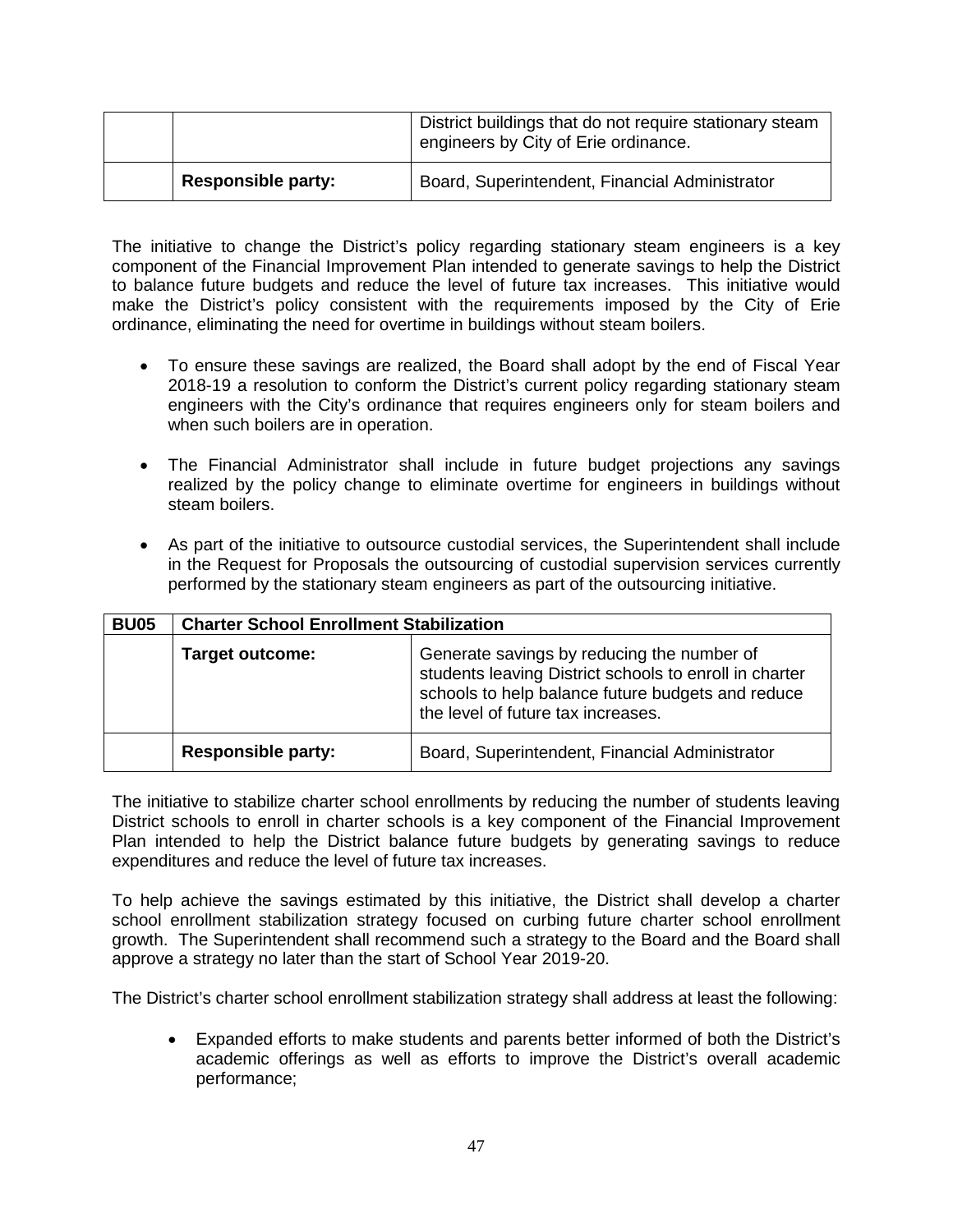- Improved information gathering to better understand the needs and interests of students and parents, including steps the District can take to keep existing students from deciding to leave District schools and enroll in charter schools.
- Conducting student exit interviews to collect information on reasons students are leaving school and, in the case of students withdrawing to attend a charter school, their reasons for making that choice.

To ensure the District's budgets fully capture any savings generated by its strategy to stabilize charter school enrollments, the following shall apply to the District's budget process:

- Two weeks prior to the Board's April Committee of the Whole meeting, the Superintendent shall provide the Financial Administrator with information on actual yearto-date charter school enrollments for the current fiscal year.
- Based on the information provided by the Superintendent, the Financial Administrator shall incorporate into the May updated financial projections any savings from charter school enrollments likely to be realized in the current fiscal year. The May updated financial projections issued by the Financial Administrator shall also include an assumption on charter school enrollments for the coming fiscal year.
- The Superintendent shall develop a proposed budget for the coming fiscal year based on the charter enrollment assumptions reflected in the Financial Improvement Plan.
- The Board and Superintendent shall not adopt a final budget for the coming fiscal year that includes charter school enrollment assumptions that differ from those issued by the Financial Administrator in the May updated financial projections.

To ensure it is prepared and in a position to consider additional school consolidations and closures in the event it is not successful in reducing the number of number of students leaving District schools to enroll in charter schools, the District should develop a "Plan B" option or options to close and/or consolidate schools.

- The Superintendent shall ensure that a Plan B option or options are fully developed and executable by no later than April 2021 to enable the Board to consider such options prior to the end of Fiscal Year 2020-21 for implementation prior to the start of School Year 2021-22 should circumstances warrant.
- The Superintendent shall update the Board and Financial Administrator on the development of any Plan B options no later than the end of Fiscal Year 2019-20.

#### <span id="page-47-0"></span>**Education Plan**

| EDU01 | <b>Education Plan</b>  |                                                                                                                                                                                                                                                                 |
|-------|------------------------|-----------------------------------------------------------------------------------------------------------------------------------------------------------------------------------------------------------------------------------------------------------------|
|       | <b>Target outcome:</b> | To improve the District's overall academic<br>performance and accelerate student learning by<br>updating and replacing curriculum across all grade<br>levels and subject areas, and by providing additional<br>academic support to students not on grade level. |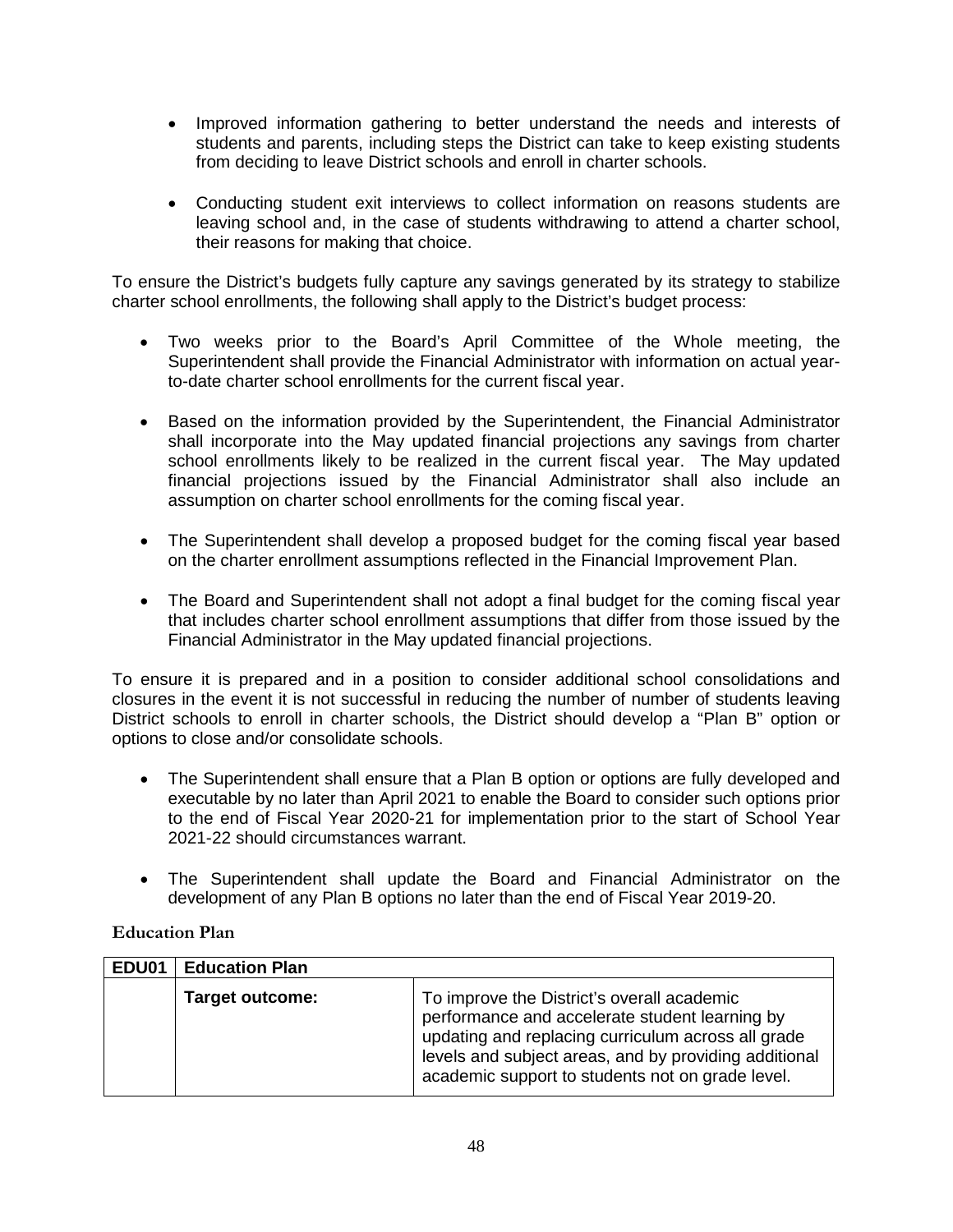| Responsible party: | Board, Superintendent, Assistant Superintendent for<br>Academics, Financial Administrator |
|--------------------|-------------------------------------------------------------------------------------------|
|--------------------|-------------------------------------------------------------------------------------------|

The Financial Improvement Plan adopts the District's education plan as proposed by the Superintendent and the budget supporting the education plan has been incorporated into the Financial Improvement Plan's financial projections. Additionally, the education plan aligns with the District's recently adopted strategic plan and the goals and key actions identified in that plan to accelerate student learning.

The first part of the District's education plan proposes to update and replace curriculum across all grade levels and subject areas over the next five years. The education plan prioritizes the adoption of a new English Language Arts (ELA) for all elementary schools and math curriculum for all elementary and middle schools in 2019-20, aligning with key actions 1.1, 1.3 and 1.4 of the District's strategic plan. Curriculum in remaining grade levels and subject areas will be updated in accordance with the schedule outlined in the education plan and approval by the Board.

The second part of the District's education plan calls for 13 elementary and middle school "interventionists" to provide additional academic support to students who are not on grade level, especially in ELA and math. The plan also calls for the addition of three "specials" teachers so that art, music and physical education can be provided to all students. These proposals align with key actions 3.1, 3.2, 3.3, 2.4 and 3.4 of the strategic plan.

The following shall apply to the implementation of the District's education plan:

- Prior to the start of a new school year, for each curriculum included in the budget and approved by the Board for updating and adoption in the coming fiscal year, the Assistant Superintendent for Academics shall propose an adoption procedure and timeline with key milestones. The adoption procedure and timeline shall be approved by the Board.
- The Assistant Superintendent for Academics shall report to the Board at least quarterly on the progress of any curriculum adoptions in process and the impact any new curriculum adoptions on student performance. The report shall also address plans for teacher training and professional development to support the new curriculum adoptions.
- The Assistant Superintendent for Academics shall report to the Board at least quarterly on the progress of the elementary and middle school interventionists in supporting students not on grade level and the impact of the additional staff on student academic performance.
- The Financial Administrator shall incorporate into the budget projections any changes made by the Board or Superintendent in the education plan.

| FAC01 | <b>Facilities Improvement Plan</b> |                                                                                                                        |
|-------|------------------------------------|------------------------------------------------------------------------------------------------------------------------|
|       | <b>Target outcome:</b>             | Undertake capital improvements to District schools<br>to ensure the operational integrity of core building<br>systems. |
|       | <b>Responsible party:</b>          | Board, Superintendent, Financial Administrator                                                                         |

#### <span id="page-48-0"></span>**Facilities Improvement Plan**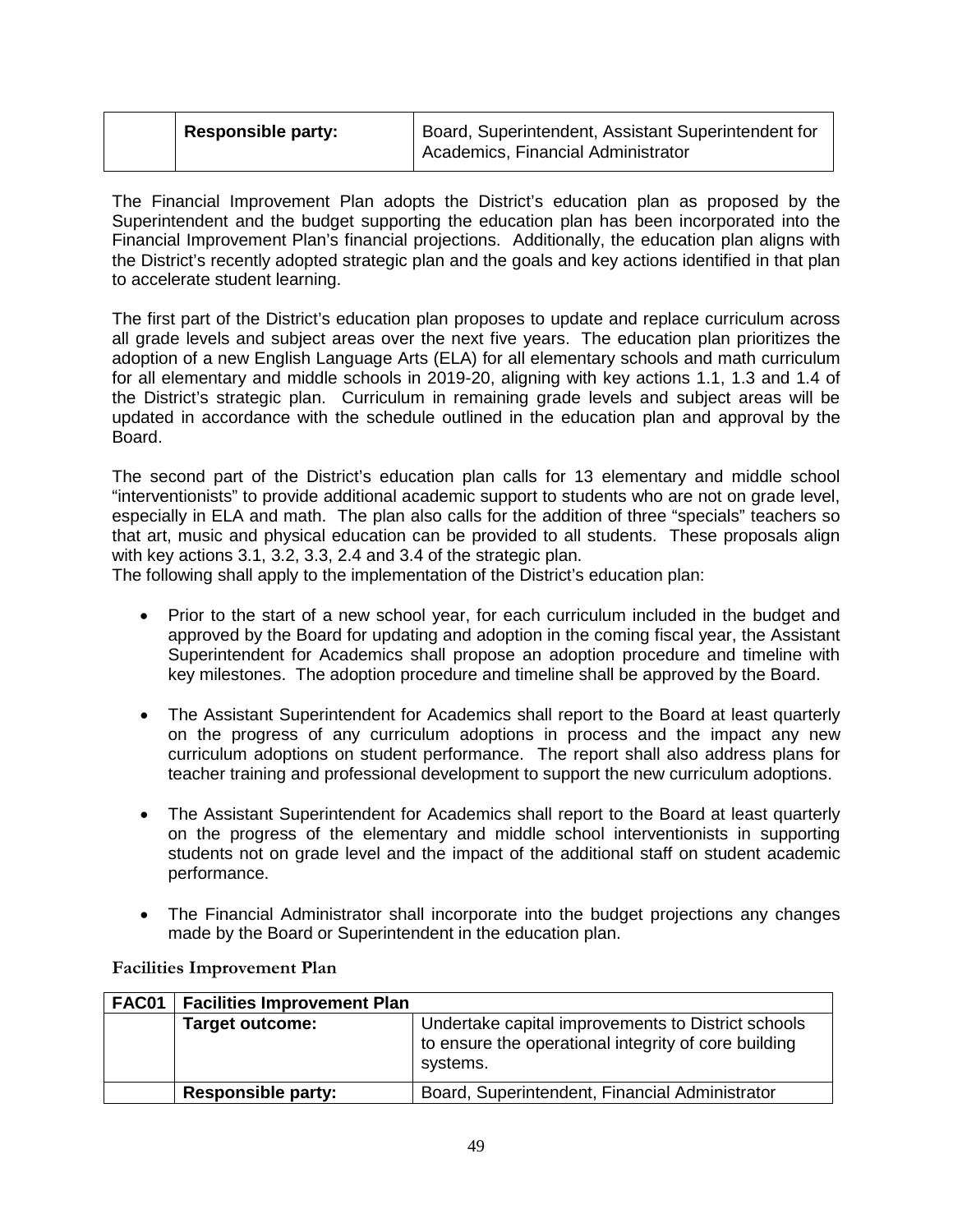The Financial Improvement Plan adopts the District's proposed Phase 1, three-year facilities improvement plan and the financing to support the facilities improvement plan has been incorporated into the Financial Improvement Plan's financial projections.

- Upon approval of any new bond issue by the Board to support the implementation of its facilities improvement plan, the Superintendent shall ensure the costs for the bond are incorporated into any proposed and final budget approved by the Board.
- After providing for an unassigned fund balance of at least \$8 million, the Board and Superintendent shall ensure that any final budgets provide for the transfer of surplus funds to the Capital Project Account in an amount sufficient to cover the cost of facilities improvement beyond that supported by a new bond issue.
- Prior to the start of each fiscal year, the Superintendent shall submit to the Board for approval a proposed work plan with key milestones of the facility improvements to be undertaken in the coming fiscal year. The Superintendent should report to the Board at least quarterly on the progress of the work plan.

Like any other plan, the proposed Financial Improvement Plan carries with it both upside and downside potential. On the upside, for example, if the District is able to achieve the full savings estimated by the initiatives and outperform on stabilizing charter school enrollments such that it could hold enrollments flat after Fiscal Year 2019-20, it could bring future tax increases down to 1.7 percent from the 2.46 percent.

On the downside, to the extent that the District rejects any of the proposed savings initiatives or those initiatives generate less than the savings anticipated here, that would require raising taxes by more than the 2.46 percent envisioned by the Plan. By the same token, if the charter school enrollment stabilization strategy fails to stem the outflow of students to charters, the District will likely be required to make a mid-course correction and implement a Plan B strategy. Plan B would likely entail starting to close schools beginning in Fiscal Year 2021-22 as well as both eliminating the staff hires and trimming back the curriculum purchases envisioned in its education plan in the last two years of the projection period. The Financial Improvement Plan is structured to allow for these options should they be needed.

#### <span id="page-49-0"></span>**Changes in School District Policy**

Section 695-A(d) directs the Financial Administrator to review existing school policy and to include any changes in school district policy in the Financial Improvement Plan. Set out below are the policy changes recommended by this Plan.

#### 1. Responsible Contracting with the District

| POL <sub>01</sub> | <b>Responsible Contracting with the District</b> |                                                                                                                                                                 |
|-------------------|--------------------------------------------------|-----------------------------------------------------------------------------------------------------------------------------------------------------------------|
|                   | <b>Target outcome:</b>                           | Change in the District's Responsible Contracting with<br>the District policy to create greater competition<br>among qualified contractors for capital projects. |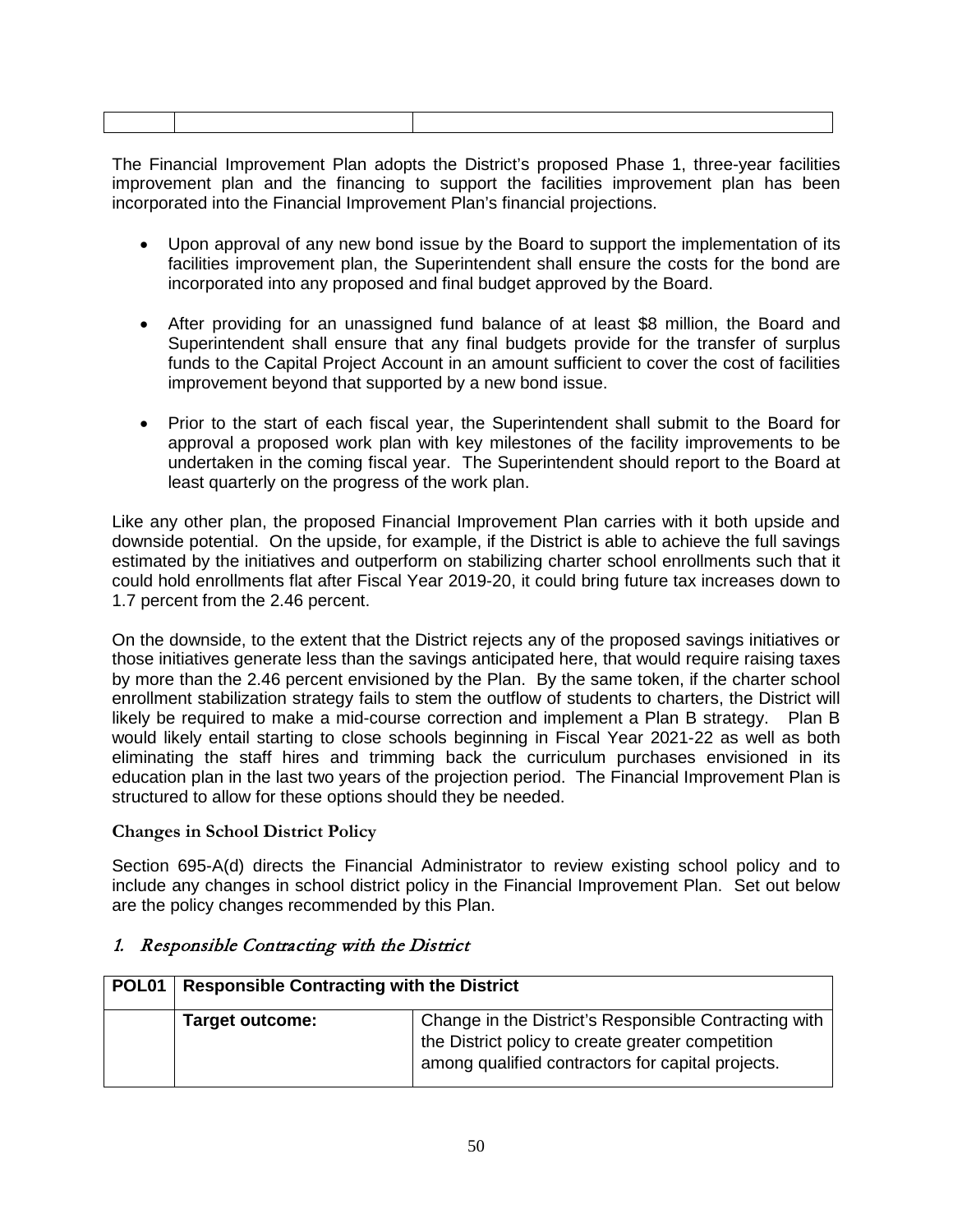| <b>Responsible party:</b> |  |
|---------------------------|--|
|                           |  |

Originally adopted in 2012, later revised in January 2014 and most recently amended on February 20, 2019, the District's Responsible Contracting with the District, Policy Number 610.1, sets out what is describes as a set of "pre-established, clearly defined, minimum standards relating to contractor responsibility" to "ensure that all work on public construction and maintenance contracts is performed by responsible, qualified firms." Applicable to any work valued at over \$25,000, the policy outlines the requirements any contractor or subcontractor wishing to do business with the District must meet to be deemed "responsible." The complete text of Policy 610.1, Responsible Contracting with the District as amended on February 20, 2019, is set out in Appendix R.

The policy states that as a condition of performing work, a general contractor, construction manager, lead or prime contractor seeking an award of a contract "shall" submit a Contractor Responsibility Certification at the time it submits its bid. The policy further states that any entity that fails to provide this certification "shall be disqualified from bidding."

The Contractor Responsibility Certification requirements are extensive, forming a 15-item checklist which a contractor must "confirm" in providing its certification. The bulk of the information requested pertains to the contractor's past performance and work history and involve items that bear directly on determining whether a contractor is "responsible." Firms, for example, are asked to certify that they: 1) hold valid and required licenses, registrations or certifications; 2) meet bonding and insurance requirements; 3) have not been debarred, defaulted, or suspended; 4) have not willfully violated any safety laws or been convicted of any crime; and 5) will make best efforts to comply with workforce diversity requirements work to safeguard the Board's and taxpayer's interests.

Noteworthy, however, among the requested items is item number eleven (11) which requires a contractor to certify that it participates in a "Class A Apprenticeship Program for each separate trade or classification in which it employs craft employees." The purpose section of the policy notes it is "necessary" to require firms to participate in "established, formal apprenticeship training programs as a condition of bidding" to promote "successful project delivery" and ensure "future workforce development."

The policy defines a Class A Apprenticeship Program as an apprenticeship program that: 1) is "currently registered with and approved by" the U.S. Department of Labor or its corresponding state apprenticeship agency, which in the Commonwealth is the Pennsylvania Department of Labor and Industry; and 2) "has graduated apprentices to journey person status for at least three (3) of the past five (5) years." Interestingly, neither federal or state law appears to define a Class A Apprenticeship Program.

This aspect of the District's policy raises several concerns. Materially distinct from the other requirements to which a contractor must certify, the apprenticeship requirement differs in that it dictates how a contractor must operate its business rather than examining the conduct of the contractor in the operation of its business.

Apprenticeship programs, well designed and properly executed, are likely beneficial to contractors in developing a quality workforce but they are by no means the only way in which a company can achieve this objective. Additionally, the requirement that a contractor have graduated apprentices to journey person status in the last 3 out of 5 years would limit bidders to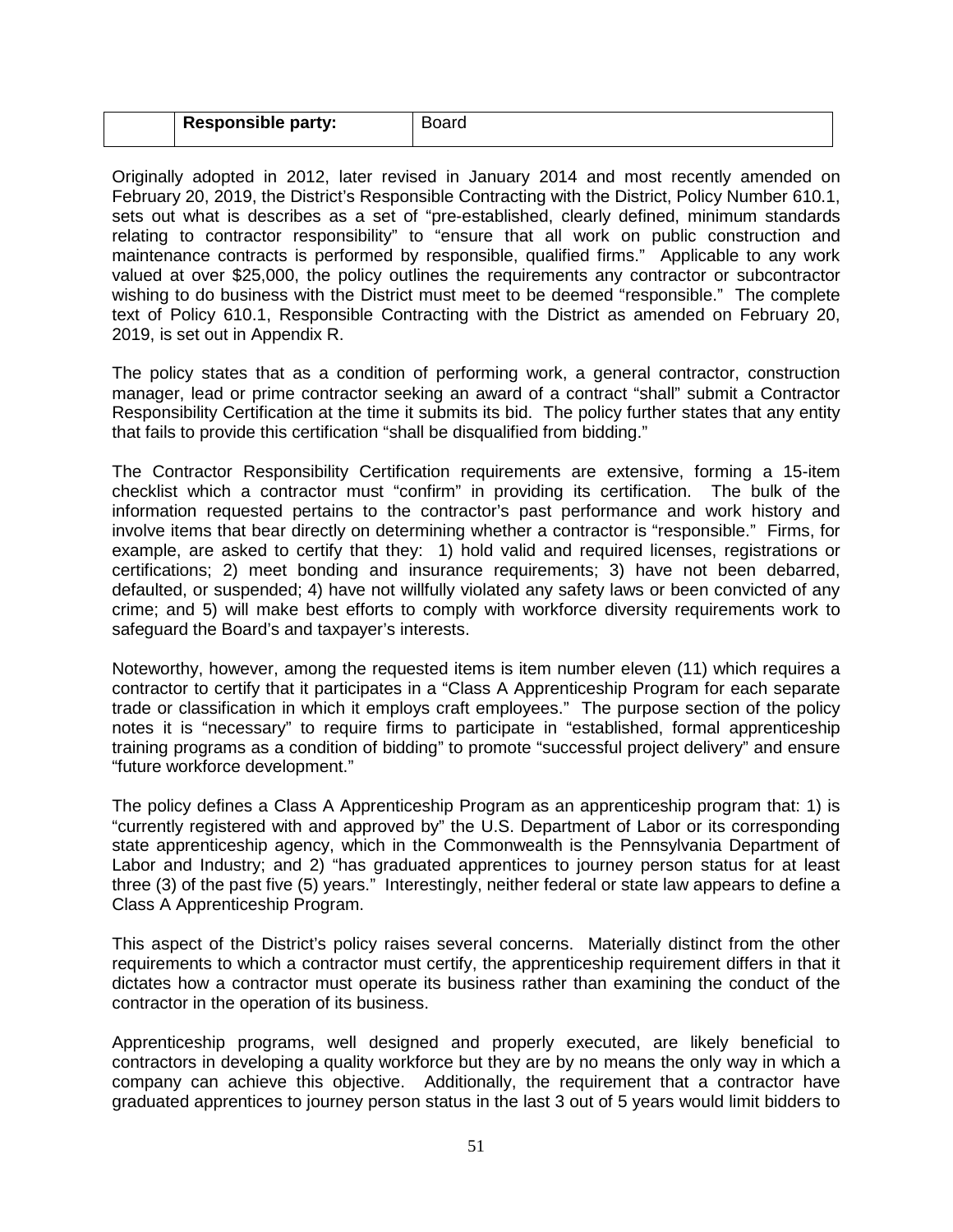contractors which regularly hire new employees. This is an arbitrary requirement that has no material effect on the quality of the workmanship offered by the contractor. Moreover, the District itself seems ill-suited and poorly equipped to make judgments about the nature and quality of employer training programs much less determine the specific type and nature of program a contractor would be required to have in order do business with the District

Along with being overly intrusive, the apprenticeship requirement appears out of step with the approach of nearly every other school district in the Commonwealth. A requested policy review by the Pennsylvania School Boards Association (PSBA), for example, was able to identify only one other school district in the PSBA database with an active policy that incorporates the apprenticeship requirement. That district, Bristol Township School District in Bucks County, adopted a nearly identical policy in May 2007 but amended it in 2017 to provide contractors with an alternative path to demonstrate "responsibility" other than to have a formal apprenticeship program. In changing its policy, Bristol Township more closely tracked the Commonwealth's contractor responsibility requirements.

A search by the District's legal counsel identified one other district with a similar policy, Colonial School District in Montgomery County. Colonial's policy was adopted in August 2018 and the district was sued the following month in U.S. District Court by the Eastern PA Chapter of the Associated Builders and Contractors claiming the Class A Apprenticeship Program requirement to be illegal and unconstitutional. That lawsuit is still pending.

In addition to being inconsistent with most other districts' policies and a potential target for litigation, the practical effect of the District's apprenticeship requirement runs counter to basic economic principles. It should be self-evident that in bidding out its work, the District and its taxpayers are best served by a process that promotes a robust competition among as many qualified firms as possible to obtain bids that will ensure quality work at the lowest price, wringing the most out of limited tax dollars. This is especially true for a district that is in financial watch status, already looking at yearly tax increases to balance its budget, and with limited resources to address only a portion of its facilities improvement needs.

Yet here, in requiring firms participate in a very specific type of apprenticeship program and graduate a certain number of individuals from that program as a condition of bidding, the District's policy acts to unnecessarily restrict the number of firms qualified to bid on the District's work and, by extension, limits the competition for the District's business. The outcome is likely a bid process that results in the District receiving fewer bids and those bids carrying higher costs than if the process were to involve a larger number of bidders, thus limiting the District's buying power.

The District's own experience, albeit limited, substantiates this reasoning. In 2013, the District took bids for certain electrical improvements for what was then Strong Vincent High School. In a letter dated May 2, 2013 to then Superintendent Jay Badams, the District's architect, Roth Marz Partnership P.C., recommended after a review of the bids that the District make an award to Lathrop Electric, Inc., the low bidder that had submitted a base bid of \$226,520. This bid, however, was rejected because the responsible contractor certification had not been included in the initial bid specifications.

The project was then rebid, this time with the responsible contractor certification requirements included. Following the rebid, in a letter dated June 14, 2013 to Superintendent Badams, Roth Marz recommended an award be made to the low bidder, Church & Murdock Electric, Inc., which had submitted a base bid of \$334,862. Not only was the winning June bid \$108,342 (47.7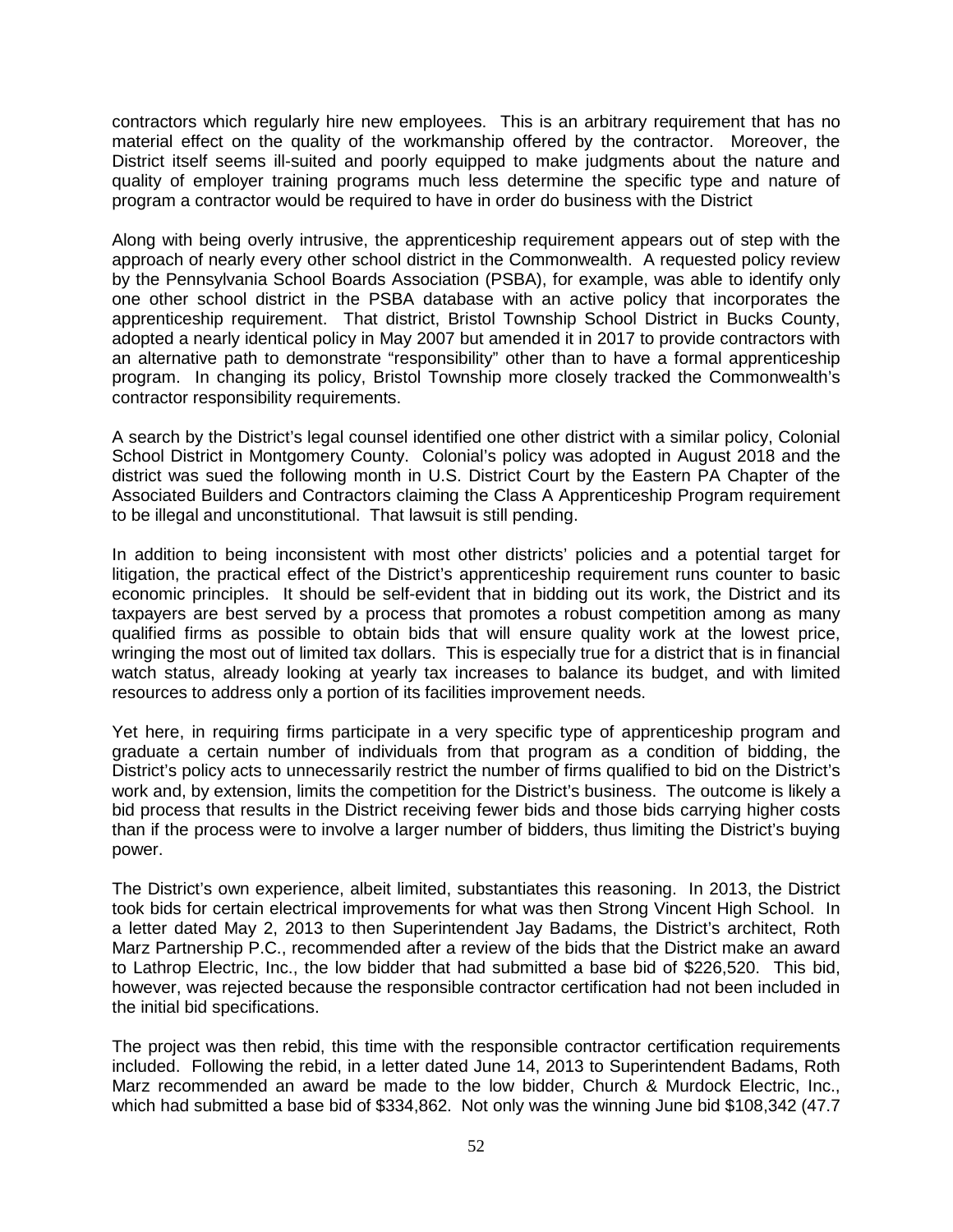percent) higher than the May bid that was rejected but Church & Murdock's winning June bid was itself \$25,862 (8.4 percent) higher than the \$309,000 bid it originally submitted for the same work in May. Note too that the June bids submitted by two other firms were marginally higher than the bids they originally made in May. Lathrop Electric, the winning bidder in May, did not participate in the June round of bidding.

In addition to the apprenticeship mandate, another troublesome aspect of the policy was its placement of the contractor responsibility determination at the back-end of the contracting process, after a Notice of Intent to Award Contract was issued. This aspect of the policy had previously been flagged as having the potential to add time consuming and potentially costly delays to the bidding process that worked against the interests of the District and its taxpayers. To its credit, the Board amended its current policy on February 20, 2019 to streamline the process and place the contractor responsibility determination at the front end of the process.

While this recent change was a positive step, it left unchanged the more problematic apprenticeship requirement of the policy. A better approach recommended here is to amend the District's policy to more closely parallel the Commonwealth's Contractor Responsibility Program which was put in place in October 2010 by Management Directive 215.9 Amended and applies to all contracts entered into by Commonwealth departments under the Governor's jurisdiction. Many of the factors considered by the Commonwealth in determining contractor responsibility mirror the District's own requirements but the Commonwealth's policy lacks any requirement that would dictate or direct the type of internal training programs a contractor must have as a condition of bidding.

Amending the District's policy to more closely mirror the Commonwealth's contractor responsibility policy is more in keeping with the District's fiduciary responsibility than its present policy and more likely to deliver for District's taxpayers a robust competition of qualified contractors that will ensure they get the most for their tax dollars.

- The Board shall adopt revisions to the Responsible Contracting with the District policy prior to soliciting bids for any capital projects undertaken as part of the District's facilities improvement plan.
- The policy change shall not apply to any capital projects undertaken as part of the District's facilities improvement plan that have already been release for bid or approved by the Board prior to the Secretary's approval of the Financial Improvement Plan.
- A redlined version of the District's policy is set out in Appendix S.

# 2. Budget Development and Approval Process

| <b>POL02</b> | <b>Budget Development and Approval Process</b> |                                                                                   |
|--------------|------------------------------------------------|-----------------------------------------------------------------------------------|
|              | <b>Target outcome:</b>                         | Adopt as formal policy the current process for budget<br>development and approval |
|              | <b>Responsible party:</b>                      | Board, Superintendent                                                             |

The budget development and approval process currently employed by the District allows for a thoughtful and deliberative approach to budget development and adoption. Under current practice, the first quarter of the calendar year is used by the Superintendent, working with his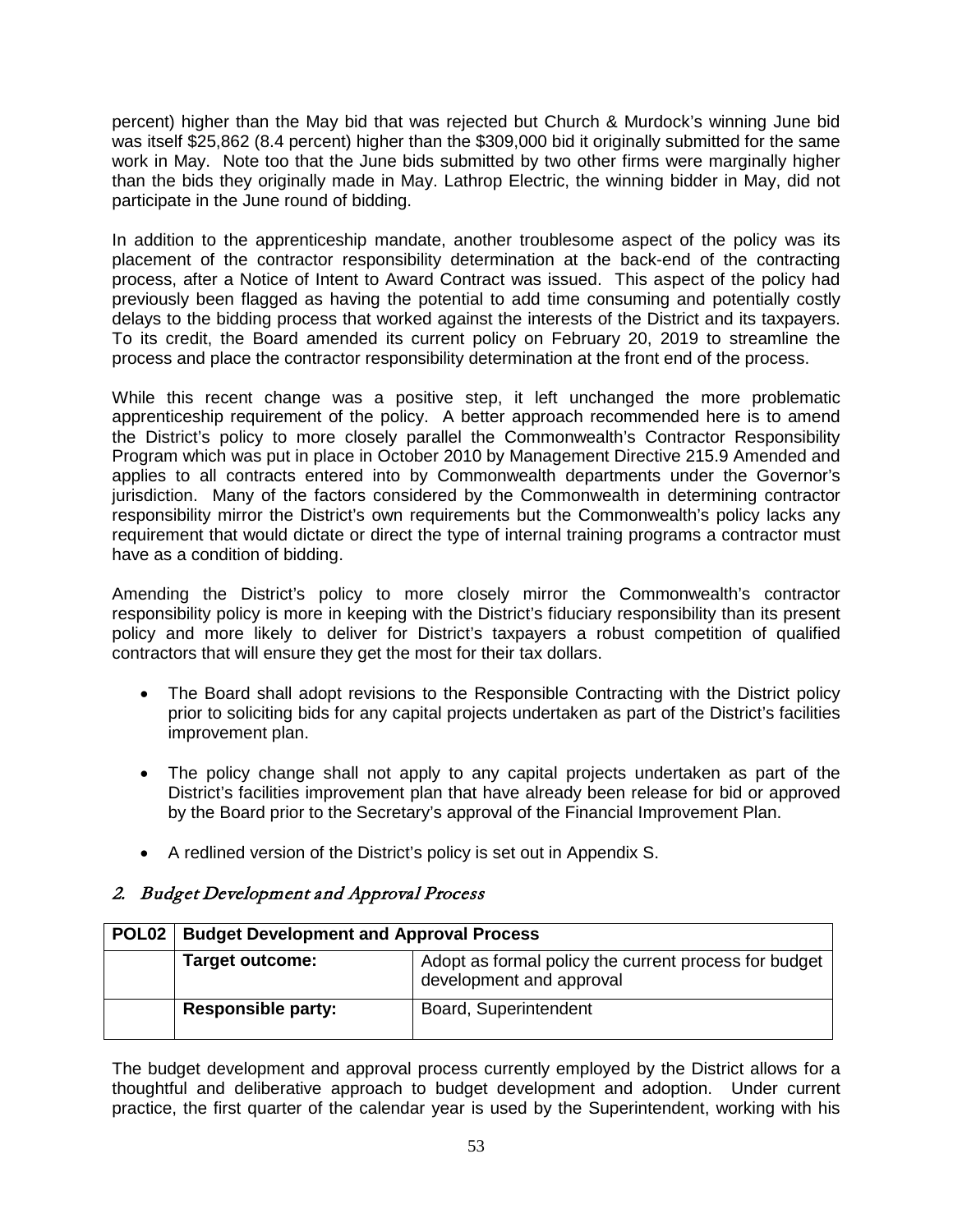leadership team, to develop a proposed budget. This proposed budget is typically shared with the Board at its April meeting, with a discussion of any new initiatives or proposals to be funded during the coming fiscal year. A more formal presentation on the budget is then given in May, allowing further discussion and deliberation, before a final budget is adopted in June, prior to the annual deadline of June 30<sup>th</sup>.

This process appears much approved from previous years, particularly the more recent past as the District lurched from year to year dealing with its financial crisis. This process, however, is merely practice and could change with a change in the District's Superintendent. To guard against that, the Board should embed the current practice in formal policy to ensure the District continues to follow it even as future Board members and Superintendents change over time.

In adopting the current budget development approval process as formal policy, the Board and Superintendent shall ensure the following components are included:

- The Superintendent shall present to the Board at their April Committee of the Whole Meeting a proposed budget. The presentation shall include a discussion of any new proposals or initiatives to be funded during the coming fiscal year and the cost of those proposals or initiatives.
- The Superintendent shall present to the Board at their May Committee of the Whole meeting a proposed final budget. The presentation shall address any new proposals or initiatives to be funded during the coming fiscal year and the cost of those proposals or initiatives.
- The Board shall adopt a formal budget for the coming fiscal year at it June Regular Meeting or no later than the statutory deadline of June  $30<sup>th</sup>$ .

The Board shall adopt the current budget development and adoption practice as formal policy by the end of Fiscal Year 2018-19.

#### 3. Budget and Enrollment Reporting

| POL <sub>03</sub> | <b>Budget and Enrollment Reporting</b> |                                                                                                                                            |
|-------------------|----------------------------------------|--------------------------------------------------------------------------------------------------------------------------------------------|
|                   | <b>Target outcome:</b>                 | Adopt as formal policy the current practice of the<br>Superintendent providing the Board monthly reports<br>on the budget and enrollments. |
|                   | <b>Responsible party:</b>              | Board, Superintendent                                                                                                                      |

The Superintendent has made it a practice to share with the Board monthly reports on the budget and enrollments. The budget report provides a snapshot of major revenue and expenditure sources and provides for each the amounts budgeted in the current year, the yearto-date actuals, and the variances, if any. The enrollment report tracks monthly data on District enrollments as well as charter and cyber charter enrollments. The enrollment report has become particularly significant as the District has begun to focus acutely on charter school enrollments and their impact on the budget.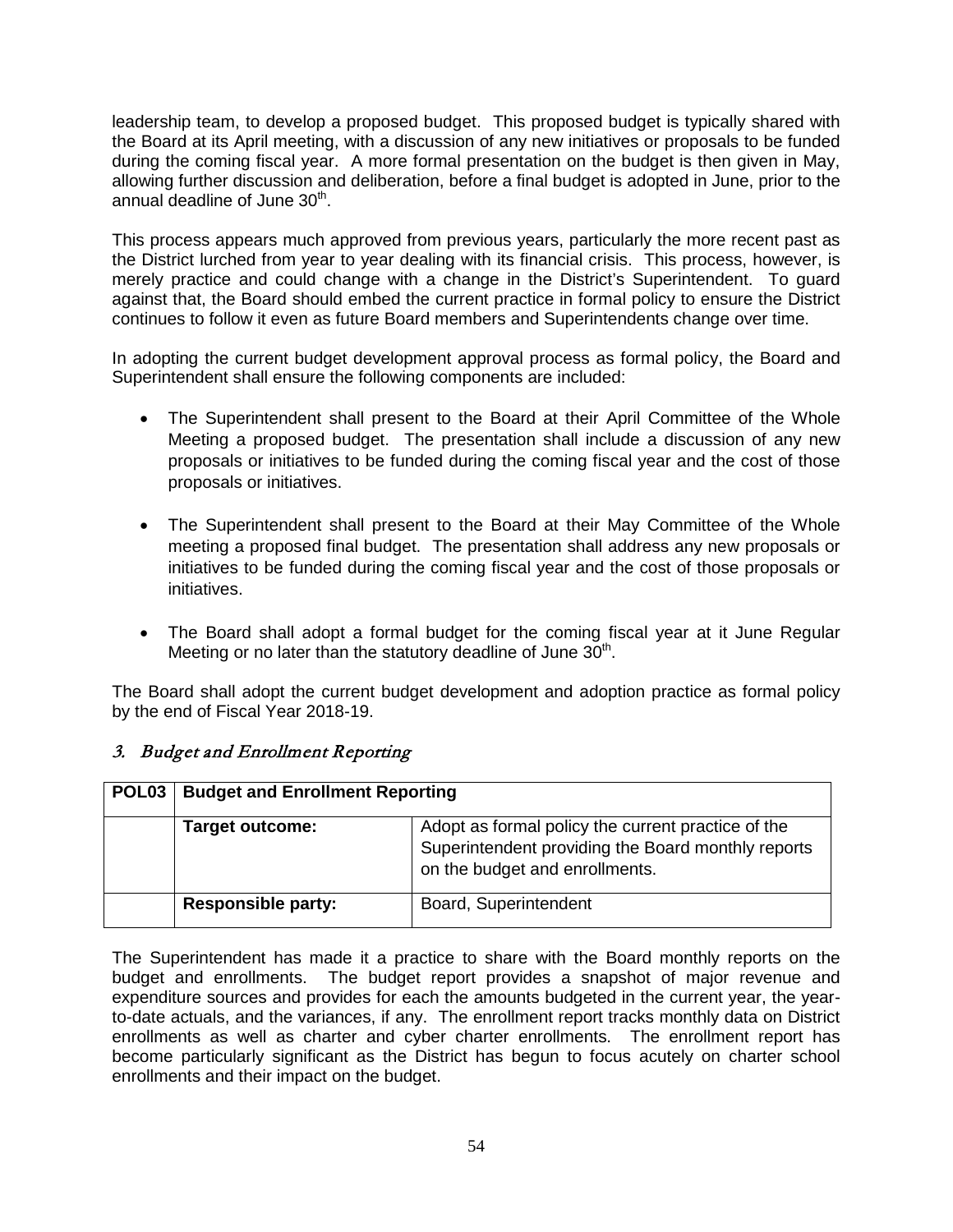These reports are currently provided by practice and not any formal policy requirement. Given this, the Board should require both these reports be provided by formal policy to ensure current practice continues irrespective of any changes in the makeup of the current Board or Superintendent.

The Board shall adopt as formal policy the practice of providing monthly reports on the budget and enrollments by the end of Fiscal Year 2018-19.

## 4. Timely Data Submission for State and Federal Revenues

| POL04 | <b>Timely Data Submission for State and Federal Revenues</b> |                                                                                                                                                                                                                                     |
|-------|--------------------------------------------------------------|-------------------------------------------------------------------------------------------------------------------------------------------------------------------------------------------------------------------------------------|
|       | Target outcome:                                              | Adopt as formal policy the creation of a data<br>submission report to enable the Board and<br>Superintendent to more effectively track and ensure<br>key data sets are being submitted to PDE in an<br>accurate and timely fashion. |
|       | <b>Responsible party:</b>                                    | Board, Superintendent                                                                                                                                                                                                               |

The executive summary of PDE's 2018-19 Elementary/Secondary Consolidated Data Collection Calendar, which can be found in Appendix T, highlights the breadth and depth of the data reporting requirements placed on school districts. Though seemingly obvious, a critical component to ensuring the District's accurate and timely receipt of state and federal revenues is to ensure it submits accurate and timely data to PDE to receive those funds.

While all the data sets the District is required to submit to PDE are important for one reason or another, special attention should be given to those data sets that directly impact on the calculation of major state and federal subsidies such as Basic Education Funding, Special Education Funding, Pupil Transportation, Social Security and PSERS contributions. To that end, the following data collections have been identified as the most critical to ensuring the District's revenue flow:

#### Basic Education Funding:

- a. Child Accounting End-of-Year Collection (PIMS Collection 5 Summer): This data is used to determine the average daily membership of the District. In addition to ensuring the data for students educated by the District is accurately reported, the District should review the Preliminary Summary of Child Accounting Membership when available to ensure that District students educated by other Local Education Agencies (e.g., charter schools, intermediate units, other school districts, career and technical centers) are accurately reported.
- b. English Language Reporting System (Non-PIMS Data Collection): The number of English Language Learner students are included in the calculation of the studentweighted average daily membership.
- c. Annual Financial Report (Non-PIMS Data Collection): This data is used in the calculation of the local effort capacity index.

Special Education Funding: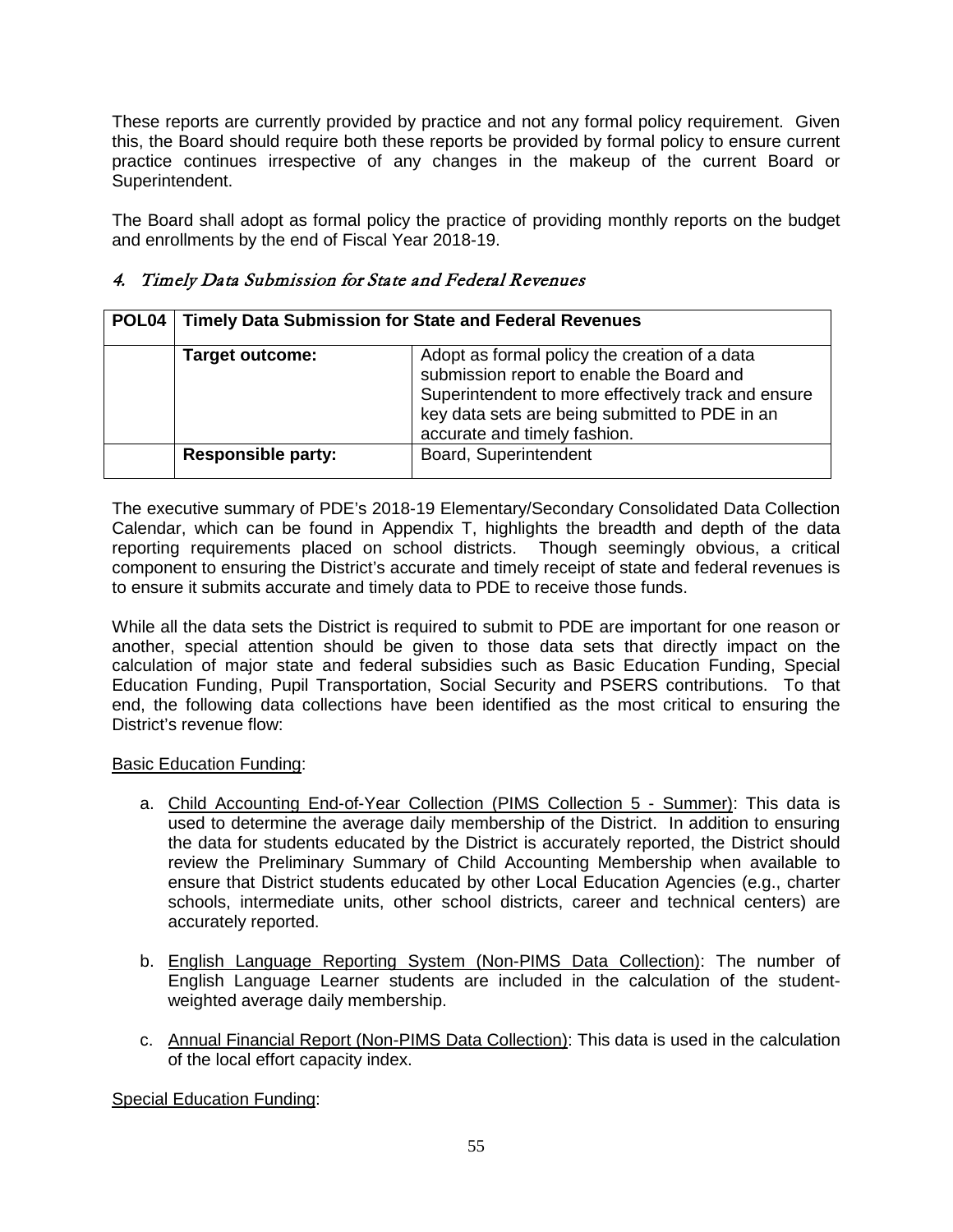a. Special Education Act 16 – Services cost per student (PIMS Collection 1 – October): This data is used to determine the weighted student count. In addition to ensuring that the data for students educated by the District is accurately reported, the District should confirm that charter schools accurately report this data for the District students they are educating.

Pupil Transportation Subsidy and Nonpublic and Charter School Pupil Transportation Subsidy:

a. eTran - Electronic Transportation System (Non-PIMS Data Collection)

#### Federal Subsidies:

- a. eGrants Electronic Grants PDE Grants Management System (Non-PIMS Data Collection)
- b. Quarterly and Annual Expenditure Reports Financial Accounting Information (Non-PIMS Data Collection)

#### Social Security Subsidy:

a. SSR – Social Security Reimbursement (Non-PIMS Data Collection): Quarterly data collection of salary and wage data.

#### PSERS Subsidy:

a. Submission of monthly employee data to PSERS. PlanCon Bond Subsidy:

a. Submission of PDE-2071, Application for Reimbursement for School Construction Project to the Office of Comptroller Operations after each debt service payment for bonds with a Part H or Part K PlanCon approval.

For a large organization like the District, part of the challenge to ensuring timely and accurate data reporting is the distribution of responsibilities across the enterprise for the submission of each data set. The responsibilities for submitting the data sets identified above, for example, are distributed across multiple departments and a myriad of staff, including Child Accounting, Federal Programs, Special Education, the Finance Department, the Payroll Department, Business Office, and Communications, and this is just for ten of the more than one hundred data sets listed in the PDE data collection calendar.

To enable the Board and Superintendent to more effectively track and ensure key data sets are being submitted to PDE in an accurate and timely fashion, the Plan recommends the creation of a data submission report. This report would track the key data collection sets listed above, along with others the District may wish to identify.

For each data set, the dashboard should provide the collection and correction window dates established by PDE, the ACS (Accuracy Certification Statement) due date, and the District department and staff person whose responsibility it is to submit the data to PDE. The data submission report should be established by policy and provided to the Board on a monthly basis.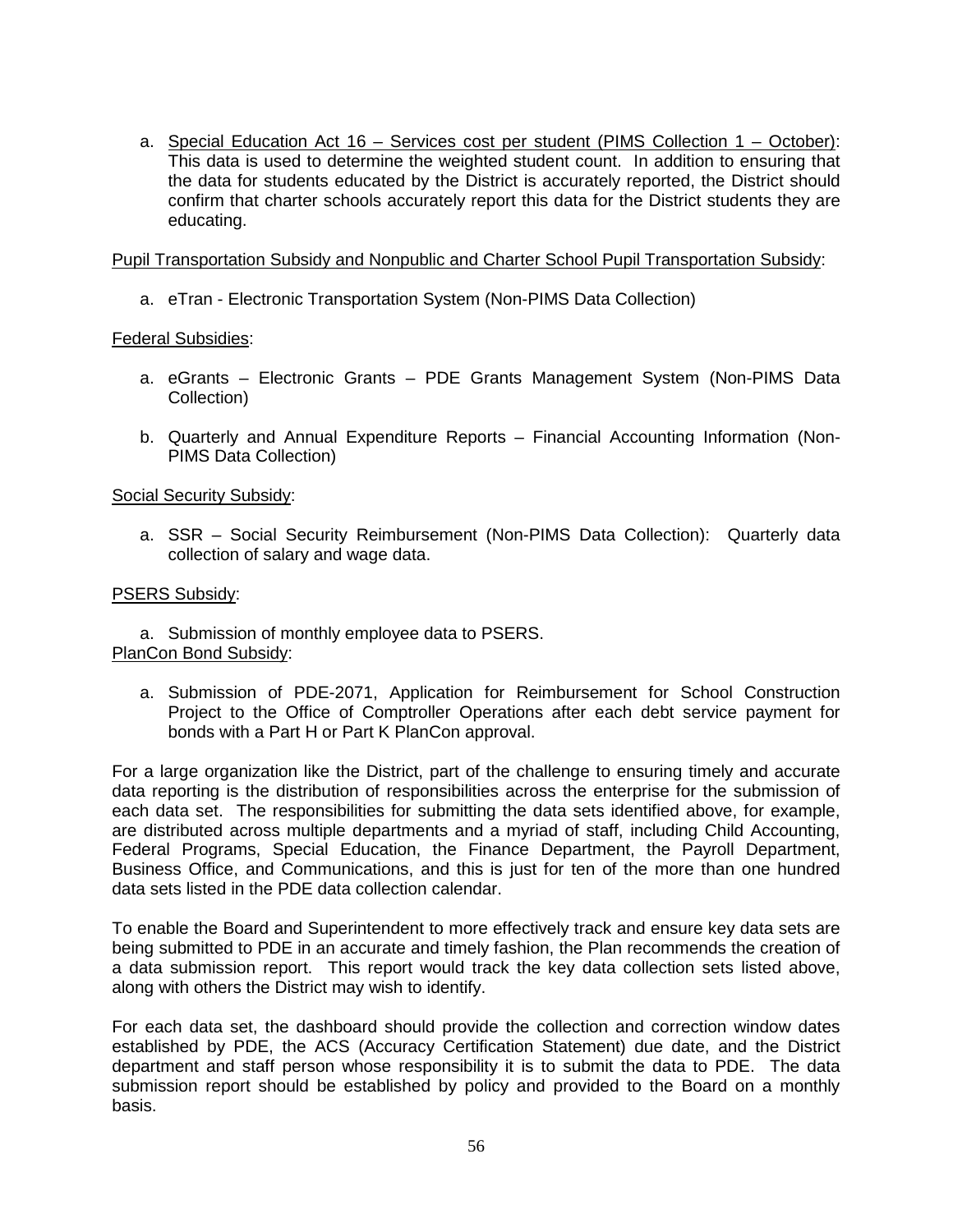The Board shall establish the data submission report as a formal policy by the end of Fiscal Year 2018-19.

# 5. Student Exit Interviews

| POL05 | <b>Student Exit Interviews</b> |                                                                                                                                |
|-------|--------------------------------|--------------------------------------------------------------------------------------------------------------------------------|
|       | <b>Target outcome:</b>         | Adopt as formal policy the requirement that all<br>students withdrawing from school complete a<br>Student Exit Interview form. |
|       | <b>Responsible party:</b>      | Board, Superintendent                                                                                                          |

Much to its credit, the District's current leadership team is very data driven, using data as a key ingredient to plan and make decisions in nearly every area of operations. One area where the team recognizes a glaring "data gap" exists is information on the interests and wishes of the District's families and students. This is particularly so when it comes to parents who have made a choice to attend a brick and mortar charter or cyber charter school over a traditional District school. There is no shortage of opinions and views as to what may be driving these choices and anecdotal evidence is plentiful, but facts are in short supply.

While this question may have been of passing interest to the District's leadership in times past, the times of not knowing have clearly passed. With roughly 2,400 District students enrolled in charters, another 300 projected to opt to charters in the coming five years, and tuition payments to charters expected to balloon over that same time, it has become more essential than ever that the District better understand what is driving these families' choices. This is especially so given the impact charter school enrollments have on the District's financial projections.

With the start of School Year 2018-19, the District has begun to collect information about student withdrawals from school using a Student Exit Interview Form. This form, a copy of which can be found in Appendix U, gathers not only baseline student information but asks students their reason(s) for leaving school and, in the case of students withdrawing to attend a charter or cyber charter school, their reason(s) for making that choice.

Though this form may have existed in previous years, it is not at all clear that it was utilized with any regularity and, to the extent it was used, that the data it generated by the form was collected and made use of it any systematic way to inform District decision-making. Neither appears to be case.

Going forward, the District should require as a matter of policy that the Student Exit Interview Form be completed by all students seeking to withdrawal from school. Additionally, the policy should direct the Superintendent to report to the Board at least yearly on student withdrawals and reasons students are giving for leaving school and choosing to attend a charter school. Each year, the District should also review the contents of the form to ensure the data being collected is appropriate and responsive to the District's information needs.

The Board shall adopt as formal policy by the end of Fiscal year 2018-19 the requirement that all students withdrawing from school complete a Student Exit Interview form.

# 6. Consistency with Federal, State and Local Laws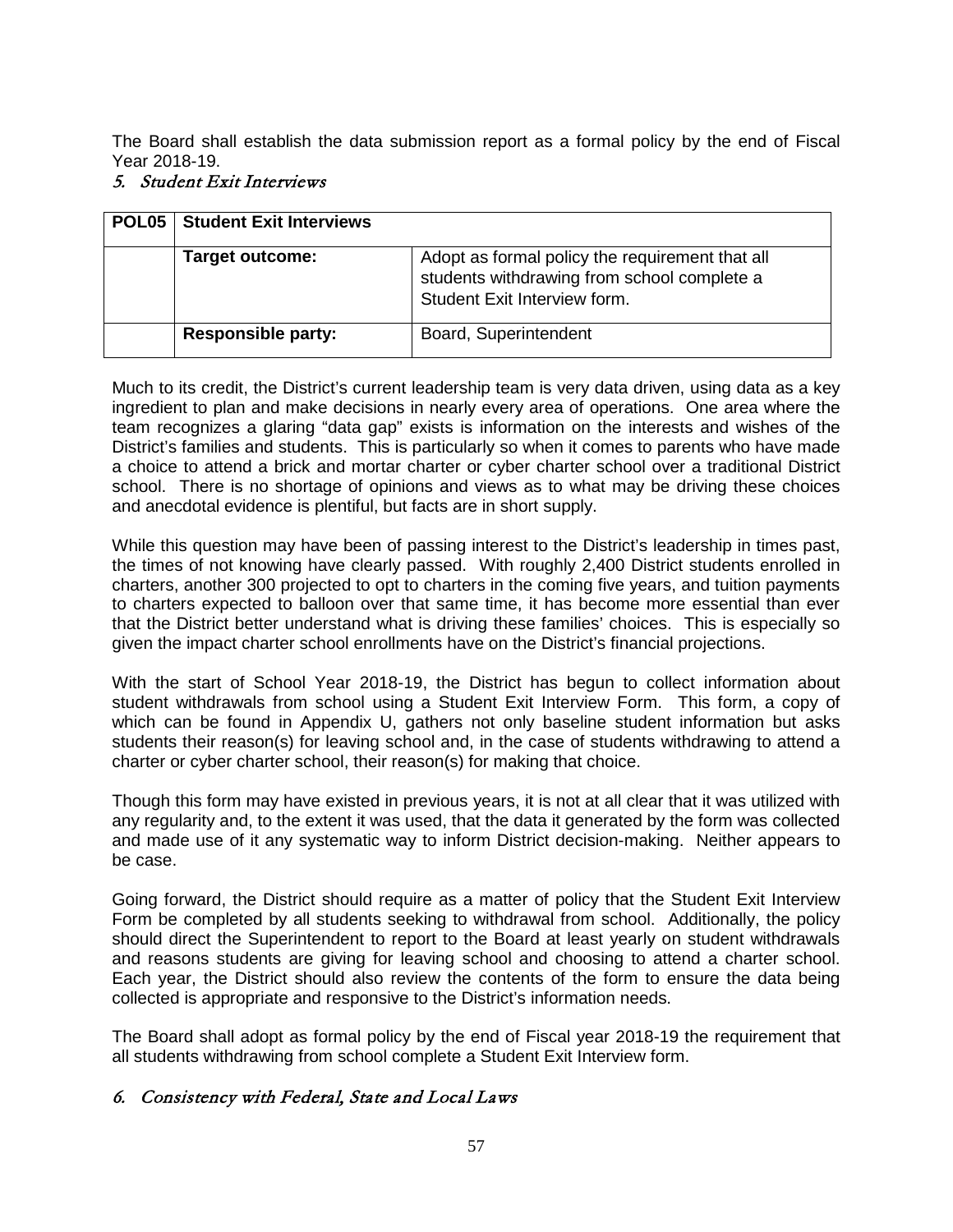| POL <sub>06</sub> | <b>Consistency with Federal, State and Local Laws</b> |                                                                                                                                                                                                                                                  |
|-------------------|-------------------------------------------------------|--------------------------------------------------------------------------------------------------------------------------------------------------------------------------------------------------------------------------------------------------|
|                   | <b>Target outcome:</b>                                | Adopt a policy framework to guide the development<br>of future Board policy and avoid the imposition of<br>stricter requirements than those imposed by federal,<br>state or local laws absent a compelling and<br>articulable District interest. |
|                   | <b>Responsible party:</b>                             | Board, Superintendent                                                                                                                                                                                                                            |

As has been seen with policies such as Stationary Steam Engineers and Responsible Contracting with the District, the District has sometimes gone beyond the legal requirements imposed by federal, state or local laws to adopt its own more stringent requirements. In these instances, the imposition of stricter requirements has worked to the detriment of District taxpayers, adding costs to operations with little or no discernable gains to the District from the added requirements.

In addition, given the current complexity and cost that often accompanies compliance with requirements imposed by other governmental bodies, it makes little financial sense for the District to impose on itself additional costs and burdens absent a compelling and articulable reason to do so.

Given this, the District should establish a policy framework to help guide future Board policy making that would avoid the imposition of stricter requirements by the District absent a compelling and articulable District interest. Using the framework of the Commonwealth's Executive Order 1996-1, Regulatory Review and Promulgation, the District's policy should require that the construction and adoption of any future Board policies adhere to the following principles:

- A policy shall address a compelling public interest.
- The costs imposed by the policy should not outweigh the benefits.
- Policies should be written in clear, concise and, when possible, nontechnical language.
- Where federal, state, or local law, regulations or policies exist, the District's policies shall not exceed federal, state, or local law, regulations, or policies unless justified by a compelling and articulable District interest.
- Polices shall be drafted and adopted with early and meaningful input from the constituencies impacted by the policy.

The Board shall adopt as formal policy by the end of Fiscal year 2018-19 the requirement that the construction and adoption of any future Board policy adhere to the principles set out above.

#### 7. Contracting Policy

| <b>POL07   Contracting Policy</b> |                                                                                                                              |
|-----------------------------------|------------------------------------------------------------------------------------------------------------------------------|
| <b>Target outcome:</b>            | Establish a standard contracting policy to guide the<br>review and consideration of all contracts entered by<br>the District |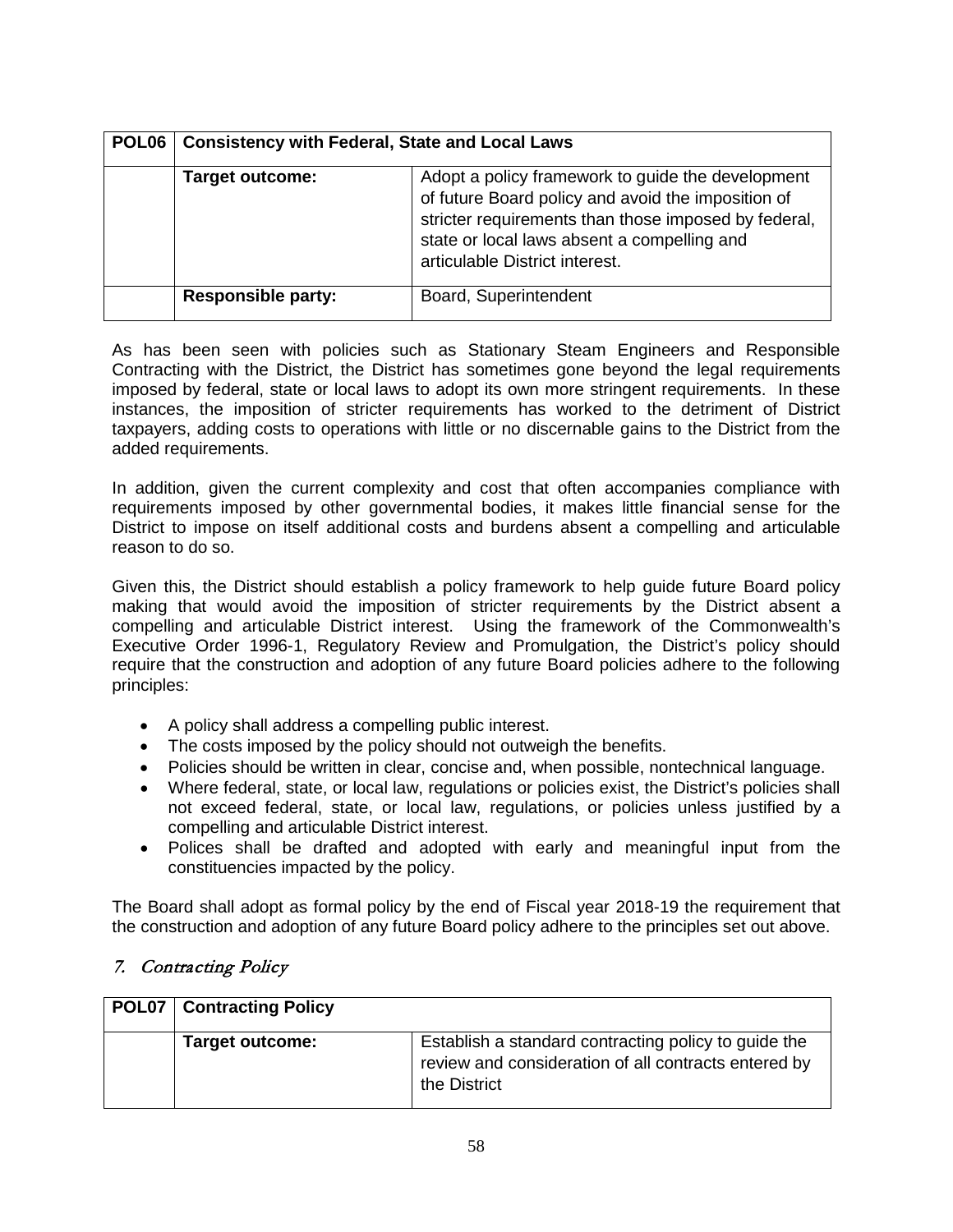| <b>Responsible party:</b> | Board, Superintendent |
|---------------------------|-----------------------|
|                           |                       |

The Board shall establish a standard contracting policy to guide the review and consideration of all contracts entered by the District. The policy should include the following guidelines:

- Contracts for normal and customary purchases are to be submitted to the Solicitors' Office no later than two (2) Friday's prior to the Board's Committee of the Whole Meeting.
- Contracts for purchases or services with a value greater than \$10,000 are to be submitted to the Solicitor's Office for review no later than ten (10) business days prior to the Board's Committee of the Whole meeting.
- All contracts, when submitted for placement on the Board agenda, are to be fully ratified by the vendor prior to placing them on the Board agenda.
- Prior to submitting a contract for review to the Solicitor's Office, the following conditions should be met:
	- a. all appropriate staff have reviewed and approved the contract, or have noted concerns to the Solicitor;
	- b. the programmatic or service delivery terms of the contract have been determined by all appropriate staff to meet the needs of the District, or specific concerns have been relayed to the Solicitor; and
	- c. all appropriate staff have determined that funding has been identified to pay the cost associated with the contract.
- If no concerns with the contract are relayed to the Solicitor's Office when the contract has been submitted for review the Solicitor will review the agreement for form and compliance with standard legal requirements.
- All staff are encouraged to involve the Solicitor's office early in the contracting process to avoid unnecessary delays in approvals.

The Board shall adopt the contracting policy as a formal policy by the beginning of School Year 2019-20.

| <b>FIP01</b> | <b>Annual Training for Board Members</b> |                                                                                                                                                                    |
|--------------|------------------------------------------|--------------------------------------------------------------------------------------------------------------------------------------------------------------------|
|              | <b>Target outcome:</b>                   | Meet statutory requirement that Financial<br>Improvement Plan include annual training of no less<br>than 10 hours for members of the board of school<br>directors. |
|              | <b>Responsible party:</b>                | Board, Superintendent, Financial Administrator                                                                                                                     |

<span id="page-58-0"></span>**Annual Training for Board Members**

695-A(c)(4) requires the Financial Improvement Plan include a plan for ten hours of annual Board training in school finance and policy provided by a statewide organization specializing in the same. To meet this requirement for School Year 2019-20, a training program has been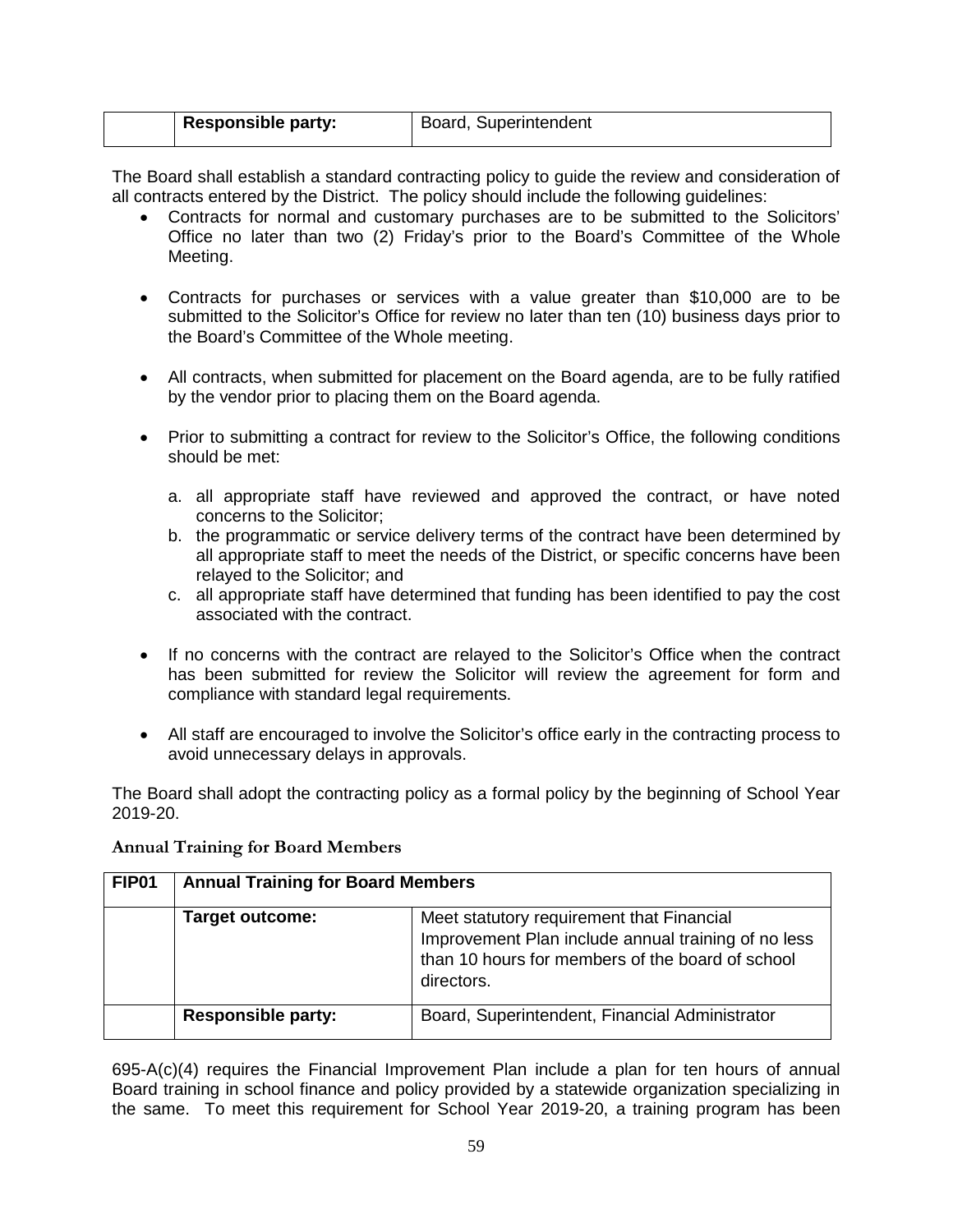developed with the assistance of the Pennsylvania School Boards Association (PSBA) and PFM.

The program is a combination of online courses and live, in-person training. Board members will utilize four PSBA-developed online courses focused on board policy and administrative regulations, procurement, comprehensive planning, and facilities planning. Complementing the online courses, PSBA will provide a full-day, in-person training session focused on procurement, requirements in the use of federal funds as well as the role of policy and regulation in governance and oversight. PFM will provide the balance of the ten-hour requirement with an indepth discussion and analysis of the District's budget and future budget projections.

The scheduled training program for School Year 2019-20 is as follows:

PSBA Online Courses:

|      | <b>Policy &amp; Administrative Regulations</b>        | 25 minutes           |
|------|-------------------------------------------------------|----------------------|
|      | <b>Procurement Overview</b>                           | 35 minutes           |
|      | The Comprehensive Plan                                | 20 minutes           |
|      | <b>Facilities Planning</b>                            | 10 minutes           |
|      | <b>PSBA Live Training:</b>                            |                      |
|      | <b>Procurement and Uniform Guidance</b>               | 3 hours              |
|      | <b>Policy and Administrative Regulations</b>          | 3 hours              |
|      | for Strong Fiscal Governance                          |                      |
| PFM: |                                                       |                      |
|      | Erie Public Schools: Baseline Budget and Projections, | $2\frac{1}{2}$ hours |
|      | An In-Depth Analysis                                  |                      |

The training requirement for school years following 2019-290 will be developed in the following manner:

- 1. Prior to the start of a new school year, the Financial Administrator will help identify training offerings related to school finance and policy that will be available during the coming school year from the PSBA as well as the Pennsylvania Association of School Business Officials (PASBO). The training offerings may be online or in-person. The list of offerings shall also include any school director training programs made available by the PDE.
- 2. Based on the available training offerings, the Board and Superintendent will provide feedback and recommendations regarding those offerings that best meet the training needs of individual Board members or address specific District challenges.
- 3. Based on the Board and Superintendent's feedback, the Financial Administrator and Superintendent will develop a schedule for the required training to be delivered that school year.

<span id="page-59-0"></span>**Cash Flow Analysis**

| FIP <sub>02</sub> | <b>Cash Flow Analysis</b> |                                           |
|-------------------|---------------------------|-------------------------------------------|
|                   | Target outcome:           | Meet statutory requirement that Financial |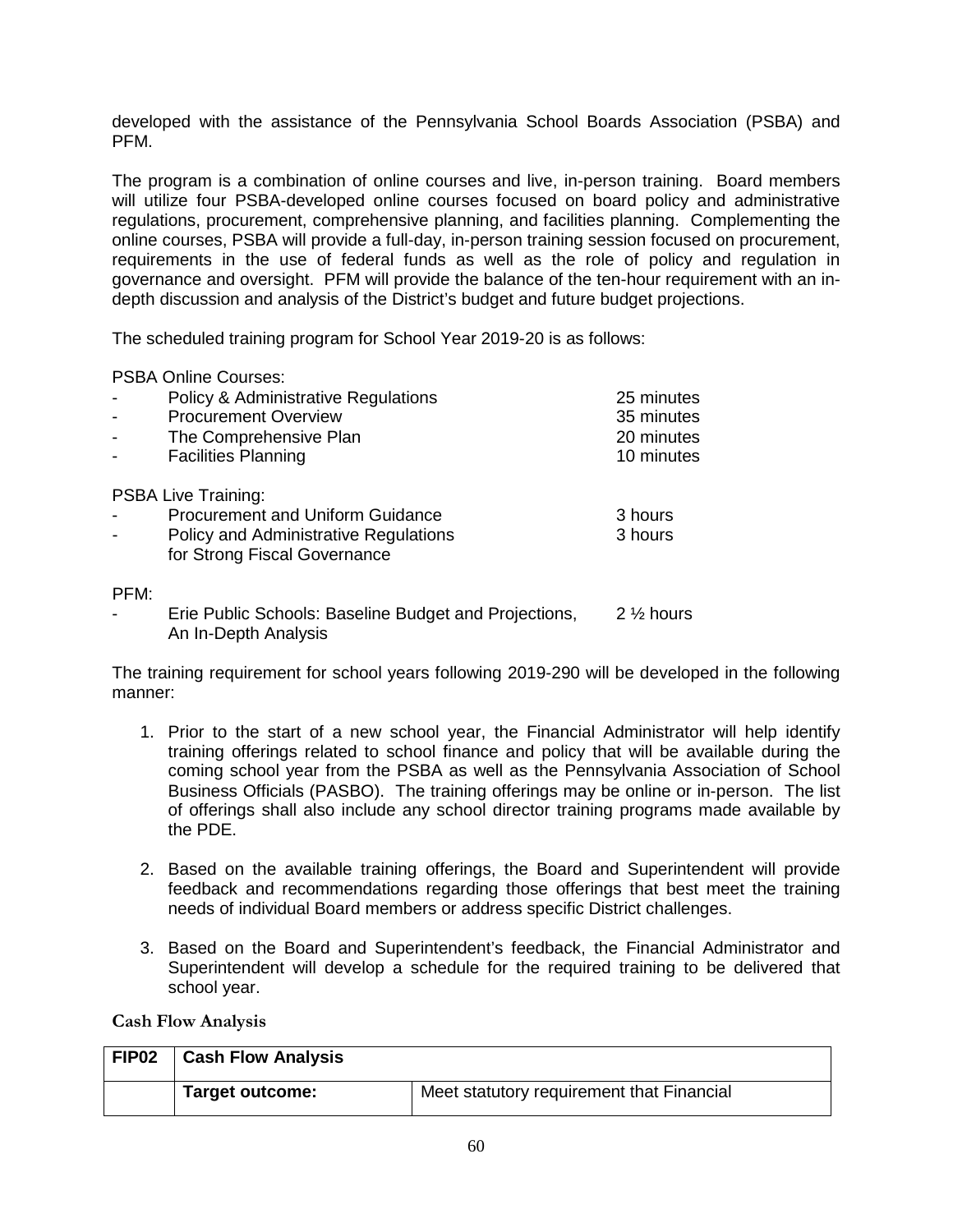|                           | Improvement Plan include a cash flow analysis. |
|---------------------------|------------------------------------------------|
| <b>Responsible party:</b> | <b>Financial Administrator</b>                 |

An analysis of the District's cash flow can be found in Appendix V.

<span id="page-60-0"></span>**Sale of School District Assets**

| FIP <sub>03</sub> | <b>Sale of School District Assets</b> |                                     |
|-------------------|---------------------------------------|-------------------------------------|
|                   | <b>Target outcome:</b>                | Sell unused school district assets. |
|                   | <b>Responsible party:</b>             | Board, Superintendent               |

The District currently holds in its inventory of property four former school buildings, now vacated, and a parcel of land adjacent to one of the vacated schools. The properties are as follows:

Burton School: Built around 1894, the Burton School is one of the oldest in the District. Originally part of neighboring Millcreek Township School District where it was employed as a high school, Burton became part of the District when the City of Erie doubled in size during an annexation in 1920. The building underwent several renovations and upgrades over its life before being closed in 2012 as part of the District's right-sizing efforts.

Irving Elementary School and Field: Originally known as Public School No. 6, Irving Elementary was built in 1897 and received its current name in 1914 when it was renamed in honor of American author Washington Irving. An addition to the original school was completed in 1929, followed by upgrades to major systems in the 1950's, and extensive renovations in 1984-85. The school was closed in 2012, one of three schools that were closed that year as part of the District's efforts to "right-size" its facilities. Adjacent to the school is another District property, a softball field of roughly 1.77 acres.

Roosevelt Middle School: Built in 1922 and named in honor of the 26th U.S. President Theodore Roosevelt, an addition to the school was approved in 1927 and major systems upgrades were undertaken in the 1950's. The school was in continuous operation up until its closure in 2007. Though the Roosevelt name was used for other schools in the District, the original Roosevelt building itself was never reopened.

Wayne Elementary School: Built in 1914, Wayne Elementary saw new additions to the original structure built in 1927 and again in 1976. Major system upgrades and modernizations were also completed during the 1950's. The school was in continuous operation until 2017 when it was closed as part of the District's consolidation and reconfiguration.

In recent years, the District has made several attempts to sell these buildings and other District facilities for which it no longer had any use. In March 2017, the Board approved a resolution to solicit bids for the Burton, Irving and Roosevelt schools as well as a property known as the Old Central Kitchen. An offer for the latter was received in September 2017 and the sale of the property for \$115,000 was eventually approved by the Court of Common Pleas of Erie County on January 26, 2018. In October 2017, the Board adopted another resolution to sell off unused properties, adding Wayne and Emerson-Gridley Elementary Schools to the list, both of which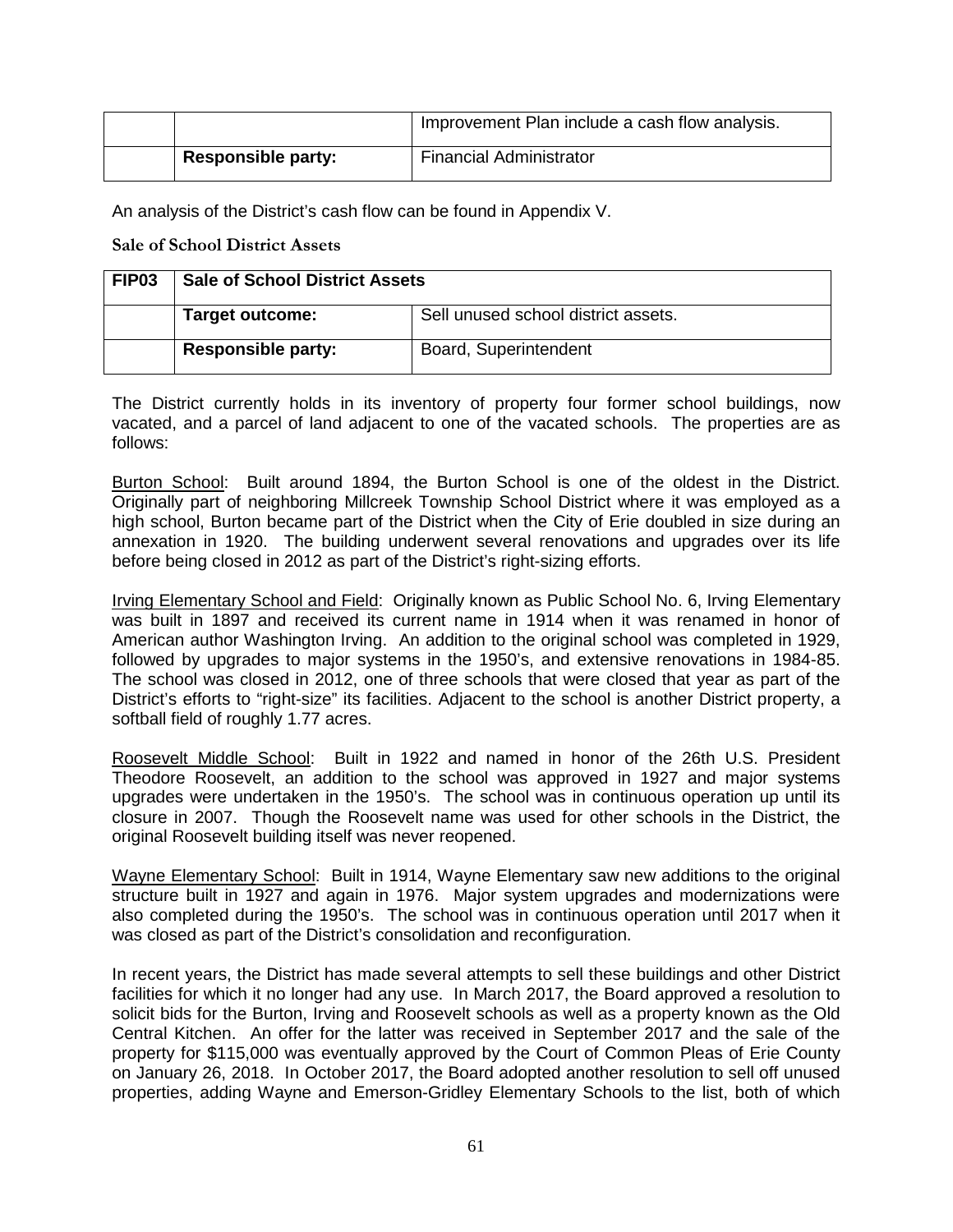were closed prior to the 2017-18 school year as part of the District's consolidation and reconfiguration.

In April 2018, the Board approved the use of a real estate agent to assist in the sale of its unused properties and in May 2018 added its Family Center facility, which had housed the District's cyber and recovery academies, to the list of properties to be sold. The Board removed Emerson Gridley from the list after bringing the school back online this current school year to house its alternative education programs and Science Materials Center. As of this writing, all of these buildings remain up for sale.

| FIP04 | <b>Greater Use of Intermediate Unit Programs</b> |                                                                                                                                                                                         |
|-------|--------------------------------------------------|-----------------------------------------------------------------------------------------------------------------------------------------------------------------------------------------|
|       | <b>Target outcome:</b>                           | Determine whether transitioning service delivery of<br>El and ELECT programs to IU 5 is more cost<br>effective and would result in improved services for<br>students in these programs. |
|       | <b>Responsible party:</b>                        | Board, Superintendent                                                                                                                                                                   |

<span id="page-61-0"></span>**Greater Use of Intermediate Unit Programs**

Erie Public Schools is a member of the Northwest Tri-County Intermediate Unit 5 (IU 5), the regional educational service agency charged with providing programs and services for the 17 public school districts and nonpublic schools located in northwestern Pennsylvania and encompassing Crawford, Erie, and Warren counties. As a member of IU 5, Erie Public Schools has both a seat on the IU 5 Board of Directors and a voice in establishing the priorities, programs, and policies of the IU. Erie Public Schools is the largest school district in the IU 5 consortium.

As a member of IU 5, the District contributes approximately \$154,186 towards IU 5's operating budget. For this base contribution, the District is allocated nine hours of School Improvement Services (SIS) and fifteen hours of Training and Consultation (TAC) services, primarily services related to special education, from the IU. The District also purchases services from the IU beyond its base allotment, last year spending \$212,580, mostly for special education related services.

The current relationship between the District and IU 5 appears to be very focused and strategic, particularly in areas related to curriculum and instruction. The District's Assistant Superintendent for Academics and IU 5's Director of School Improvement Services, Curriculum, Instruction, and Assessment, for example, work collaboratively to develop a yearly plan for IUdelivered SIS and TAC services. The plan and services are aligned with the District's goals and objectives and focused on areas of critical need. There is also regular, ongoing communication at this leadership level to both monitor plan implementation and ensure its continued alignment with District priorities.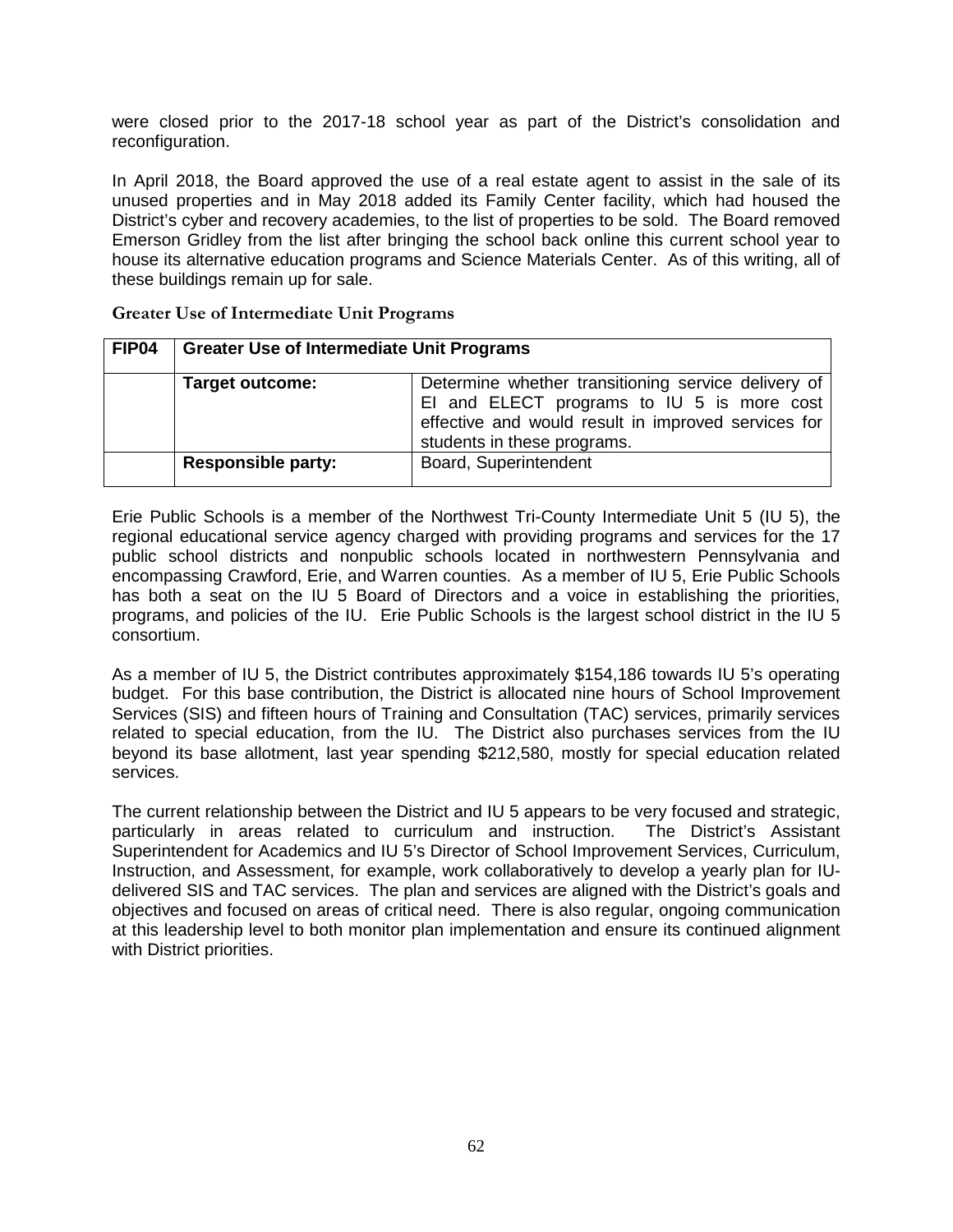The District's and IU 5's yearly work plan currently focuses on four key areas: Special Education, School Behavior and Discipline, Career Pathways and Readiness, and Data-Driven Decision-Making. In Special Education, the IU assists the District in the development and implementation of corrective action plans to address areas of non-compliance that have been identified by PDE's Bureau of Special Education. The IU also provides training to District personnel to help implement a research-based model of positive behavior support systems in schools. Finally, the IU is delivering professional development to principals, teachers and administrators to enable them to strengthen the District's efforts in making better use of data to increase student achievement and improve professional practices.

With this as a backdrop, two programs have been identified as possible candidates for transition from the District to IU 5 for service delivery, Early Intervention (EI) and the Education Leading to Employment and Career Training (ELECT) programs. EI provides support and services to families with children from birth to age five with developmental delays and disabilities. ELECT is a primarily state-funded initiative that makes grants to school districts and intermediate units to provide a wide array of services to pregnant and parenting teens. The goal of ELECT is to help these students remain in school, maintain regular attendance, earn their high school diploma (or high school equivalency certificate) and make the transition to employment, career training or post-secondary education.

The District has received from IU 5 proposals to transition service delivery of these programs. Based on an evaluation of the proposals, the Superintendent shall by the end of Fiscal Year 2018-19 recommend to the Board whether to transitioning these programs to the IU will result in more cost effective and improved services for students in these programs.

| <b>FIP05</b> | <b>Performance Goals for Administrative Staff</b> |                                                                                                                                                                             |
|--------------|---------------------------------------------------|-----------------------------------------------------------------------------------------------------------------------------------------------------------------------------|
|              | <b>Target outcome:</b>                            | Utilize goals and milestones contained in Financial<br>Improvement Plan to evaluate Superintendent's and<br>Assistant Superintendent's performance for contract<br>renewal. |
|              | <b>Responsible party:</b>                         | Board, Superintendent, Assistant Superintendent for<br>Academics                                                                                                            |

<span id="page-62-0"></span>**Performance Goals for Administrative Staff**

The Superintendent and Assistant Superintendent for Academics are approved by the Board. The Superintendent as the Chief Executive Officer of Erie Public Schools is ultimately responsible for the effective management and administration of the school system and for achieving the goals of the system as defined by the Board. As is evident in the title, the Assistant Superintendent for Academics is chiefly responsible for the effective management and administration of the District's academic program, reporting to the Superintendent and the Board.

As the District's CEO, the responsibility for implementing the Financial Improvement Plan and initiatives required to balance the budget and maintain the District's fiscal solvency falls, along with the Board, necessarily falls to the Superintendent. The same is true for the implementation of the District's Education and Facilities Improvement Plans should they be approved. The Board shall utilize the goals and key milestones contained in these plans to evaluate the Superintendent's performance for contract renewal.